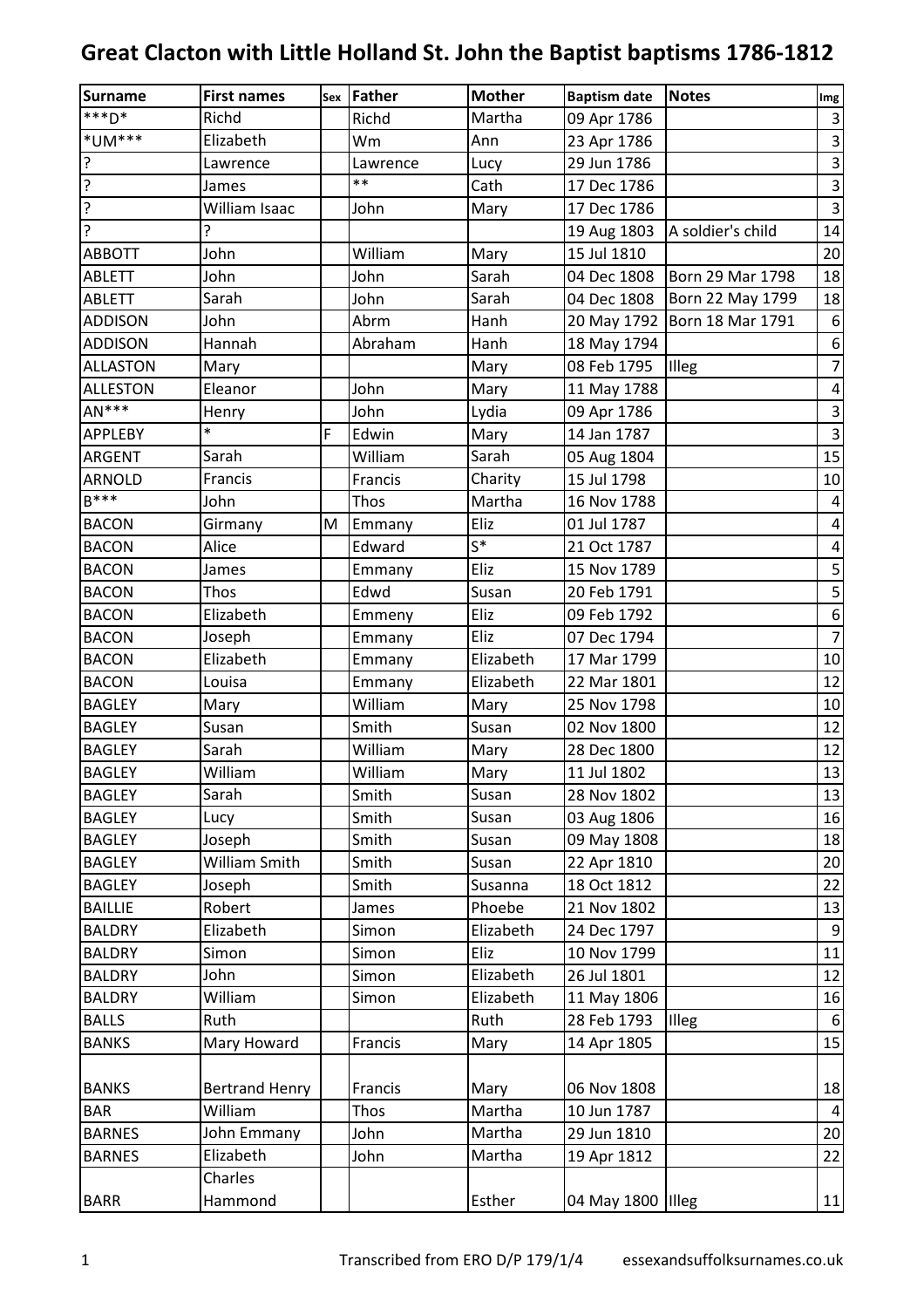| <b>Surname</b>    | <b>First names</b> | Sex | Father  | <b>Mother</b> | <b>Baptism date</b> | <b>Notes</b>                     | Im <sub>g</sub>          |
|-------------------|--------------------|-----|---------|---------------|---------------------|----------------------------------|--------------------------|
| <b>BARTON</b>     | Martha             |     | John    | Martha        | 23 Apr 1786         |                                  | $\mathbf{3}$             |
| <b>BARTON</b>     | Mary               |     | John    | Martha        | 18 Nov 1787         |                                  | $\overline{\mathbf{4}}$  |
| <b>BARTON</b>     | John               |     | John    | Martha        | 24 Dec 1790         |                                  | 5                        |
| <b>BARTON</b>     | Sarah              |     | John    | Martha        | 22 Nov 1795         |                                  | $\overline{7}$           |
| <b>BARTON</b>     | Sarah              |     | John    | Martha        | 31 Dec 1797         |                                  | $\boldsymbol{9}$         |
| <b>BARTON</b>     | George             |     | John    | Martha        | 08 Jan 1804         |                                  | 15                       |
| <b>BAXTER</b>     | James              |     | Thomas  | Mary          | 10 Sep 1786         |                                  | $\mathbf{3}$             |
| <b>BAXTER</b>     | Robert             |     | Thos    | Mary          | 23 Aug 1789         |                                  | 5                        |
| <b>BEAMONT</b>    | Galen              |     |         | Sarah         | 27 Nov 1803         | Illeg                            | 14                       |
| <b>BEVAN</b>      | James              |     | James   | Mary          | 12 Jul 1812         |                                  | 22                       |
| <b>BEVEN</b>      | Rose               |     | James   | Rose          | 27 Mar 1807         |                                  | 16                       |
| <b>BINES</b>      | John               |     | Peter   | Sarah         | 01 Apr 1792         |                                  | $\boldsymbol{6}$         |
| <b>BINES</b>      | James              |     | Peter   | Sarah         | 27 Apr 1794         |                                  | $\boldsymbol{6}$         |
| <b>BINES</b>      | Ann                |     | Peter   | Sarah         | 04 Dec 1796         |                                  | $\,8\,$                  |
| <b>BINES</b>      | Peter              |     | Peter   | Sarah         | 06 Jan 1799         |                                  | 10                       |
| <b>BINES</b>      | William            |     | Peter   | Sarah         | 17 May 1801         |                                  | 12                       |
| <b>BINES</b>      | Sarah              |     | Peter   | Sarah         | 27 May 1804         |                                  | 15                       |
| <b>BINES</b>      | Susan              |     | Peter   | Sarah         | 03 Aug 1806         |                                  | 16                       |
| <b>BISHOP</b>     | Mary               |     | John    | Eliz          | 16 Sep 1787         |                                  | $\pmb{4}$                |
| <b>BISHOP</b>     | John               |     | John    | Eliz          | 22 Feb 1789         |                                  | 4                        |
| <b>BISHOP</b>     | William            |     |         | Ruth          | 07 Mar 1790         | Illegitimate                     | 5                        |
| <b>BISHOP</b>     | William            |     | John    | Eliza         | 07 Aug 1791         |                                  | 5                        |
| <b>BISHOP</b>     | Mary               |     | John    | Eliz          | 02 Mar 1794         |                                  | $\boldsymbol{6}$         |
| <b>BISHOP</b>     | Benm               |     | John    | Eliz          | 08 May 1796         |                                  | $\overline{7}$           |
| <b>BLACKBIRD</b>  | Lucy               |     | John    | Mary          |                     | 09 Aug 1812 Abode Little Holland | 22                       |
| <b>BLAND</b>      | Mary               |     | William | Susan         | 06 Mar 1791         |                                  | $\mathsf S$              |
| <b>BLOOMFIELD</b> | Frances            |     | William | Mary          | 15 Jan 1786         |                                  | $\overline{\mathbf{3}}$  |
| <b>BLOOMFIELD</b> | Frances            | F   | Wm      | Mary          | 29 Apr 1787         |                                  | $\pmb{4}$                |
| <b>BLOOMFIELD</b> | Anna Maria         |     | Jno     | Maria         | 08 May 1796         |                                  | $\overline{7}$           |
| <b>BLOOMFIELD</b> | William            |     | John    | Maria         | 28 Jan 1798         |                                  | 10                       |
| <b>BLOOMFIELD</b> | Daniel             |     | John    | Maria         | 13 Apr 1800         |                                  | 11                       |
| <b>BLOOMFIELD</b> | Robert             |     | William | Mary          | 13 Jul 1800         | Born 10 Jun 1799                 | 12                       |
| <b>BLOOMFIELD</b> | Elizabeth          |     | John    | Maria         | 15 May 1803         |                                  | 14                       |
| <b>BLOOMFIELD</b> | Sophia             |     | John    | Susan         | 09 Mar 1806         |                                  | 16                       |
| <b>BLOOMFIELD</b> | James              |     | James   | Susan         | 11 Oct 1807         |                                  | 17                       |
| <b>BLOOMFIELD</b> | Elizabeth          |     | John    | Susan         | 19 Jun 1808         |                                  | 18                       |
| <b>BLOOMFIELD</b> | James              |     | James   | Susan         | 12 Mar 1809         |                                  | 19                       |
| <b>BLUNDEN</b>    | James              |     | Wm      | Susan         | 05 Apr 1789         |                                  | 4                        |
| <b>BLUNDEN</b>    | Susan              |     |         |               | 13 Mar 1795         | Illeg                            | $\boldsymbol{7}$         |
| <b>BLUNDEN</b>    | Susan              |     |         |               | 13 Mar 1795         | Illeg                            | $\overline{\mathcal{I}}$ |
| <b>BLUNDEN</b>    | Thos               |     | Wm      | Susan         | 07 Jun 1795         |                                  | $\overline{\mathbf{7}}$  |
| <b>BLUNDEN</b>    | Thos               |     | W       | Susan         | 06 Mar 1796         |                                  | $\overline{7}$           |
| <b>BLUNDEN</b>    | George Mede        |     |         | Susan         | 29 Jul 1798         | Illeg                            | 10                       |
| <b>BOND</b>       | Martha             |     | Richd   | Martha        | 16 Nov 1788         |                                  | $\sqrt{4}$               |
| <b>BOND</b>       | John               |     | Richd   | Martha        | 22 May 1791         |                                  | $\mathsf S$              |
| <b>BOND</b>       | Mary Ann           |     | William | Mary          | 01 Jan 1809         |                                  | 18                       |
| <b>BOND</b>       | Elizabeth          |     | William | Mary          | 29 Jul 1810         |                                  | 20                       |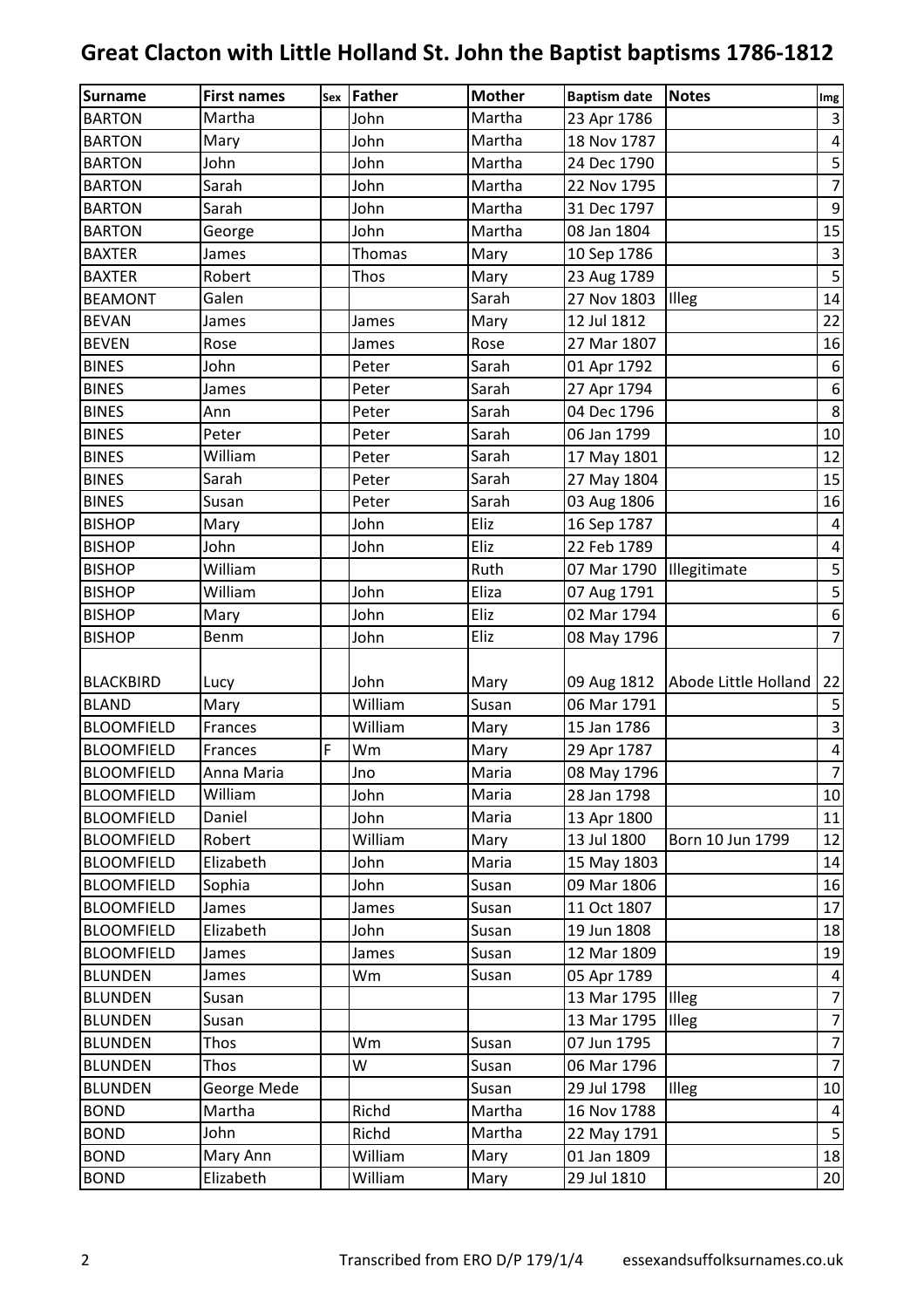| <b>Surname</b>    | <b>First names</b> | Sex | Father  | <b>Mother</b> | <b>Baptism date</b> | <b>Notes</b>         | Img              |
|-------------------|--------------------|-----|---------|---------------|---------------------|----------------------|------------------|
|                   |                    |     |         |               |                     | Abode: Little        |                  |
| <b>BOWMAN</b>     | Lydia Eliz         |     | Wm      | Lydia         | 20 Jul 1788         | Holland              | 4                |
| <b>BRADLEY</b>    | William            |     |         | Elizabeth     | 25 Dec 1789         | Illegitimate         | 5                |
| <b>BRETT</b>      | Richard            |     | Richard | Sarah         | 10 Dec 1797         |                      | $\boldsymbol{9}$ |
| <b>BRETT</b>      | Mary Ann           |     | Richard | Sarah         | 16 Feb 1800         |                      | 11               |
| <b>BRETT</b>      | George             |     | Richard | Sarah         | 28 Apr 1805         |                      | 15               |
| <b>BROOKS</b>     | Edward             |     | Edwd    | Hannah        | 25 Jul 1790         |                      | 5                |
| <b>BROOKS</b>     | Hannah             |     | Ed?     | Hanh          | 12 Aug 1792         |                      | $\boldsymbol{6}$ |
| <b>BROOKS</b>     | William            |     | Ed      | Hannah        | 24 Feb 1793         |                      | $\boldsymbol{6}$ |
| <b>BROOKS</b>     | Martha             |     | Edward  | Hannah        | 21 Dec 1794         |                      | $\overline{7}$   |
| <b>BROOKS</b>     | James              |     | Edward  | Hannah        | 21 May 1797         |                      | $\,8\,$          |
| <b>BROOKS</b>     | John               |     | Edward  | Hannah        | 13 Jul 1800         | Born 07 Apr 1799     | 12               |
| <b>BROOKS</b>     | George             |     | Edward  | Hannah        | 04 Oct 1801         | Twin                 | 12               |
| <b>BROOKS</b>     | Sarah              |     | Edward  | Hannah        | 04 Oct 1801         | Twin                 | 12               |
| <b>BROOKS</b>     | Susan              |     | Edward  | Hannah        | 18 Sep 1803         |                      | 14               |
| <b>BROOKS</b>     | Joseph             |     | Edward  | Hannah        | 02 Mar 1806         |                      | 16               |
| <b>BROOKS</b>     | <b>Thomas</b>      |     | Edward  | Hannah        | 14 Jan 1810         |                      | 20               |
| <b>BROOKS</b>     | Charles            |     | Edward  | Hannah        | 14 Jan 1810         |                      | 20               |
| <b>BROOKS</b>     | Charlotte          |     | Edward  | Hannah        | 12 Jan 1812         |                      | 21               |
| <b>BROOKS</b>     | Jane Howard        |     |         | Hannah        | 26 Jan 1812         | Illeg                | 21               |
| <b>BROOKS</b>     | William            |     | Dward   | Susanna       | 18 Oct 1812         |                      | 22               |
|                   |                    |     |         |               |                     |                      |                  |
| <b>BROWN</b>      | Mary Ann           |     | Richard | Elizabeth     | 12 Feb 1809         | Abode Little Holland | 18               |
| <b>BROWN</b>      | Richard            |     | Richard | Elizabeth     | 07 Jun 1812         |                      | 22               |
| <b>BRUCE</b>      | Susan              |     | James   | Mary          | 22 Mar 1788         |                      | $\overline{4}$   |
| <b>BRUCE</b>      | James              |     | James   | Mary          | 21 Feb 1790         |                      | $\mathsf S$      |
| <b>BRUCE</b>      | Eliz               |     | Js ?    | Mary          | 02 Jun 1793         |                      | $\boldsymbol{6}$ |
| <b>BUCKENHAM</b>  | James              |     | James   | Elizabeth     | 04 Aug 1811         | Born 06 Sep 1809     | 21               |
|                   |                    |     |         |               |                     |                      |                  |
| <b>BURDOCK</b>    | Elizabeth Mary     |     | John    | Elizabeth     | 11 Aug 1811         |                      | 21               |
| <b>BURNHAM</b>    | Mar                |     | Joseph  | Mary          | 30 Jun 1798         | Born 21 Jul 1796     | 10               |
| <b>BURNHAM</b>    | Joseph             |     | Joseph  | Mary          | 30 Jun 1798         |                      | 10               |
| <b>BURNHAM</b>    | Elizabeth          |     | Joseph  | Mary          | 26 Jul 1812         | Born 19 May 1801     | 22               |
| <b>BURNHAM</b>    | Caroline           |     | Joseph  | Sarah         | 26 Jul 1812         |                      | 22               |
|                   |                    |     |         |               |                     | Sol. Abode Little    |                  |
| <b>CAMERON</b>    | Catharine          |     | John    | *infea***     | 31 Jul 1803         | Holland              | 14               |
| CANDLER ?         | Susanna            |     | Abm     | Susan         | 25 Mar 1787         |                      | $\mathbf{3}$     |
| <b>CANHAM</b>     | Saml               |     | George  | Sarah         | 25 May 1794         |                      | $\boldsymbol{6}$ |
| CANHAM            | George             |     | Geo     | Sarh          | 28 Aug 1796         |                      | $\overline{7}$   |
| CANHAM            | John               |     | George  | Sarah         | 20 May 1798         |                      | $10\,$           |
| <b>CARRINGTON</b> | Joseph             |     | Joseph  | Susan         | 22 May 1791         |                      | $\mathsf S$      |
| <b>CARRINGTON</b> | Rachel             |     | Josh    | Sus           | 02 Dec 1792         |                      | $\boldsymbol{6}$ |
| <b>CARRINGTON</b> | James              |     | Jos     | Susan         | 14 Dec 1794         |                      | $\overline{7}$   |
| <b>CARRINGTON</b> | Joseph             |     | Jospeh  | Susan         | 04 Jun 1797         |                      | $\,8\,$          |
| CARRINGTON        | Samuel             |     | Joseph  | Susan         | 09 Jun 1799         |                      | 10               |
| <b>CARRINGTON</b> | William            |     | Joseph  | Susan         | 29 Apr 1803         |                      | 15               |
| CARTER            | William            |     | Charles | Sarah         | 04 Nov 1810         |                      | 20               |
| <b>CARTER</b>     | Eleanor Day        |     | Abraham | Ruth          | 01 Dec 1811         |                      | 21               |
| <b>CARTER</b>     | John               |     | Charles | Mary          | 05 Apr 1812         |                      | 22               |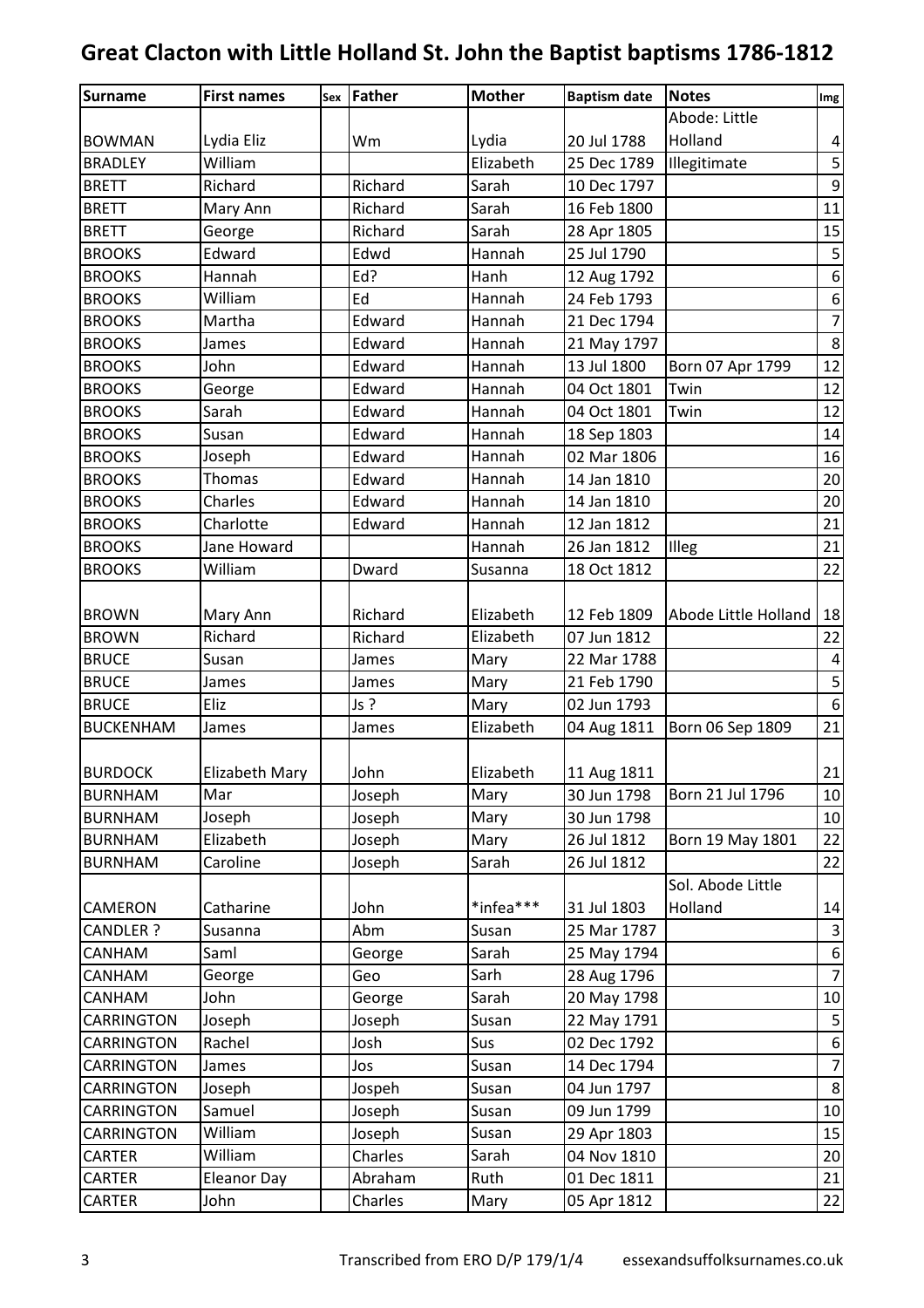| <b>Surname</b>    | <b>First names</b> | Sex | Father      | <b>Mother</b> | <b>Baptism date</b> | <b>Notes</b>         | Img              |
|-------------------|--------------------|-----|-------------|---------------|---------------------|----------------------|------------------|
| <b>CASEY</b>      | Susanna            |     | James       | Susanna       | 25 Feb 1810         |                      | 20               |
| <b>CASEY</b>      | James              |     | James       | Susanna       | 26 Jul 1812         |                      | 22               |
| <b>CAUSTON</b>    | Abraham            |     | Abrm        | Susan         | 15 May 1791         |                      | $\mathsf S$      |
| <b>CAUSTON</b>    | Martha             |     | Abraham     | Sus           | 17 Jun 1792         |                      | $\boldsymbol{6}$ |
| <b>CAUSTON</b>    | Elizabeth          |     | Abraham     | Susan         | 22 Oct 1797         |                      | $\boldsymbol{9}$ |
| <b>CAUSTON</b>    | John               |     | Abraham     | Susan         | 15 Jun 1800         |                      | 12               |
| <b>CAUSTON</b>    | Jemima             |     | Abraham     | Susanna       | 26 Sep 1802         |                      | 13               |
| <b>CAUSTON</b>    | William            |     | Thomas      | Sarah         | 20 Feb 1803         |                      | 13               |
| <b>CAUSTON</b>    | John               |     | Abraham     | Susan         | 13 May 1804         |                      | 15               |
| <b>CAUSTON</b>    | John               |     | Thomas      | Sarah         | 27 Apr 1806         |                      | 16               |
| <b>CAUSTON</b>    | Philip             |     | Thomas      | Sarah         | 13 Mar 1808         |                      | 17               |
| <b>CAUSTON</b>    | William            |     | Abraham     | Susan         | 10 Apr 1808         |                      | 17               |
| <b>CHILCOT</b>    | Uniana?            |     | John        | Ruth          | 21 Jun 1812         |                      | 22               |
| <b>CHISNAL</b>    | Sarah              |     | Saml        | Sarah         | 15 Feb 1789         |                      | $\pmb{4}$        |
| <b>CLARK</b>      | James              |     | Wm          | Mary          | 30 Jun 1794         |                      | $\boldsymbol{6}$ |
| <b>CLARKE</b>     | Mary               |     | James       | Mary          | 15 Apr 1787         |                      | $\overline{4}$   |
| <b>CLARKE</b>     | James              |     | Js          | Mary          | 06 Jul 1788         |                      | $\overline{4}$   |
|                   |                    |     |             |               |                     |                      |                  |
| <b>CLARKE</b>     | John               |     | James       | Mary          | 20 Feb 1791         | Abode Little Holland | 5                |
| <b>CLARKE</b>     | William            |     | Wm          | Mary          | 24 Apr 1791         |                      | 5                |
| <b>CLARKE</b>     | Philip             |     | Wm          | Mary          | 09 Dec 1792         |                      | $\boldsymbol{6}$ |
| <b>CLARKE</b>     | Mary               |     | Willm       | Mary          | 12 Apr 1795         |                      | $\overline{7}$   |
| <b>CLARKE</b>     | Lucy               |     | William     | Mary          | 03 Sep 1797         |                      | 9                |
| <b>CLARKE</b>     | Daniel             |     | William     | Mary          | 01 Sep 1799         |                      | 11               |
| <b>CLARKE</b>     | Joseph             |     | William     | Mary          | 30 Jun 1801         |                      | 12               |
| <b>CLARKE</b>     | Joseph             |     | William     | Mary          | 02 May 1802         |                      | 13               |
| <b>CLARKE</b>     | Joseph             |     | William     | Mary          | 07 Aug 1803         |                      | 14               |
| <b>CLARKE</b>     | Elizabeth          |     | William     | Mary          | 29 Jul 1804         |                      | 15               |
| <b>CLARKE</b>     | Elizabeth          |     | William     | Mary          | 24 Aug 1806         |                      | 16               |
| <b>CLATTENDER</b> | John               |     |             | Mary          | 08 Jan 1804   Illeg |                      | 15               |
| <b>CLOW</b>       | John               |     | John        | Mary          | 02 Mar 1800         |                      | 11               |
| <b>CLOW</b>       | Henry              |     | John        | Mary          | 15 Nov 1801         |                      | 12               |
| <b>CLOW</b>       | James              |     | John        | Mary          | 01 May 1803         |                      | 14               |
| <b>CLOW</b>       | Mary Ann           |     | John        | Mary          | 23 Jun 1805         |                      | 15               |
| <b>CLOW</b>       | Mary               |     | John        | Mary          | 08 May 1808         |                      | 18               |
| <b>CLOW</b>       | Robert             |     | John        | Mary          | 07 Apr 1811         |                      | 20               |
| <b>COLE</b>       | Robert             |     | John        | Mary          | 22 Jul 1787         |                      | $\pmb{4}$        |
| COLE              | Ann                |     | John        | Mary          | 02 May 1790         |                      | 5                |
|                   |                    |     |             |               |                     |                      |                  |
| <b>COLE</b>       | Eliz               |     | Jeremiah    | Eliz          | 13 Oct 1791         | Abode Little Holland | $\boldsymbol{6}$ |
|                   |                    |     |             |               |                     | Abode Little         |                  |
|                   |                    |     |             |               |                     | Holland. Born 20     |                  |
| <b>COLE</b>       | Ann                |     | Jerh        | Eliz          | 01 Jan 1795         | Mar 1793             | $\boldsymbol{7}$ |
| <b>COLE</b>       | Hannah             |     |             | Eliz          | 01 Jan 1795         | Abode Little Holland | 7                |
| COLE              | Mary Ann           |     | Jer<br>John | Mary          | 15 Feb 1795         |                      | $\overline{7}$   |
|                   |                    |     |             |               |                     |                      |                  |
| <b>COLE</b>       | Susanna            |     | Jerh        | Eliz          | 28 Feb 1796         | Abode Little Holland | $\overline{7}$   |
| COLE              | Martha             |     | John        | Mary          | 05 Nov 1797         |                      | $\boldsymbol{9}$ |
|                   |                    |     |             |               |                     |                      |                  |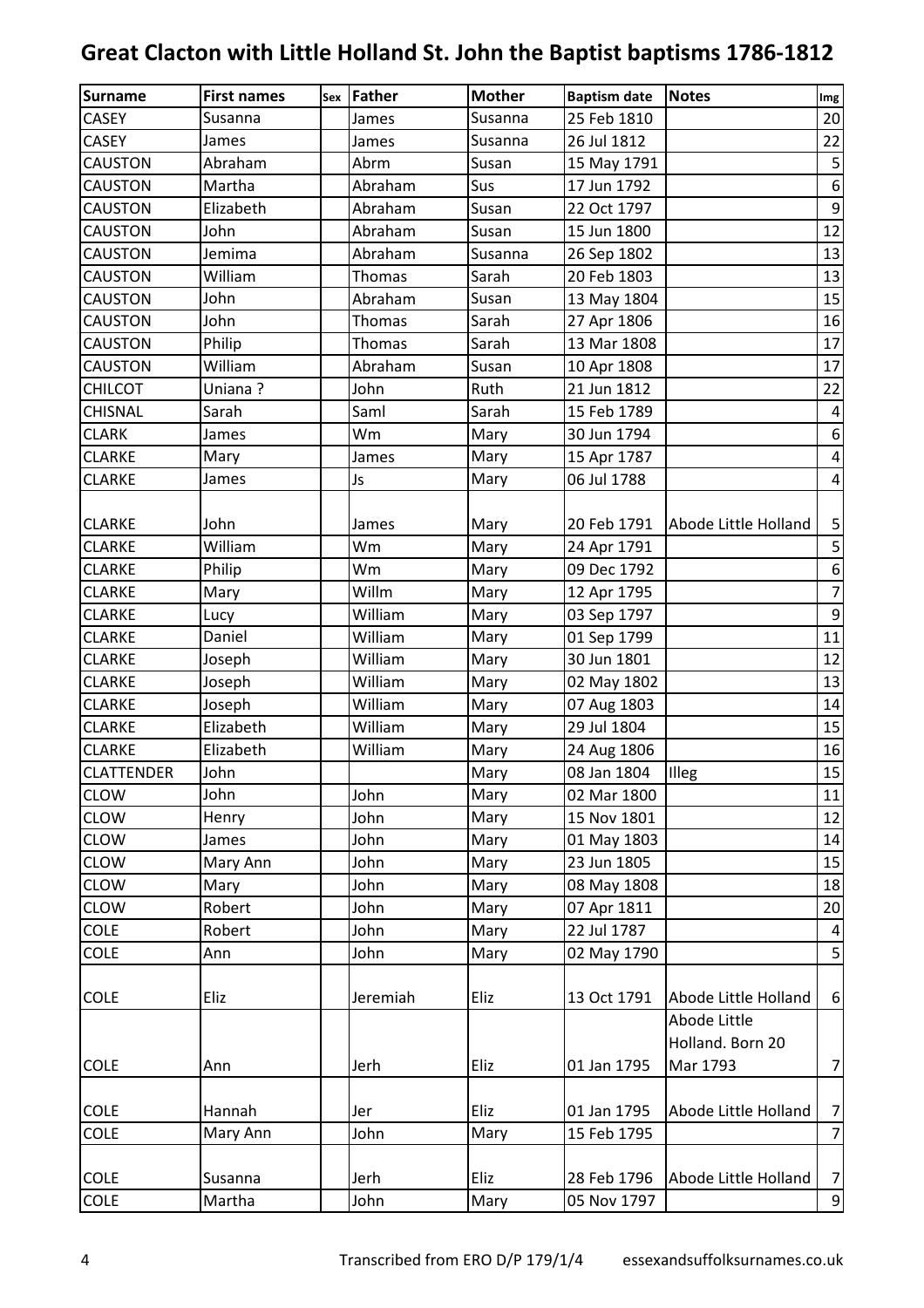| Surname        | <b>First names</b> | Sex Father    | <b>Mother</b>          | <b>Baptism date</b> | <b>Notes</b>                     | Img          |
|----------------|--------------------|---------------|------------------------|---------------------|----------------------------------|--------------|
| COLE           | <b>Thomas</b>      | <b>Thomas</b> | Rachel                 | Jan                 |                                  | 10           |
| COLE           | Susan              | <b>Thomas</b> | Rachel                 | 28 Jan 1798         |                                  | 10           |
|                |                    |               |                        |                     |                                  |              |
| <b>COLE</b>    | Susan              | Jeremiah      | Elizabeth              | 12 Aug 1798         | Abode Little Holland             | 10           |
|                |                    |               |                        |                     |                                  |              |
| <b>COLE</b>    | Sarah              | Jeremiah      | Elizabeth              | 16 Dec 1802         | Abode Little Holland             | 13           |
|                |                    |               |                        |                     | Twin. Abode Little               |              |
| <b>COLE</b>    | Jeremiah           | Jeremiah      | Elizabeth              | 29 Jun 1804         | Holland                          | 15           |
|                |                    |               |                        |                     | Twin. Abode Little               |              |
| <b>COLE</b>    | William            | Jeremiah      | Elizabeth              | 29 Jun 1804         | Holland                          | 15           |
| <b>COLE</b>    | William Bruce      | <b>Thomas</b> | Mary                   | 01 Jul 1805         |                                  | 15           |
|                |                    |               |                        |                     | <b>Abode Little</b>              |              |
|                |                    |               |                        |                     | Holland. Born 28                 |              |
| <b>COLE</b>    | Philip             | Jeremiah      | Elizabeth              | 06 Aug 1807         | Mar 1806                         | 17           |
|                |                    |               |                        |                     |                                  |              |
| <b>COLE</b>    | Hannah             | Jeremiah      | Elizabeth              | 06 Aug 1807         | Abode Little Holland             | 17           |
|                |                    |               |                        |                     |                                  |              |
| <b>COLE</b>    | James              | Jeremiah      | Elizabeth              |                     | 25 May 1809 Abode Little Holland | 19           |
|                |                    |               |                        |                     |                                  |              |
| COLE           | Hannah             | Jeremiah      | Elizabeth              | 19 Jun 1810         | Abode Little Holland             | 20           |
| <b>COLLINS</b> | Sarah Ann          | Samuel        | Ann                    | 30 Aug 1807         |                                  | 17           |
| <b>CORBELL</b> | William            | <b>Thomas</b> | Maria                  | 08 May 1808         |                                  | 18           |
|                |                    |               |                        |                     |                                  |              |
| <b>CORBELL</b> | Martha             | James         | Mary                   |                     | 20 May 1810 Abode Little Holland | 20           |
|                |                    |               |                        |                     |                                  |              |
| <b>CORBOLD</b> | Sarah              | James         | Mary                   | 29 Jun 1800         | Abode Little Holland             | 12           |
|                |                    |               |                        |                     | Born & ba L.H (Lt                |              |
| <b>CORBOLD</b> | John               | James         | Mary                   | 09 Jun 1805         | Holland)                         | 15           |
|                | Mary Ann           |               |                        |                     |                                  |              |
| <b>COWLEY</b>  | Turpin             |               | Mary                   | 21 Jun 1807         | Illeg                            | 17           |
| CRACKNEL       | Hannah             | William       | Susan                  | 23 Apr 1809         |                                  | 19           |
| CRACKNEL       | William            | William       | Susanna                | 12 Jul 1812         | Born 14 Apr 1811                 | 22           |
| CRANE          | Martha             | John          | Alice                  | 03 Feb 1786         |                                  | $\mathbf{3}$ |
| <b>CRAVEN</b>  | Mary Ann           | Edward        | Elizabeth              | 18 Aug 1811         |                                  | 21           |
| <b>CROKER</b>  | Reuben             | Reuben        | Mary                   | 21 Apr 1811         |                                  | 20           |
| <b>CROKER</b>  | Sarah              | Reuben        | Mary                   | 20 Jul 1812         |                                  | 22           |
|                |                    |               |                        |                     | Sol. Abode Little                |              |
| <b>CROSS</b>   | Elizabeth          | Samuel        | Margaret<br>Mary Alice | 07 Aug 1803         | Holland                          | 14           |
| <b>CROSS</b>   | Mary               | James         |                        | 03 Mar 1805         |                                  | 15           |
| <b>CROSS</b>   | Samuel             | Samuel        |                        | 06 Jul 1806         | Abode Little Holland             | 16           |
| <b>CROSS</b>   | James              | James         | Margaret<br>Mary Alice | 29 Mar 1807         |                                  | 16           |
|                |                    |               |                        |                     | Abode Little                     |              |
|                |                    |               |                        |                     | Holland. Born 05 Jun             |              |
| <b>CROSS</b>   | <b>Thomas</b>      | Samuel        | Margaret               | 13 Aug 1809         | 1807                             | 19           |
|                |                    |               |                        |                     |                                  |              |
| <b>CROSS</b>   | Mary Ann           | Samuel        | Margaret               | 13 Aug 1809         | Abode Little Holland             | 19           |
| <b>CROSS</b>   | Ann                | James         | Mary                   | 06 May 1810         |                                  | 20           |
| <b>CROSS</b>   | Hannah             | James         | Mary                   | 09 Aug 1812         |                                  | 22           |
|                |                    |               |                        |                     |                                  |              |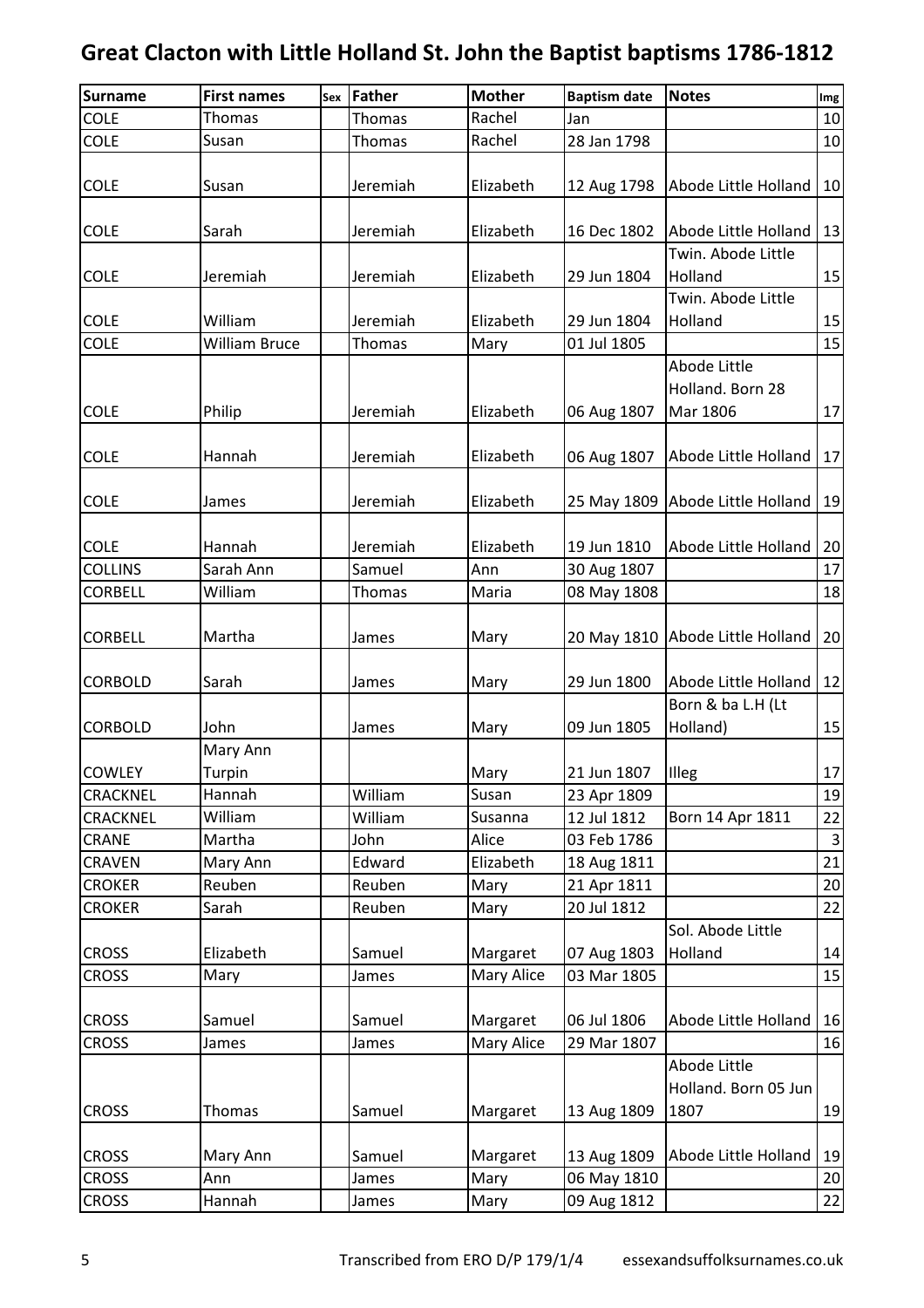| Surname           | <b>First names</b>   | sex Father | <b>Mother</b> | <b>Baptism date</b> | <b>Notes</b>                   | Img                     |
|-------------------|----------------------|------------|---------------|---------------------|--------------------------------|-------------------------|
| <b>CROXTON</b>    | Elizabeth            | Edward     | Mary          | 15 Jun 1800         |                                | 12                      |
|                   | Elizabeth            |            |               |                     |                                |                         |
| <b>CUGTEY?</b>    | <b>Munnings</b>      | Job        | Sarah         | 03 Nov 1800         | Born 02 Jun 1797               | 12                      |
| <b>CULLINGTON</b> | Thomas Robert        | Thomas     | Ann           | 09 Aug 1812         |                                | 22                      |
|                   |                      |            |               |                     |                                |                         |
| <b>CURTIS</b>     | Mary                 | Daniel     | Mary          | 22 Jan 1797         | Abode Little Holland           | 8                       |
|                   |                      |            |               |                     | Twin. Abode Little             |                         |
| <b>CURTIS</b>     | William              | Daniel     | Mary          | 08 Jul 1798         | Holland                        | 10                      |
|                   |                      |            |               |                     | Twin. Abode Little             |                         |
| <b>CURTIS</b>     | Elizabeth            | Daniel     | Mary          | 08 Jul 1798         | Holland                        | 10                      |
| <b>CUTTER</b>     | Mary                 | John       | Eliz          | 10 Jun 1787         |                                | 4                       |
| <b>CUTTER</b>     | John                 | John       | Eliz          | 18 Apr 1790         |                                | 5                       |
| <b>CUTTER</b>     | Martha               | John       | Eliz          | 19 Mar 1792         |                                | $\boldsymbol{6}$        |
| <b>CUTTER</b>     | Henry                | John       | Eliz          | 27 Apr 1794         |                                | $\boldsymbol{6}$        |
| <b>CUTTER</b>     | David                | John       | Eliz          | 25 Sep 1796         |                                | 8                       |
| <b>CUTTER</b>     | Charles              | John       | Elizabeth     | 25 May 1800         |                                | 12                      |
| <b>CUTTER</b>     | John                 | John       | Sarah         | 05 May 1811         |                                | 20                      |
| <b>CUTTER</b>     | Mary                 | John       | Sarah         | 27 Dec 1812         |                                | 22                      |
| <b>DANIELS</b>    | Henry                | Robt       | Sarah         | 09 Jan 1791         |                                | 5                       |
| <b>DANIELS</b>    | Daniel               | Robt       | Sarah         | 19 Jan 1794         |                                | $\,$ 6 $\,$             |
| <b>DANIELS</b>    | William              | William    | Martha        | 17 Jul 1809         |                                | 19                      |
| <b>DANIELS</b>    | Maria                | William    | Martha        | 13 Sep 1810         |                                | 20                      |
|                   |                      |            |               |                     |                                |                         |
| <b>DANIELS</b>    | James Thomas         | William    | Martha        | 09 Oct 1812         |                                | 22                      |
| <b>DAWSON</b>     | William              | Willm?     | Mary          | 24 Feb 1788         |                                | $\overline{4}$          |
| <b>DAWSON</b>     | Joseph               | Wm         | Mary          | 01 Nov 1789         |                                | 5                       |
| <b>DAWSON</b>     | Samuel Bird          | Wm         | Mary          | 24 Jul 1791         |                                | 5                       |
| <b>DAWSON</b>     | <b>Edward Taylor</b> | W          | Mary          | 17 Aug 1794         |                                | $\boldsymbol{6}$        |
| <b>DAWSON</b>     | John Tyrell          | William    | Mary          |                     | 26 Aug 1810   Born 10 Apr 1796 | 20                      |
| <b>DAY</b>        | Richard              | Andrew     | Ann           | 09 May 1790         |                                | $\mathsf S$             |
| DAY               | Mary                 | Andrew     | Ann           | 16 Oct 1791         |                                | $\boldsymbol{6}$        |
| <b>DAY</b>        | Daniel               | James      | Susan         | 20 Mar 1803         |                                | 13                      |
| <b>DAY</b>        | Elizabeth            | John       | Elizabeth     | 13 Nov 1803         |                                | 14                      |
|                   | Benjamin             |            |               |                     |                                |                         |
| DAY               | Constable            | Benjamin   | Lucy          | 01 Jul 1804         |                                | 15                      |
| <b>DAY</b>        | Eliza                | Benjamin   | Lucy          | 27 Apr 1806         | Born 04 Mar 1805               | 16                      |
| <b>DAY</b>        | John                 | John       | Elizabeth     | 26 Jul 1807         | Born 11 Aug 1800               | 17                      |
| DAY               | Benjamin             | John       | Elizabeth     | 26 Jul 1807         | <b>Born 18Aug 1802</b>         | 17                      |
| <b>DAY</b>        | Elizabeth            | John       | Elizabeth     | 26 Jul 1807         | Born 12 Apr 1805               | 17                      |
| <b>DAY</b>        | Daniel               | John       | Elizabeth     | 24 Sep 1809         |                                | 19                      |
| <b>DAY</b>        | Charles              | Benjamin   | Lucy          | 31 Dec 1809         | Born 08 May 1807               | 20                      |
| <b>DAY</b>        | <b>Robert Willis</b> | Benjamin   | Lucy          | 31 Dec 1809         | Born 08 Nov 1809               | 20                      |
| <b>DEATH</b>      | William              | Michel     | Catheren      | 19 May 1786         |                                | $\mathbf{3}$            |
| <b>DENNIS</b>     | Wm                   | Gentry     | Martha        | 10 Oct 1788         |                                | $\overline{\mathbf{r}}$ |
| <b>DENNIS</b>     | Peter                | Gentry     | Martha        | 10 Oct 1788         |                                | $\sqrt{4}$              |
| <b>DENNIS</b>     | Peter                | Gentry     | Martha        | 22 Feb 1793         | Born ** ** 1792                | $\boldsymbol{6}$        |
| <b>DENNIS</b>     | Saml                 | Gentry     | Martha        | 22 Feb 1793         |                                | $\boldsymbol{6}$        |
| <b>DENNIS</b>     | Louisa               | Gentry     | Martha        | 09 Feb 1797         |                                | 8                       |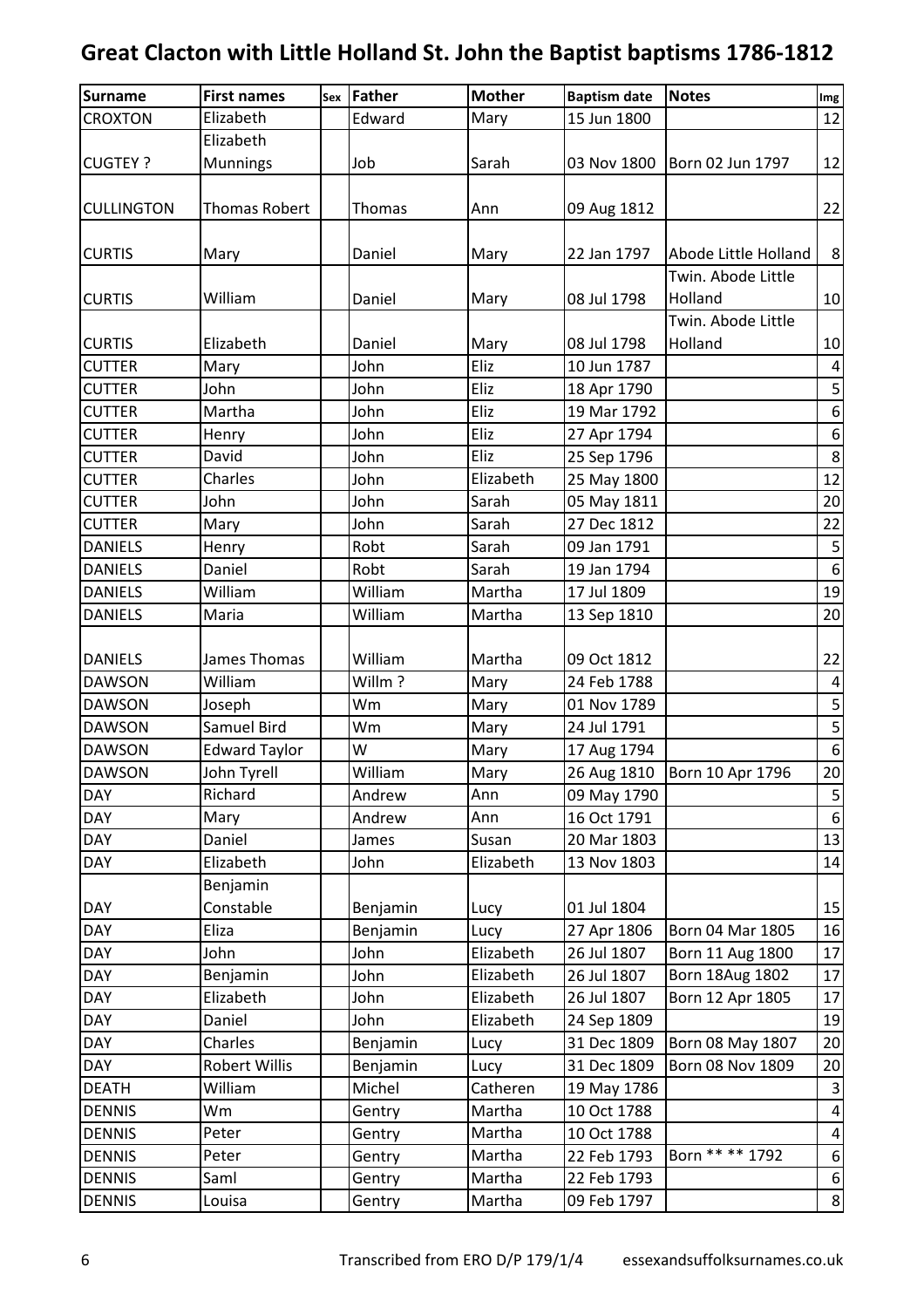### Surname First names Sex Father Mother Baptism date Notes Img DENNIS Elizabeth Gentry | Gentry | Martha | 16 May 1800 | 12 DENNIS | Ann | Gentry | Martha | 15 Feb 1805 | Born 05 Jul 1801 | 15 DILLASTON James | John | Ann | 28 Sep 1788 | | 4 DILLASTON Robert | John |Ann |08 Apr 1792 | |6 DILLASTON Mary William Mary 09 Jan 1803 13 DILLASTON |Ann | |William |Mary |07 Jul 1805 | 15 DILLASTON Susan | William Mary | 13 Mar 1807 | 16 DILLASTON Elizabeth | William | Mary | 29 Jan 1809 | 18 DILLASTON |Harriet | William |Elizabeth |08 Mar 1812 | 22 DOVE Martha John Elizabeth 04 Nov 1787 4 DOVE Thomas | John | Elizabeth | 26 Jul 1789 | S DOVE Anthony | John | Elizabeth | 02 Oct 1791 | | 6 DOVE John John Elizabeth 06 Oct 1793 6 DOVE Susanna | John | Elizabeth 22 Apr 1798 | 10 DOWMAN William | William | Elizabeth | 15 Jul 1798 | 10 DOWMAN Joseph Joseph Mary 01 Jul 1810 20 DOWMAN James Joseph Mary 12 Jan 1812 21 DRAPER Thomas John Eliz 16 Mar 1792 6 EADE Steven | Steven Eliz | 18 Oct 1789 | Abode Little Holland | 5 EADE | Martha | | James | Eliz | 08 Dec 1793 | | | | | | | | 6 EADE James | Steven Elizabeth 12 Feb 1797 Abode Little Holland 8 EADE | William | Steven | Elizabeth | 11 Jan 1801 | Abode Little Holland | 12 EADE Hannah Stephen Elizabeth 20 Feb 1803 Abode Little Holland 13 EADE Sarah | Steven | Elizabeth | 02 Aug 1807 | Abode Little Holland | 17 EADE James William | | Martha | 05 Apr 1812 | Illeg | 22 EADE Susanna | John Sarah | 09 Aug 1812 | 22 EADE ? John | Steven Eliz | 11 Sep 1791 Abode Little Holland | 6 EDDISON | Jacob | | Jacob | Hannah | 19 Jul 1789 | Theory State | S EDE FOR ELIZ | Stephen | Eliz | 20 Oct 1793 | Abode Little Holland | 6 EDE Lucy | Steven Elizabeth 14 Oct 1798 Abode Little Holland 10 EDEN\*\* James | Steven | Eliz | 25 May 1788 | | 4 EDWICK John | John Mary | 31 Aug 1788 | 4 EDWICK William | John | Mary | 31 Aug 1788 | 4 EVANS | William | John | Alice | 01 Jan 1790 | 5 EVANS Thomas John Alice 22 Jan 1792 6 EVANS James John Alice 21 Apr 1793 6 EVANS Philip Worcester | John | Alice | 20 Nov 1796 | 8 FAIRWEATHER Wm | Jos Mary | 18 Sep 1796 | 7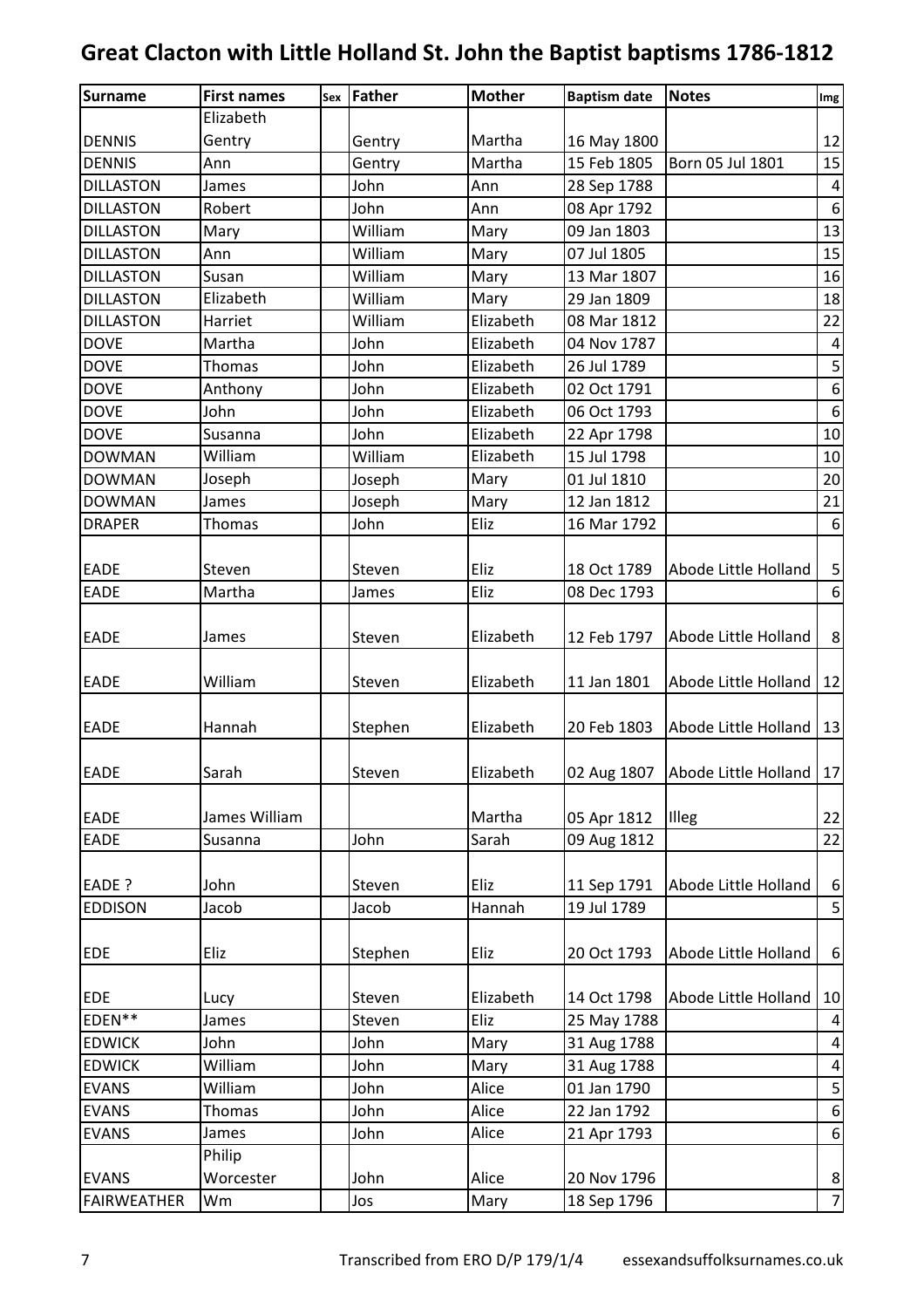| 15<br><b>FARTHING</b><br>Mary<br>30 Sep 1804<br>George<br>George<br>Mirab<br>Born 19 Aug 1806<br>17<br><b>FARTHING</b><br>James<br>12 Jul 1807<br>Eliz<br>$\overline{4}$<br>Robt Worcester<br>Wm<br>06 Apr 1788<br><b>FEEDAM</b><br>Eliza Ma**<br>12<br>Robert<br>Jemima<br>19 Mar 1801<br><b>FEEDAM</b><br>Sarah<br>Sarah<br>Born 27 Feb 1803<br>15<br>William<br>22 Jul 1804<br>FEEDAM<br>William<br>Sarah<br>22 Jul 1804<br>15<br><b>FEEDAM</b><br>Mary<br>15<br>Jemima<br>Robert<br>FEEDAM<br>08 Aug 1804<br>Jemima<br>Born 07 Jan 1805<br>Belzorah<br>Robert<br>Jemima<br>06 Apr 1807<br>16<br>FEEDAM<br><b>FEEDAM</b><br>Wilhelmina<br>Robert<br>06 Apr 1807<br>16<br>Jemima<br>$\mathsf S$<br><b>FENN</b><br>John<br>John<br>Sarah<br>07 Aug 1791<br>$\,6\,$<br><b>FENN</b><br>John<br>Sarah<br>26 Jan 1794<br>Benjm<br>Sarah<br>$\overline{7}$<br><b>FENN</b><br>George<br>John<br>13 Mar 1796<br><b>FENN</b><br>William<br>John<br>Sarah<br>26 Jul 1801<br>12<br>$\overline{3}$<br><b>FISH</b><br>Cath<br>Robert<br><b>Thomas</b><br>17 Dec 1786<br>20<br><b>FISHER</b><br>John<br>Born 25 Aug 1809<br>Mary<br>Mary<br>05 Dec 1810<br>John<br>John<br>22<br><b>FISHER</b><br>Mary<br>30 Dec 1812<br>13<br><b>FORREST</b><br>Thomas<br>Thomas<br>26 Dec 1802<br>Letty<br>15<br>John<br><b>FORREST</b><br>Thomas<br>26 May 1805<br>Letty<br>Lettice<br>Lettice<br>26 Feb 1809<br>18<br><b>FORREST</b><br>Thomas<br><b>FRANCISS</b><br>William<br>Elizabeth<br>21<br>Mary<br>26 Jan 1812<br>John<br><b>FREEMAN</b><br>11 Jan 1801<br>12<br>Mary<br>Mary<br>William<br>Susan<br>$\pmb{4}$<br>GAGE<br>29 Jun 1788<br>George<br>Eliz<br><b>GARDENER</b><br>$\overline{\mathbf{4}}$<br>Henry<br>George<br>23 Sep 1787<br>Eliz<br>Eliz<br>5<br>28 Jun 1789<br><b>GARDENER</b><br>George<br>Eliz<br>Sarah<br>6<br><b>GARDENER</b><br>George<br>29 Apr 1792<br>Eliz<br>26 Jan 1794<br>6<br><b>GARDENER</b><br>George<br>George<br>Eliz<br>$\overline{7}$<br>Martha<br><b>GARDENER</b><br>Geo<br>06 Dec 1795<br>Elizabeth<br>John<br>03 Mar 1799<br>10<br><b>GARDENER</b><br>George<br>17<br>Elizabeth<br>Elizabeth<br>25 Oct 1807<br>Daniel<br><b>GARDENER</b><br>Elizabeth<br>20<br>Sarah<br>01 Jul 1810<br><b>GARDENER</b><br>Daniel<br>Sarah<br>Elizabeth<br>Daniel<br>01 Nov 1812<br>22<br><b>GARDENER</b><br><b>GARRAD</b><br>Mary<br>Mary<br>27 Apr 1794<br>$\boldsymbol{6}$<br>Sam<br>Eliz<br>$\overline{7}$<br>John<br>26 Sep 1794<br>GARRAD<br>Mary<br>7<br>Hannah<br>Mary<br>19 Jul 1795<br><b>GARRAD</b><br>Saml<br>Samuel<br>$\bf 8$<br>12 Mar 1797<br><b>GARRAD</b><br>Samuel<br>Mary<br>$10\,$<br><b>GARRAD</b><br>17 Mar 1799<br><b>Thomas</b><br>Samuel<br>Mary<br>Sarah<br>Mary<br>03 May 1801<br>12<br>GARRAD<br>Samuel<br>Martha<br><b>GARRAD</b><br>Samuel<br>Mary<br>01 May 1803<br>14<br>Elizabeth<br>07 Jul 1805<br>15<br><b>GARRAD</b><br>Samuel<br>Mary<br><b>Thomas</b><br>13 Sep 1807<br>17<br>GARRAD<br>Samuel<br>Mary<br>19<br><b>GARRAD</b><br>John<br>Samuel<br>Mary<br>30 Jul 1809<br>Martha<br>Mary<br>08 Sep 1811<br>21<br><b>GARRAD</b><br>Samuel<br>08 Sep 1811<br>Illeg<br>21<br>GARRAD<br>William<br>Mary<br>Mark<br>16<br><b>GEORGE</b><br>Mark<br>Ann<br>24 May 1807<br>Mary Ann<br>13 Aug 1809<br>19<br><b>GEORGE</b><br>Mark<br>Ann<br>Thomas<br>Mark<br><b>GEORGE</b><br>Ann<br>24 Mar 1811<br>20<br>Elizabeth<br><b>GLADWELL</b><br>13<br>Joseph<br>Joseph<br>31 Oct 1802<br><b>GLADWELL</b><br>Elizabeth<br>Joseph<br>Elizabeth<br>31 Oct 1802<br>13 | <b>Surname</b> | <b>First names</b> | Sex | Father | <b>Mother</b> | <b>Baptism date</b> | <b>Notes</b> | <b>Img</b> |
|--------------------------------------------------------------------------------------------------------------------------------------------------------------------------------------------------------------------------------------------------------------------------------------------------------------------------------------------------------------------------------------------------------------------------------------------------------------------------------------------------------------------------------------------------------------------------------------------------------------------------------------------------------------------------------------------------------------------------------------------------------------------------------------------------------------------------------------------------------------------------------------------------------------------------------------------------------------------------------------------------------------------------------------------------------------------------------------------------------------------------------------------------------------------------------------------------------------------------------------------------------------------------------------------------------------------------------------------------------------------------------------------------------------------------------------------------------------------------------------------------------------------------------------------------------------------------------------------------------------------------------------------------------------------------------------------------------------------------------------------------------------------------------------------------------------------------------------------------------------------------------------------------------------------------------------------------------------------------------------------------------------------------------------------------------------------------------------------------------------------------------------------------------------------------------------------------------------------------------------------------------------------------------------------------------------------------------------------------------------------------------------------------------------------------------------------------------------------------------------------------------------------------------------------------------------------------------------------------------------------------------------------------------------------------------------------------------------------------------------------------------------------------------------------------------------------------------------------------------------------------------------------------------------------------------------------------------------------------------------------------------------------------------------------------------------------------------------------------------------------------------------------------------------------------------------------------------------------------------------------------------------------------------------------------------------------------------------------------------------------------------------------------------------------------------------------------------------------------------------------------|----------------|--------------------|-----|--------|---------------|---------------------|--------------|------------|
|                                                                                                                                                                                                                                                                                                                                                                                                                                                                                                                                                                                                                                                                                                                                                                                                                                                                                                                                                                                                                                                                                                                                                                                                                                                                                                                                                                                                                                                                                                                                                                                                                                                                                                                                                                                                                                                                                                                                                                                                                                                                                                                                                                                                                                                                                                                                                                                                                                                                                                                                                                                                                                                                                                                                                                                                                                                                                                                                                                                                                                                                                                                                                                                                                                                                                                                                                                                                                                                                                                  |                |                    |     |        |               |                     |              |            |
|                                                                                                                                                                                                                                                                                                                                                                                                                                                                                                                                                                                                                                                                                                                                                                                                                                                                                                                                                                                                                                                                                                                                                                                                                                                                                                                                                                                                                                                                                                                                                                                                                                                                                                                                                                                                                                                                                                                                                                                                                                                                                                                                                                                                                                                                                                                                                                                                                                                                                                                                                                                                                                                                                                                                                                                                                                                                                                                                                                                                                                                                                                                                                                                                                                                                                                                                                                                                                                                                                                  |                |                    |     |        |               |                     |              |            |
|                                                                                                                                                                                                                                                                                                                                                                                                                                                                                                                                                                                                                                                                                                                                                                                                                                                                                                                                                                                                                                                                                                                                                                                                                                                                                                                                                                                                                                                                                                                                                                                                                                                                                                                                                                                                                                                                                                                                                                                                                                                                                                                                                                                                                                                                                                                                                                                                                                                                                                                                                                                                                                                                                                                                                                                                                                                                                                                                                                                                                                                                                                                                                                                                                                                                                                                                                                                                                                                                                                  |                |                    |     |        |               |                     |              |            |
|                                                                                                                                                                                                                                                                                                                                                                                                                                                                                                                                                                                                                                                                                                                                                                                                                                                                                                                                                                                                                                                                                                                                                                                                                                                                                                                                                                                                                                                                                                                                                                                                                                                                                                                                                                                                                                                                                                                                                                                                                                                                                                                                                                                                                                                                                                                                                                                                                                                                                                                                                                                                                                                                                                                                                                                                                                                                                                                                                                                                                                                                                                                                                                                                                                                                                                                                                                                                                                                                                                  |                |                    |     |        |               |                     |              |            |
|                                                                                                                                                                                                                                                                                                                                                                                                                                                                                                                                                                                                                                                                                                                                                                                                                                                                                                                                                                                                                                                                                                                                                                                                                                                                                                                                                                                                                                                                                                                                                                                                                                                                                                                                                                                                                                                                                                                                                                                                                                                                                                                                                                                                                                                                                                                                                                                                                                                                                                                                                                                                                                                                                                                                                                                                                                                                                                                                                                                                                                                                                                                                                                                                                                                                                                                                                                                                                                                                                                  |                |                    |     |        |               |                     |              |            |
|                                                                                                                                                                                                                                                                                                                                                                                                                                                                                                                                                                                                                                                                                                                                                                                                                                                                                                                                                                                                                                                                                                                                                                                                                                                                                                                                                                                                                                                                                                                                                                                                                                                                                                                                                                                                                                                                                                                                                                                                                                                                                                                                                                                                                                                                                                                                                                                                                                                                                                                                                                                                                                                                                                                                                                                                                                                                                                                                                                                                                                                                                                                                                                                                                                                                                                                                                                                                                                                                                                  |                |                    |     |        |               |                     |              |            |
|                                                                                                                                                                                                                                                                                                                                                                                                                                                                                                                                                                                                                                                                                                                                                                                                                                                                                                                                                                                                                                                                                                                                                                                                                                                                                                                                                                                                                                                                                                                                                                                                                                                                                                                                                                                                                                                                                                                                                                                                                                                                                                                                                                                                                                                                                                                                                                                                                                                                                                                                                                                                                                                                                                                                                                                                                                                                                                                                                                                                                                                                                                                                                                                                                                                                                                                                                                                                                                                                                                  |                |                    |     |        |               |                     |              |            |
|                                                                                                                                                                                                                                                                                                                                                                                                                                                                                                                                                                                                                                                                                                                                                                                                                                                                                                                                                                                                                                                                                                                                                                                                                                                                                                                                                                                                                                                                                                                                                                                                                                                                                                                                                                                                                                                                                                                                                                                                                                                                                                                                                                                                                                                                                                                                                                                                                                                                                                                                                                                                                                                                                                                                                                                                                                                                                                                                                                                                                                                                                                                                                                                                                                                                                                                                                                                                                                                                                                  |                |                    |     |        |               |                     |              |            |
|                                                                                                                                                                                                                                                                                                                                                                                                                                                                                                                                                                                                                                                                                                                                                                                                                                                                                                                                                                                                                                                                                                                                                                                                                                                                                                                                                                                                                                                                                                                                                                                                                                                                                                                                                                                                                                                                                                                                                                                                                                                                                                                                                                                                                                                                                                                                                                                                                                                                                                                                                                                                                                                                                                                                                                                                                                                                                                                                                                                                                                                                                                                                                                                                                                                                                                                                                                                                                                                                                                  |                |                    |     |        |               |                     |              |            |
|                                                                                                                                                                                                                                                                                                                                                                                                                                                                                                                                                                                                                                                                                                                                                                                                                                                                                                                                                                                                                                                                                                                                                                                                                                                                                                                                                                                                                                                                                                                                                                                                                                                                                                                                                                                                                                                                                                                                                                                                                                                                                                                                                                                                                                                                                                                                                                                                                                                                                                                                                                                                                                                                                                                                                                                                                                                                                                                                                                                                                                                                                                                                                                                                                                                                                                                                                                                                                                                                                                  |                |                    |     |        |               |                     |              |            |
|                                                                                                                                                                                                                                                                                                                                                                                                                                                                                                                                                                                                                                                                                                                                                                                                                                                                                                                                                                                                                                                                                                                                                                                                                                                                                                                                                                                                                                                                                                                                                                                                                                                                                                                                                                                                                                                                                                                                                                                                                                                                                                                                                                                                                                                                                                                                                                                                                                                                                                                                                                                                                                                                                                                                                                                                                                                                                                                                                                                                                                                                                                                                                                                                                                                                                                                                                                                                                                                                                                  |                |                    |     |        |               |                     |              |            |
|                                                                                                                                                                                                                                                                                                                                                                                                                                                                                                                                                                                                                                                                                                                                                                                                                                                                                                                                                                                                                                                                                                                                                                                                                                                                                                                                                                                                                                                                                                                                                                                                                                                                                                                                                                                                                                                                                                                                                                                                                                                                                                                                                                                                                                                                                                                                                                                                                                                                                                                                                                                                                                                                                                                                                                                                                                                                                                                                                                                                                                                                                                                                                                                                                                                                                                                                                                                                                                                                                                  |                |                    |     |        |               |                     |              |            |
|                                                                                                                                                                                                                                                                                                                                                                                                                                                                                                                                                                                                                                                                                                                                                                                                                                                                                                                                                                                                                                                                                                                                                                                                                                                                                                                                                                                                                                                                                                                                                                                                                                                                                                                                                                                                                                                                                                                                                                                                                                                                                                                                                                                                                                                                                                                                                                                                                                                                                                                                                                                                                                                                                                                                                                                                                                                                                                                                                                                                                                                                                                                                                                                                                                                                                                                                                                                                                                                                                                  |                |                    |     |        |               |                     |              |            |
|                                                                                                                                                                                                                                                                                                                                                                                                                                                                                                                                                                                                                                                                                                                                                                                                                                                                                                                                                                                                                                                                                                                                                                                                                                                                                                                                                                                                                                                                                                                                                                                                                                                                                                                                                                                                                                                                                                                                                                                                                                                                                                                                                                                                                                                                                                                                                                                                                                                                                                                                                                                                                                                                                                                                                                                                                                                                                                                                                                                                                                                                                                                                                                                                                                                                                                                                                                                                                                                                                                  |                |                    |     |        |               |                     |              |            |
|                                                                                                                                                                                                                                                                                                                                                                                                                                                                                                                                                                                                                                                                                                                                                                                                                                                                                                                                                                                                                                                                                                                                                                                                                                                                                                                                                                                                                                                                                                                                                                                                                                                                                                                                                                                                                                                                                                                                                                                                                                                                                                                                                                                                                                                                                                                                                                                                                                                                                                                                                                                                                                                                                                                                                                                                                                                                                                                                                                                                                                                                                                                                                                                                                                                                                                                                                                                                                                                                                                  |                |                    |     |        |               |                     |              |            |
|                                                                                                                                                                                                                                                                                                                                                                                                                                                                                                                                                                                                                                                                                                                                                                                                                                                                                                                                                                                                                                                                                                                                                                                                                                                                                                                                                                                                                                                                                                                                                                                                                                                                                                                                                                                                                                                                                                                                                                                                                                                                                                                                                                                                                                                                                                                                                                                                                                                                                                                                                                                                                                                                                                                                                                                                                                                                                                                                                                                                                                                                                                                                                                                                                                                                                                                                                                                                                                                                                                  |                |                    |     |        |               |                     |              |            |
|                                                                                                                                                                                                                                                                                                                                                                                                                                                                                                                                                                                                                                                                                                                                                                                                                                                                                                                                                                                                                                                                                                                                                                                                                                                                                                                                                                                                                                                                                                                                                                                                                                                                                                                                                                                                                                                                                                                                                                                                                                                                                                                                                                                                                                                                                                                                                                                                                                                                                                                                                                                                                                                                                                                                                                                                                                                                                                                                                                                                                                                                                                                                                                                                                                                                                                                                                                                                                                                                                                  |                |                    |     |        |               |                     |              |            |
|                                                                                                                                                                                                                                                                                                                                                                                                                                                                                                                                                                                                                                                                                                                                                                                                                                                                                                                                                                                                                                                                                                                                                                                                                                                                                                                                                                                                                                                                                                                                                                                                                                                                                                                                                                                                                                                                                                                                                                                                                                                                                                                                                                                                                                                                                                                                                                                                                                                                                                                                                                                                                                                                                                                                                                                                                                                                                                                                                                                                                                                                                                                                                                                                                                                                                                                                                                                                                                                                                                  |                |                    |     |        |               |                     |              |            |
|                                                                                                                                                                                                                                                                                                                                                                                                                                                                                                                                                                                                                                                                                                                                                                                                                                                                                                                                                                                                                                                                                                                                                                                                                                                                                                                                                                                                                                                                                                                                                                                                                                                                                                                                                                                                                                                                                                                                                                                                                                                                                                                                                                                                                                                                                                                                                                                                                                                                                                                                                                                                                                                                                                                                                                                                                                                                                                                                                                                                                                                                                                                                                                                                                                                                                                                                                                                                                                                                                                  |                |                    |     |        |               |                     |              |            |
|                                                                                                                                                                                                                                                                                                                                                                                                                                                                                                                                                                                                                                                                                                                                                                                                                                                                                                                                                                                                                                                                                                                                                                                                                                                                                                                                                                                                                                                                                                                                                                                                                                                                                                                                                                                                                                                                                                                                                                                                                                                                                                                                                                                                                                                                                                                                                                                                                                                                                                                                                                                                                                                                                                                                                                                                                                                                                                                                                                                                                                                                                                                                                                                                                                                                                                                                                                                                                                                                                                  |                |                    |     |        |               |                     |              |            |
|                                                                                                                                                                                                                                                                                                                                                                                                                                                                                                                                                                                                                                                                                                                                                                                                                                                                                                                                                                                                                                                                                                                                                                                                                                                                                                                                                                                                                                                                                                                                                                                                                                                                                                                                                                                                                                                                                                                                                                                                                                                                                                                                                                                                                                                                                                                                                                                                                                                                                                                                                                                                                                                                                                                                                                                                                                                                                                                                                                                                                                                                                                                                                                                                                                                                                                                                                                                                                                                                                                  |                |                    |     |        |               |                     |              |            |
|                                                                                                                                                                                                                                                                                                                                                                                                                                                                                                                                                                                                                                                                                                                                                                                                                                                                                                                                                                                                                                                                                                                                                                                                                                                                                                                                                                                                                                                                                                                                                                                                                                                                                                                                                                                                                                                                                                                                                                                                                                                                                                                                                                                                                                                                                                                                                                                                                                                                                                                                                                                                                                                                                                                                                                                                                                                                                                                                                                                                                                                                                                                                                                                                                                                                                                                                                                                                                                                                                                  |                |                    |     |        |               |                     |              |            |
|                                                                                                                                                                                                                                                                                                                                                                                                                                                                                                                                                                                                                                                                                                                                                                                                                                                                                                                                                                                                                                                                                                                                                                                                                                                                                                                                                                                                                                                                                                                                                                                                                                                                                                                                                                                                                                                                                                                                                                                                                                                                                                                                                                                                                                                                                                                                                                                                                                                                                                                                                                                                                                                                                                                                                                                                                                                                                                                                                                                                                                                                                                                                                                                                                                                                                                                                                                                                                                                                                                  |                |                    |     |        |               |                     |              |            |
|                                                                                                                                                                                                                                                                                                                                                                                                                                                                                                                                                                                                                                                                                                                                                                                                                                                                                                                                                                                                                                                                                                                                                                                                                                                                                                                                                                                                                                                                                                                                                                                                                                                                                                                                                                                                                                                                                                                                                                                                                                                                                                                                                                                                                                                                                                                                                                                                                                                                                                                                                                                                                                                                                                                                                                                                                                                                                                                                                                                                                                                                                                                                                                                                                                                                                                                                                                                                                                                                                                  |                |                    |     |        |               |                     |              |            |
|                                                                                                                                                                                                                                                                                                                                                                                                                                                                                                                                                                                                                                                                                                                                                                                                                                                                                                                                                                                                                                                                                                                                                                                                                                                                                                                                                                                                                                                                                                                                                                                                                                                                                                                                                                                                                                                                                                                                                                                                                                                                                                                                                                                                                                                                                                                                                                                                                                                                                                                                                                                                                                                                                                                                                                                                                                                                                                                                                                                                                                                                                                                                                                                                                                                                                                                                                                                                                                                                                                  |                |                    |     |        |               |                     |              |            |
|                                                                                                                                                                                                                                                                                                                                                                                                                                                                                                                                                                                                                                                                                                                                                                                                                                                                                                                                                                                                                                                                                                                                                                                                                                                                                                                                                                                                                                                                                                                                                                                                                                                                                                                                                                                                                                                                                                                                                                                                                                                                                                                                                                                                                                                                                                                                                                                                                                                                                                                                                                                                                                                                                                                                                                                                                                                                                                                                                                                                                                                                                                                                                                                                                                                                                                                                                                                                                                                                                                  |                |                    |     |        |               |                     |              |            |
|                                                                                                                                                                                                                                                                                                                                                                                                                                                                                                                                                                                                                                                                                                                                                                                                                                                                                                                                                                                                                                                                                                                                                                                                                                                                                                                                                                                                                                                                                                                                                                                                                                                                                                                                                                                                                                                                                                                                                                                                                                                                                                                                                                                                                                                                                                                                                                                                                                                                                                                                                                                                                                                                                                                                                                                                                                                                                                                                                                                                                                                                                                                                                                                                                                                                                                                                                                                                                                                                                                  |                |                    |     |        |               |                     |              |            |
|                                                                                                                                                                                                                                                                                                                                                                                                                                                                                                                                                                                                                                                                                                                                                                                                                                                                                                                                                                                                                                                                                                                                                                                                                                                                                                                                                                                                                                                                                                                                                                                                                                                                                                                                                                                                                                                                                                                                                                                                                                                                                                                                                                                                                                                                                                                                                                                                                                                                                                                                                                                                                                                                                                                                                                                                                                                                                                                                                                                                                                                                                                                                                                                                                                                                                                                                                                                                                                                                                                  |                |                    |     |        |               |                     |              |            |
|                                                                                                                                                                                                                                                                                                                                                                                                                                                                                                                                                                                                                                                                                                                                                                                                                                                                                                                                                                                                                                                                                                                                                                                                                                                                                                                                                                                                                                                                                                                                                                                                                                                                                                                                                                                                                                                                                                                                                                                                                                                                                                                                                                                                                                                                                                                                                                                                                                                                                                                                                                                                                                                                                                                                                                                                                                                                                                                                                                                                                                                                                                                                                                                                                                                                                                                                                                                                                                                                                                  |                |                    |     |        |               |                     |              |            |
|                                                                                                                                                                                                                                                                                                                                                                                                                                                                                                                                                                                                                                                                                                                                                                                                                                                                                                                                                                                                                                                                                                                                                                                                                                                                                                                                                                                                                                                                                                                                                                                                                                                                                                                                                                                                                                                                                                                                                                                                                                                                                                                                                                                                                                                                                                                                                                                                                                                                                                                                                                                                                                                                                                                                                                                                                                                                                                                                                                                                                                                                                                                                                                                                                                                                                                                                                                                                                                                                                                  |                |                    |     |        |               |                     |              |            |
|                                                                                                                                                                                                                                                                                                                                                                                                                                                                                                                                                                                                                                                                                                                                                                                                                                                                                                                                                                                                                                                                                                                                                                                                                                                                                                                                                                                                                                                                                                                                                                                                                                                                                                                                                                                                                                                                                                                                                                                                                                                                                                                                                                                                                                                                                                                                                                                                                                                                                                                                                                                                                                                                                                                                                                                                                                                                                                                                                                                                                                                                                                                                                                                                                                                                                                                                                                                                                                                                                                  |                |                    |     |        |               |                     |              |            |
|                                                                                                                                                                                                                                                                                                                                                                                                                                                                                                                                                                                                                                                                                                                                                                                                                                                                                                                                                                                                                                                                                                                                                                                                                                                                                                                                                                                                                                                                                                                                                                                                                                                                                                                                                                                                                                                                                                                                                                                                                                                                                                                                                                                                                                                                                                                                                                                                                                                                                                                                                                                                                                                                                                                                                                                                                                                                                                                                                                                                                                                                                                                                                                                                                                                                                                                                                                                                                                                                                                  |                |                    |     |        |               |                     |              |            |
|                                                                                                                                                                                                                                                                                                                                                                                                                                                                                                                                                                                                                                                                                                                                                                                                                                                                                                                                                                                                                                                                                                                                                                                                                                                                                                                                                                                                                                                                                                                                                                                                                                                                                                                                                                                                                                                                                                                                                                                                                                                                                                                                                                                                                                                                                                                                                                                                                                                                                                                                                                                                                                                                                                                                                                                                                                                                                                                                                                                                                                                                                                                                                                                                                                                                                                                                                                                                                                                                                                  |                |                    |     |        |               |                     |              |            |
|                                                                                                                                                                                                                                                                                                                                                                                                                                                                                                                                                                                                                                                                                                                                                                                                                                                                                                                                                                                                                                                                                                                                                                                                                                                                                                                                                                                                                                                                                                                                                                                                                                                                                                                                                                                                                                                                                                                                                                                                                                                                                                                                                                                                                                                                                                                                                                                                                                                                                                                                                                                                                                                                                                                                                                                                                                                                                                                                                                                                                                                                                                                                                                                                                                                                                                                                                                                                                                                                                                  |                |                    |     |        |               |                     |              |            |
|                                                                                                                                                                                                                                                                                                                                                                                                                                                                                                                                                                                                                                                                                                                                                                                                                                                                                                                                                                                                                                                                                                                                                                                                                                                                                                                                                                                                                                                                                                                                                                                                                                                                                                                                                                                                                                                                                                                                                                                                                                                                                                                                                                                                                                                                                                                                                                                                                                                                                                                                                                                                                                                                                                                                                                                                                                                                                                                                                                                                                                                                                                                                                                                                                                                                                                                                                                                                                                                                                                  |                |                    |     |        |               |                     |              |            |
|                                                                                                                                                                                                                                                                                                                                                                                                                                                                                                                                                                                                                                                                                                                                                                                                                                                                                                                                                                                                                                                                                                                                                                                                                                                                                                                                                                                                                                                                                                                                                                                                                                                                                                                                                                                                                                                                                                                                                                                                                                                                                                                                                                                                                                                                                                                                                                                                                                                                                                                                                                                                                                                                                                                                                                                                                                                                                                                                                                                                                                                                                                                                                                                                                                                                                                                                                                                                                                                                                                  |                |                    |     |        |               |                     |              |            |
|                                                                                                                                                                                                                                                                                                                                                                                                                                                                                                                                                                                                                                                                                                                                                                                                                                                                                                                                                                                                                                                                                                                                                                                                                                                                                                                                                                                                                                                                                                                                                                                                                                                                                                                                                                                                                                                                                                                                                                                                                                                                                                                                                                                                                                                                                                                                                                                                                                                                                                                                                                                                                                                                                                                                                                                                                                                                                                                                                                                                                                                                                                                                                                                                                                                                                                                                                                                                                                                                                                  |                |                    |     |        |               |                     |              |            |
|                                                                                                                                                                                                                                                                                                                                                                                                                                                                                                                                                                                                                                                                                                                                                                                                                                                                                                                                                                                                                                                                                                                                                                                                                                                                                                                                                                                                                                                                                                                                                                                                                                                                                                                                                                                                                                                                                                                                                                                                                                                                                                                                                                                                                                                                                                                                                                                                                                                                                                                                                                                                                                                                                                                                                                                                                                                                                                                                                                                                                                                                                                                                                                                                                                                                                                                                                                                                                                                                                                  |                |                    |     |        |               |                     |              |            |
|                                                                                                                                                                                                                                                                                                                                                                                                                                                                                                                                                                                                                                                                                                                                                                                                                                                                                                                                                                                                                                                                                                                                                                                                                                                                                                                                                                                                                                                                                                                                                                                                                                                                                                                                                                                                                                                                                                                                                                                                                                                                                                                                                                                                                                                                                                                                                                                                                                                                                                                                                                                                                                                                                                                                                                                                                                                                                                                                                                                                                                                                                                                                                                                                                                                                                                                                                                                                                                                                                                  |                |                    |     |        |               |                     |              |            |
|                                                                                                                                                                                                                                                                                                                                                                                                                                                                                                                                                                                                                                                                                                                                                                                                                                                                                                                                                                                                                                                                                                                                                                                                                                                                                                                                                                                                                                                                                                                                                                                                                                                                                                                                                                                                                                                                                                                                                                                                                                                                                                                                                                                                                                                                                                                                                                                                                                                                                                                                                                                                                                                                                                                                                                                                                                                                                                                                                                                                                                                                                                                                                                                                                                                                                                                                                                                                                                                                                                  |                |                    |     |        |               |                     |              |            |
|                                                                                                                                                                                                                                                                                                                                                                                                                                                                                                                                                                                                                                                                                                                                                                                                                                                                                                                                                                                                                                                                                                                                                                                                                                                                                                                                                                                                                                                                                                                                                                                                                                                                                                                                                                                                                                                                                                                                                                                                                                                                                                                                                                                                                                                                                                                                                                                                                                                                                                                                                                                                                                                                                                                                                                                                                                                                                                                                                                                                                                                                                                                                                                                                                                                                                                                                                                                                                                                                                                  |                |                    |     |        |               |                     |              |            |
|                                                                                                                                                                                                                                                                                                                                                                                                                                                                                                                                                                                                                                                                                                                                                                                                                                                                                                                                                                                                                                                                                                                                                                                                                                                                                                                                                                                                                                                                                                                                                                                                                                                                                                                                                                                                                                                                                                                                                                                                                                                                                                                                                                                                                                                                                                                                                                                                                                                                                                                                                                                                                                                                                                                                                                                                                                                                                                                                                                                                                                                                                                                                                                                                                                                                                                                                                                                                                                                                                                  |                |                    |     |        |               |                     |              |            |
|                                                                                                                                                                                                                                                                                                                                                                                                                                                                                                                                                                                                                                                                                                                                                                                                                                                                                                                                                                                                                                                                                                                                                                                                                                                                                                                                                                                                                                                                                                                                                                                                                                                                                                                                                                                                                                                                                                                                                                                                                                                                                                                                                                                                                                                                                                                                                                                                                                                                                                                                                                                                                                                                                                                                                                                                                                                                                                                                                                                                                                                                                                                                                                                                                                                                                                                                                                                                                                                                                                  |                |                    |     |        |               |                     |              |            |
|                                                                                                                                                                                                                                                                                                                                                                                                                                                                                                                                                                                                                                                                                                                                                                                                                                                                                                                                                                                                                                                                                                                                                                                                                                                                                                                                                                                                                                                                                                                                                                                                                                                                                                                                                                                                                                                                                                                                                                                                                                                                                                                                                                                                                                                                                                                                                                                                                                                                                                                                                                                                                                                                                                                                                                                                                                                                                                                                                                                                                                                                                                                                                                                                                                                                                                                                                                                                                                                                                                  |                |                    |     |        |               |                     |              |            |
|                                                                                                                                                                                                                                                                                                                                                                                                                                                                                                                                                                                                                                                                                                                                                                                                                                                                                                                                                                                                                                                                                                                                                                                                                                                                                                                                                                                                                                                                                                                                                                                                                                                                                                                                                                                                                                                                                                                                                                                                                                                                                                                                                                                                                                                                                                                                                                                                                                                                                                                                                                                                                                                                                                                                                                                                                                                                                                                                                                                                                                                                                                                                                                                                                                                                                                                                                                                                                                                                                                  |                |                    |     |        |               |                     |              |            |
|                                                                                                                                                                                                                                                                                                                                                                                                                                                                                                                                                                                                                                                                                                                                                                                                                                                                                                                                                                                                                                                                                                                                                                                                                                                                                                                                                                                                                                                                                                                                                                                                                                                                                                                                                                                                                                                                                                                                                                                                                                                                                                                                                                                                                                                                                                                                                                                                                                                                                                                                                                                                                                                                                                                                                                                                                                                                                                                                                                                                                                                                                                                                                                                                                                                                                                                                                                                                                                                                                                  |                |                    |     |        |               |                     |              |            |
|                                                                                                                                                                                                                                                                                                                                                                                                                                                                                                                                                                                                                                                                                                                                                                                                                                                                                                                                                                                                                                                                                                                                                                                                                                                                                                                                                                                                                                                                                                                                                                                                                                                                                                                                                                                                                                                                                                                                                                                                                                                                                                                                                                                                                                                                                                                                                                                                                                                                                                                                                                                                                                                                                                                                                                                                                                                                                                                                                                                                                                                                                                                                                                                                                                                                                                                                                                                                                                                                                                  |                |                    |     |        |               |                     |              |            |
|                                                                                                                                                                                                                                                                                                                                                                                                                                                                                                                                                                                                                                                                                                                                                                                                                                                                                                                                                                                                                                                                                                                                                                                                                                                                                                                                                                                                                                                                                                                                                                                                                                                                                                                                                                                                                                                                                                                                                                                                                                                                                                                                                                                                                                                                                                                                                                                                                                                                                                                                                                                                                                                                                                                                                                                                                                                                                                                                                                                                                                                                                                                                                                                                                                                                                                                                                                                                                                                                                                  |                |                    |     |        |               |                     |              |            |
|                                                                                                                                                                                                                                                                                                                                                                                                                                                                                                                                                                                                                                                                                                                                                                                                                                                                                                                                                                                                                                                                                                                                                                                                                                                                                                                                                                                                                                                                                                                                                                                                                                                                                                                                                                                                                                                                                                                                                                                                                                                                                                                                                                                                                                                                                                                                                                                                                                                                                                                                                                                                                                                                                                                                                                                                                                                                                                                                                                                                                                                                                                                                                                                                                                                                                                                                                                                                                                                                                                  |                |                    |     |        |               |                     |              |            |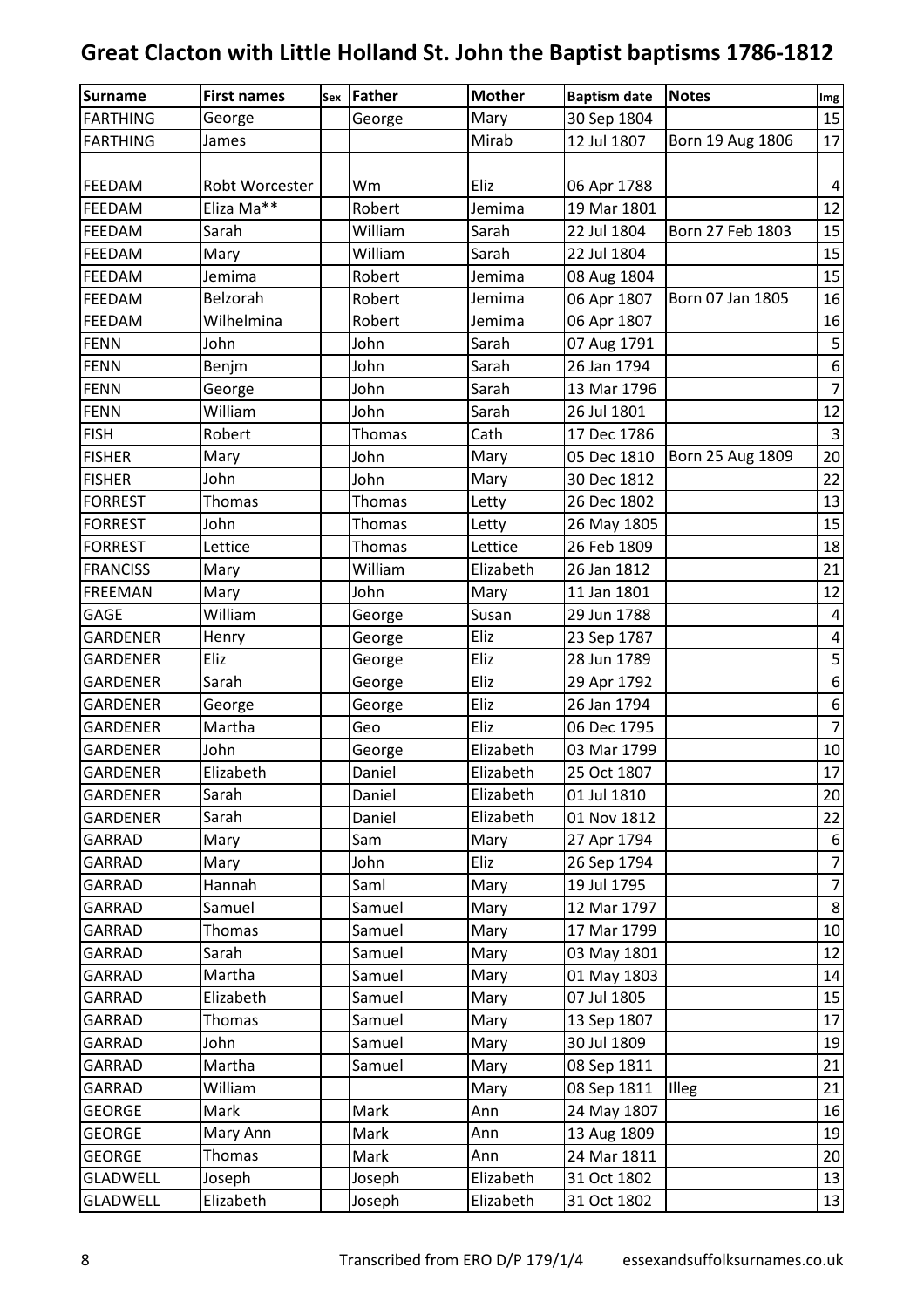| <b>Surname</b>  | <b>First names</b> | Sex | Father        | <b>Mother</b> | <b>Baptism date</b> | <b>Notes</b>         | Img                     |
|-----------------|--------------------|-----|---------------|---------------|---------------------|----------------------|-------------------------|
| <b>GLADWELL</b> | Mary Ann           |     | Joseph        | Elizabeth     | 31 Mar 1805         |                      | 15                      |
| <b>GLADWELL</b> | Caroline           |     | Joseph        | Elizabeth     | 05 Apr 1807         |                      | 16                      |
| <b>GLADWELL</b> | Sarah              |     | Josseph       | Elizabeth     | 08 Jul 1810         |                      | 20                      |
|                 |                    |     |               |               |                     | A black boy          |                         |
|                 |                    |     |               |               |                     | belonging to Mr      |                         |
| GONDSBY?        | <b>Banner</b>      |     |               |               | 29 Jun 1791         | Gondsby              | 5                       |
| GOOD            | DI                 |     | DI            | Frances       | 25 Sep 1796         |                      | $\overline{7}$          |
| GOOD            | Daniel             |     | Daniel        | Frances       | 28 Oct 1798         |                      | 10                      |
| GOOD            | <b>Thomas</b>      |     | Daniel        | France        | 02 May 1802         |                      | 13                      |
|                 |                    |     |               |               |                     |                      |                         |
| <b>GOOD</b>     | James              |     | Daniel        | Frances       | 05 Aug 1804         | Abode Little Holland | 15                      |
|                 |                    |     |               |               |                     |                      |                         |
| <b>GOOD</b>     | Susan              |     | Daniel        | Frances       | 18 Jan 1807         | Abode Little Holland | 16                      |
|                 |                    |     |               |               |                     |                      |                         |
| <b>GOOD</b>     | William            |     | Daniel        | Frances       | 01 Jan 1809         | Abode Little Holland | 18                      |
|                 |                    |     |               |               |                     |                      |                         |
| <b>GOOD</b>     | Sarah              |     | Daniel        | Frances       | 16 Dec 1810         | Abode Little Holland | 20                      |
|                 |                    |     |               |               |                     |                      |                         |
| GOOD            | Susanna            |     | John          | Elizabeth     | 15 Sep 1811         | Abode Little Holland | 21                      |
| <b>GORING</b>   | Martha             |     | George        | Elizabeth     | 22 Nov 1807         |                      | 17                      |
| <b>GORING</b>   | Peter              |     | George        | Elizabeth     | 15 Jan 1809         |                      | 18                      |
| <b>GOSLIN</b>   | Ann                | F   | Wm            | Mary          | 22 Feb 1789         |                      | $\overline{\mathbf{4}}$ |
| <b>GOSLING</b>  | Thos               |     | John          | Mary          | 15 Apr 1787         |                      | 4                       |
| <b>GOSLING</b>  | Joseph             |     | John          | Mary          | 20 Feb 1791         |                      | $\mathsf S$             |
| <b>GOSLING</b>  | Joseph             |     | John          | Mary          | 18 Jan 1795         |                      | $\overline{7}$          |
| <b>GOSLING</b>  | Sarah              |     | Thos          | Sarah         | 21 Jun 1795         |                      | $\overline{7}$          |
| <b>GOSLING</b>  | <b>Thomas</b>      |     | <b>Thomas</b> | Sarah         | 25 Feb 1798         |                      | $10\,$                  |
| <b>GOSLING</b>  | Elizabeth          |     | William       | Elizbeth      | 11 Mar 1798         |                      | $10\,$                  |
| <b>GOSLING</b>  | William            |     |               | Sarah         | 05 Dec 1802         | Illeg.               | 13                      |
| GOULD           | Mary               |     | Thomas        | Mary          | 06 Jan 1805         |                      | 15                      |
| GOULD           | Sarah              |     | Thomas        | Mary          | 05 Jul 1807         |                      | 17                      |
| <b>GOULD</b>    | <b>Thomas</b>      |     | Thomas        | Mary          | 30 Jul 1809         |                      | 19                      |
| <b>GRAHAM</b>   | Joseph             |     | Saml          | Rachel        | 26 Aug 1787         |                      | 4                       |
| <b>GRAHAM</b>   | Samuel             |     | James         | Mary          | 20 Nov 1796         |                      | $\bf 8$                 |
| <b>GRAHAM</b>   | John               |     | James         | Mary          | 17 Mar 1799         |                      | 10                      |
| <b>GRAHAM</b>   | Phoebe             |     | James         | Mary          | 12 Dec 1802         |                      | 13                      |
| <b>GRAHAM</b>   | William            |     | James         | Mary          | 13 Nov 1803         |                      | 14                      |
| <b>GRAHAM</b>   | William            |     | James         | Mary          | 29 Sep 1805         |                      | 16                      |
| <b>GRAHAM</b>   | John               |     | James         | Mary          | 29 Jul 1810         |                      | 20                      |
| <b>GRANGER</b>  | John               |     | Edward        | Mary          | 15 Jun 1786         |                      | $\mathbf{3}$            |
| <b>GRANGER</b>  | Joseph             |     | Edward        | Mary          | 25 May 1788         |                      | $\overline{4}$          |
| <b>GRANGER</b>  | Benjamin           |     | Edwd          | Mary          | 04 Mar 1792         |                      | $\boldsymbol{6}$        |
| <b>GRANGER</b>  | Sarah Page         |     |               | Sarah         | 20 Oct 1811         | Born 02 Jan 1810     | 21                      |
| <b>GRIMWOOD</b> | James              |     | James         | Mary          | 15 Apr 1792         |                      | 6                       |
| <b>GRIMWOOD</b> | John               |     | Jas           | Mary          | 21 Sep 1794         |                      | $\boldsymbol{6}$        |
| <b>GRIMWOOD</b> | Susan              |     | William       | Susan         | 16 Feb 1806         |                      | 16                      |
| <b>GRIMWOOD</b> | William            |     | William       | Sarah         | 08 Oct 1809         |                      | 19                      |
| <b>GRIMWOOD</b> | Mary               |     | William       | Susanna       | 09 Aug 1812         |                      | 22                      |
| <b>HACKSELL</b> | Charity            |     | John          | Sarah         | 07 Jan 1786         |                      | $\mathbf{3}$            |
|                 |                    |     |               |               |                     |                      |                         |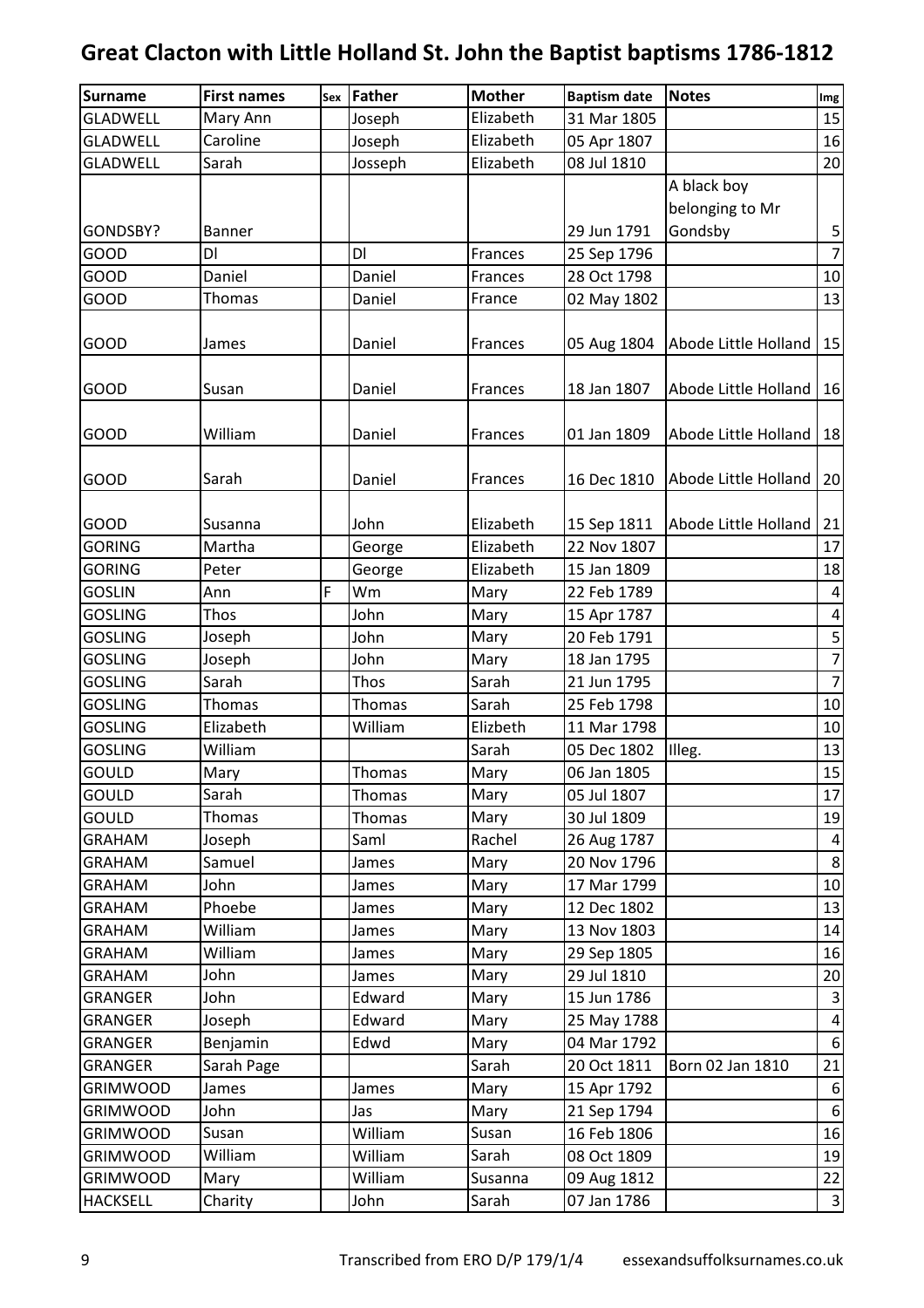| <b>Surname</b>                     | <b>First names</b> | Sex | <b>Father</b> | <b>Mother</b>     | <b>Baptism date</b>        | <b>Notes</b>                                                  | Img                     |
|------------------------------------|--------------------|-----|---------------|-------------------|----------------------------|---------------------------------------------------------------|-------------------------|
| <b>HACKSHAL</b>                    | John               |     | John          | Sarah             | 25 Apr 1790                |                                                               | $\mathsf S$             |
| <b>HACKSHAL</b>                    | Mary Ann           |     | John          | Sarah             | 03 Jun 1792                |                                                               | $\boldsymbol{6}$        |
| <b>HACKSHAL</b>                    | Thos               |     | John          | Sarah             | 20 Jun 1794                |                                                               | $\boldsymbol{6}$        |
|                                    | Benjamin           |     |               |                   |                            |                                                               |                         |
| <b>HACKSHAL</b>                    | Gardener           |     | John          | Sarah             | 26 Mar 1797                |                                                               | $\,8\,$                 |
| <b>HACKSHAL</b>                    | Frederic           |     | John          | Sarah             | 28 Apr 1799                |                                                               | 10                      |
| <b>HALLS</b>                       | Mary               |     | Matthew       | Ann               | 01 Sep 1805                |                                                               | 16                      |
| <b>HALSTEAD</b>                    | <b>Thomas</b>      |     | Saml          | Mary              | 06 Nov 1791                |                                                               | $\boldsymbol{6}$        |
| <b>HALSTEAD</b>                    | Thomas             |     | William       | Mary              | 31 Jul 1809                |                                                               | 19                      |
| <b>HALSTED</b>                     | Mary               |     | William       | Mary              | 26 Nov 1800                |                                                               | 12                      |
| <b>HALSTED</b>                     | William            |     | William       | Mary              | 15 Mar 1802                |                                                               | 12                      |
| <b>HALSTED</b>                     | Anna Maria         |     | William       | Mary              | 15 Feb 1804                |                                                               | 15                      |
| <b>HALSTED</b>                     | Sarah Jane         |     | William       | Mary              | 13 Apr 1807                |                                                               | 16                      |
| <b>HALSTED</b>                     | William Robert     |     | Samuel        | Alice             | 06 Jan 1808                |                                                               | 17                      |
| <b>HALSTED</b>                     | Mary               |     | Samuel        | Alice             | 24 Jul 1808                |                                                               | 18                      |
| <b>HARE</b>                        | James              |     | James         | Mary              | 17 Aug 1788                |                                                               | $\pmb{4}$               |
| <b>HARRIS</b>                      | Sarah              |     | Wm            | Mary              | 27 Sep 1795                |                                                               | $\overline{7}$          |
| <b>HARRIS</b>                      | Thos               |     | William       | Mary              | 31 Dec 1797                | Twin                                                          | $\boldsymbol{9}$        |
| <b>HARRIS</b>                      | Henry              |     | William       | Mary              | 31 Dec 1797                | Twin                                                          | $\boldsymbol{9}$        |
| <b>HARRIS</b>                      | Elizabeth          |     | William       | Mary              | 18 Apr 1802                |                                                               | 13                      |
| <b>HARRIS</b>                      | James              |     |               | Sarah             | 08 Jun 1806                | Illeg                                                         | 16                      |
| <b>HARVEY</b>                      | William Mandy      |     |               |                   | 03 Sep 1806                | Of Lieut Colonal<br>William. Defaced &<br>see entry following | 16                      |
|                                    |                    |     |               |                   |                            | Born 03 Sep 1806.<br>Defaced, see                             |                         |
| <b>HARVEY</b>                      | Ann Isabella       |     |               |                   | 02 Oct 1806                | previous entry                                                | 16                      |
| <b>HASLETON</b>                    | <b>Thomas</b>      |     | James         | Deborah           | 15 Jan 1786                |                                                               | $\overline{3}$          |
| <b>HASLETON</b>                    | John               |     | Wm            | Martha            | 13 Jul 1787                |                                                               | 4                       |
| <b>HASTE</b>                       | Ann                |     | Jonathan      | Martha            | 30 Jun 1793                |                                                               | 6                       |
| <b>HASTE</b>                       | Joseph             |     | Jonathan      | Martha            | 27 Jul 1800                |                                                               | 12                      |
| <b>HAYS</b>                        | Harriot            |     | James         | Elizabeth         | 18 Nov 1804                | <b>Royal Artillery</b>                                        | 15                      |
| <b>HAYS</b>                        | Sarah              |     | John          | Mary              | 28 Jun 1812                |                                                               | 22                      |
| <b>HAYWARD</b>                     | John               |     | John          | Hannah<br>Deborah | 22 Jan 1786                |                                                               | $\overline{3}$          |
| <b>HAZELTON</b><br><b>HAZLETON</b> | John<br>Wm         |     | James         | Deborah           | 23 Jul 1797                |                                                               | $\boldsymbol{9}$        |
| <b>HAZLETON</b>                    | Elizabeth          |     | James<br>Wm   | Mary              | 06 Apr 1788<br>17 Aug 1788 |                                                               | $\overline{\mathbf{4}}$ |
| <b>HAZLETON</b>                    | Deborah            |     | Js            | Deb               | 25 Feb 1790                |                                                               | 4<br>$\mathsf S$        |
| <b>HAZLETON</b>                    | Robert             |     | Wm            | Mary              | 23 Jul 1790                |                                                               | $\mathsf S$             |
| <b>HAZLETON</b>                    | Robt               |     | James         | Debh              | 04 Jan 1795                |                                                               | $\overline{7}$          |
| <b>HAZLETON</b>                    | Samuel             |     | William       | Martha            | 25 Nov 1798                |                                                               | 10                      |
| <b>HAZLETON</b>                    | Elizabeth          |     | James         | Deborah           | 01 May 1803                |                                                               | 14                      |
| <b>HAZLETON</b>                    | Hannah             |     | William       | Mary              | 25 Mar 1810                |                                                               | 20                      |
| <b>HAZLETON</b>                    | Eliza              |     | William       | Mary              | 25 Mar 1810                |                                                               | 20                      |
| <b>HAZLETON</b>                    | Deborah            |     | William       | Mary              | 03 May 1812                |                                                               | 22                      |
|                                    |                    |     |               |                   |                            |                                                               |                         |
| <b>HENRY</b>                       | Jane               |     | Peter         | Rose              |                            | 14 Sep 1806 Abode Little Holland   16                         |                         |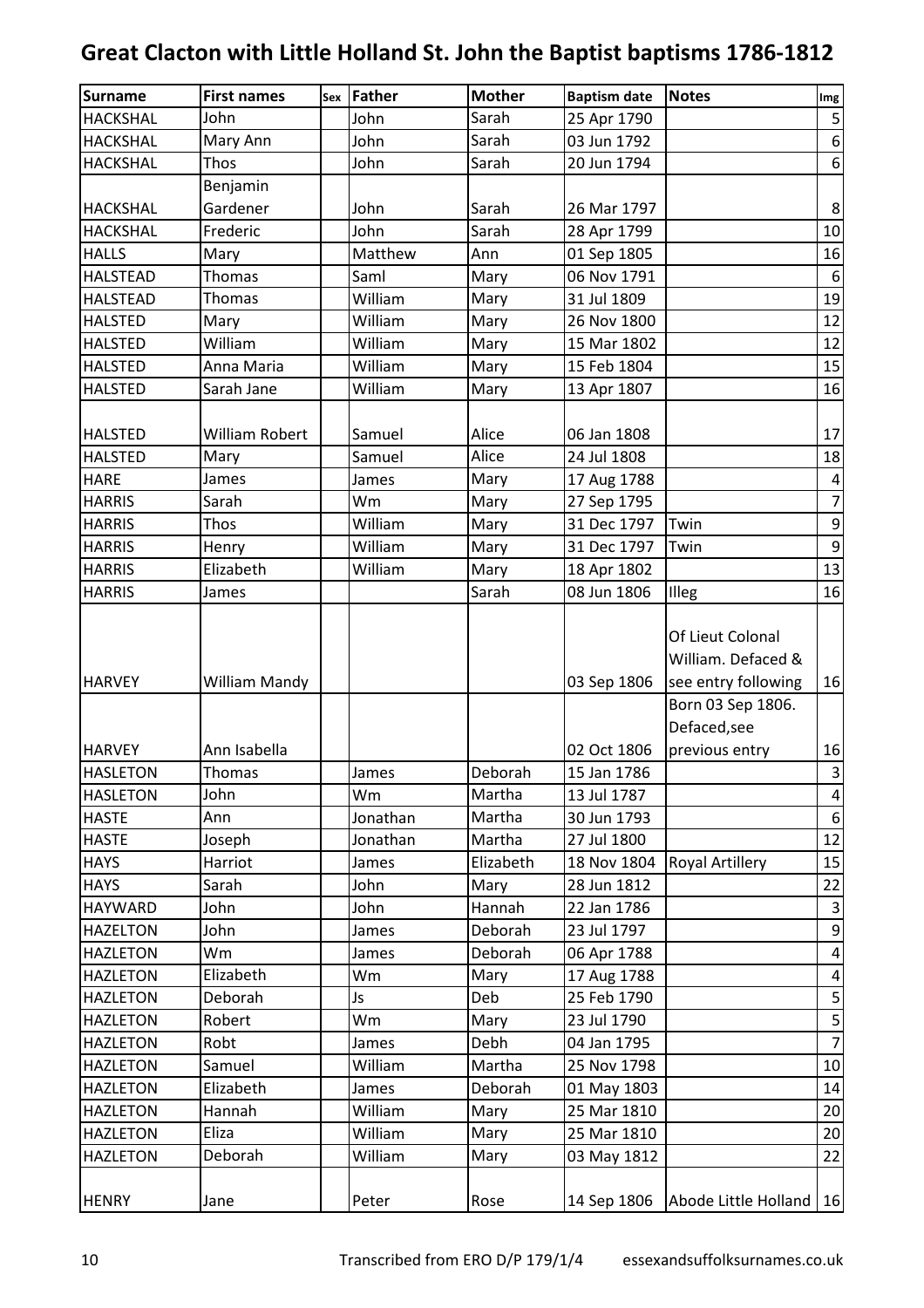| <b>Surname</b>  | <b>First names</b>     | Sex | <b>Father</b> | <b>Mother</b>  | <b>Baptism date</b> | <b>Notes</b>      | Img                       |
|-----------------|------------------------|-----|---------------|----------------|---------------------|-------------------|---------------------------|
| <b>HOLDEN</b>   | Charity                |     | Richd         | Mary           | 08 Dec 1793         | Twin              | 6                         |
| <b>HOLDEN</b>   | Christian              |     | Richd         | Mary           | 08 Dec 1793         | Twin              | $\boldsymbol{6}$          |
| <b>HOLDEN</b>   | Elizabeth              |     | Richd         | Mary           | 30 Jul 1797         |                   | $\boldsymbol{9}$          |
| <b>HOLDING</b>  | Mary                   |     | Richd         | Mary           | 29 Mar 1789         |                   | $\pmb{4}$                 |
| <b>HOWARD</b>   | Robert                 |     | John          | Mary           | 01 Dec 1786         |                   | $\overline{3}$            |
| <b>HOWARD</b>   | Charles                |     | John          | Mary           | 20 Jun 1790         |                   | 5                         |
|                 |                        |     |               |                |                     |                   |                           |
| <b>HOWARD</b>   | <b>Fredric Stevens</b> |     | John          | Mary           | 20 Jun 1793         |                   | $\boldsymbol{6}$          |
| <b>HOWARD</b>   | Benjamin               |     | Benjamin      | Mary           | 02 Jan 1802         |                   | 12                        |
| <b>HOWARD</b>   | Martha                 |     | Benjamin      | Mary           | 27 Jan 1805         |                   | 15                        |
| <b>HUBBARD</b>  | John                   |     | John          | Susan          | 29 Apr 1803         |                   | 15                        |
| <b>HUBBARD</b>  | Samuel Henry           |     | John          | Susan          | 27 Apr 1806         |                   | 16                        |
| <b>HUBBARD</b>  | John                   |     | John          | Susan          | 31 Jan 1808         |                   | 17                        |
| <b>HUBBARD</b>  | Mary Ann               |     | John          | Susan          | 03 Dec 1809         |                   | 20                        |
| HYMAND ?        | Mary                   |     | John          | Hannah         | 12 Jul 1791         |                   | 5                         |
|                 |                        |     |               |                |                     | Sol. Abode Little |                           |
| <b>INGRAM</b>   | Margaret               |     | *awn          | Margaret       | 13 Jul 1803         | Holland           | 14                        |
| <b>JACKAMAN</b> | Mary                   |     | Thomas        | Ann            | 15 Jan 1786         |                   | $\ensuremath{\mathsf{3}}$ |
| <b>JACKAMAN</b> | Sarah                  |     | Henry         | Susan          | 26 Nov 1786         |                   | $\overline{3}$            |
| <b>JACKAMAN</b> | Rebecca                |     | Thos          | Ann            | 01 Apr 1787         |                   | 4                         |
| <b>JACKAMAN</b> | Martha                 |     | Henry         | Susan          | 03 Aug 1788         |                   | $\pmb{4}$                 |
| <b>JACKAMAN</b> | Robt                   |     | Robt          | Sarah          | 19 Apr 1789         |                   | $\pmb{4}$                 |
| <b>JACKAMAN</b> | Mary                   |     | Thos          | Ann            | 20 Sep 1789         |                   | $\mathsf S$               |
| <b>JACKAMAN</b> | Robert                 |     | Henry         | Sarah          | 07 Feb 1790         |                   | 5                         |
| <b>JACKAMAN</b> | Susan                  |     | Robt          | Sarah          | 23 May 1790         |                   | $\mathsf S$               |
| <b>JACKAMAN</b> | John                   |     | Thomas        | Ann            | 22 Jan 1792         |                   | $\boldsymbol{6}$          |
| <b>JACKAMAN</b> | Rebecca                |     | Henry         | Sar            | 17 Jun 1792         |                   | $\boldsymbol{6}$          |
| <b>JACKAMAN</b> | Rebecca                |     | Thos          | Ann            | 21 Dec 1794         |                   | $\overline{7}$            |
| <b>JACKAMAN</b> | Richard                |     | Thomas        | Ann            | 25 Mar 1798         |                   | 10                        |
| <b>JACKAMAN</b> | Elizabeth              |     | Thomas        | Ann            | 05 Oct 1800         |                   | 12                        |
| <b>JACKAMAN</b> | John                   |     |               | Ann            | 21 Mar 1802         | Illeg             | 12                        |
|                 |                        |     |               |                |                     |                   |                           |
| <b>JACKAMAN</b> | Elizabeth Page         |     |               | Mary           | 21 Jun 1807         | Illeg             | 17                        |
| <b>JACOBS</b>   | Mary Ann               |     | Saml          | Sarah          | 29 Jul 1787         |                   | $\overline{a}$            |
| <b>JACOBS</b>   | Simon                  |     | Simon         | <b>Bridget</b> | 16 Dec 1787         |                   | $\pmb{4}$                 |
| <b>JACOBS</b>   | Elizabeth              |     | John          | Eliz           | 06 Apr 1788         |                   | $\pmb{4}$                 |
| <b>JACOBS</b>   | Thos                   |     | Simon         | <b>Bridget</b> | 27 Dec 1789         |                   | $\mathsf S$               |
| <b>JACOBS</b>   | Samuel                 |     | John          | Eliz           | 25 Aug 1790         |                   | 5                         |
| <b>JACOBS</b>   | Thos                   |     | John          | Eliz           | 23 Sep 1792         |                   | $\boldsymbol{6}$          |
| <b>JACOBS</b>   | James                  |     | Simon         | <b>Bridget</b> | 25 Nov 1792         |                   | $\boldsymbol{6}$          |
| <b>JACOBS</b>   | William                |     | John          | Eliz           | 13 Mar 1795         |                   | $\overline{7}$            |
| <b>JACOBS</b>   | Mary                   |     | John          | Elizabeth      | 14 Jan 1798         |                   | $10\,$                    |
| <b>JACOBS</b>   | Samuel                 |     | John          | Elizabeth      | 31 Oct 1802         |                   | 13                        |
| <b>JACOBS</b>   | Charlotte              |     | John          | Elizabeth      | 30 Mar 1806         |                   | 16                        |
|                 |                        |     |               |                |                     |                   |                           |
| <b>JONES</b>    | Margaret               |     | John          | Margaret       | 23 Jun 1799         |                   | 10                        |
| <b>JOSLIN</b>   | Nancy                  |     | George        | Mary           | 18 Oct 1786         |                   | $\mathbf{3}$              |
| JOY             | Thos Jonah             |     | Thos Jonah    | Mary           | 24 Jun 1796         |                   | $\overline{7}$            |
| <b>JOY</b>      | Mary Ann               |     | Thomas Jonah  | Mary           | 17 Jul 1797         |                   | $\boldsymbol{9}$          |
| JOY             | William                |     | Thomas Johah  | Mary           | 27 Jun 1800         | Born 17 Jun 1798  | $12\,$                    |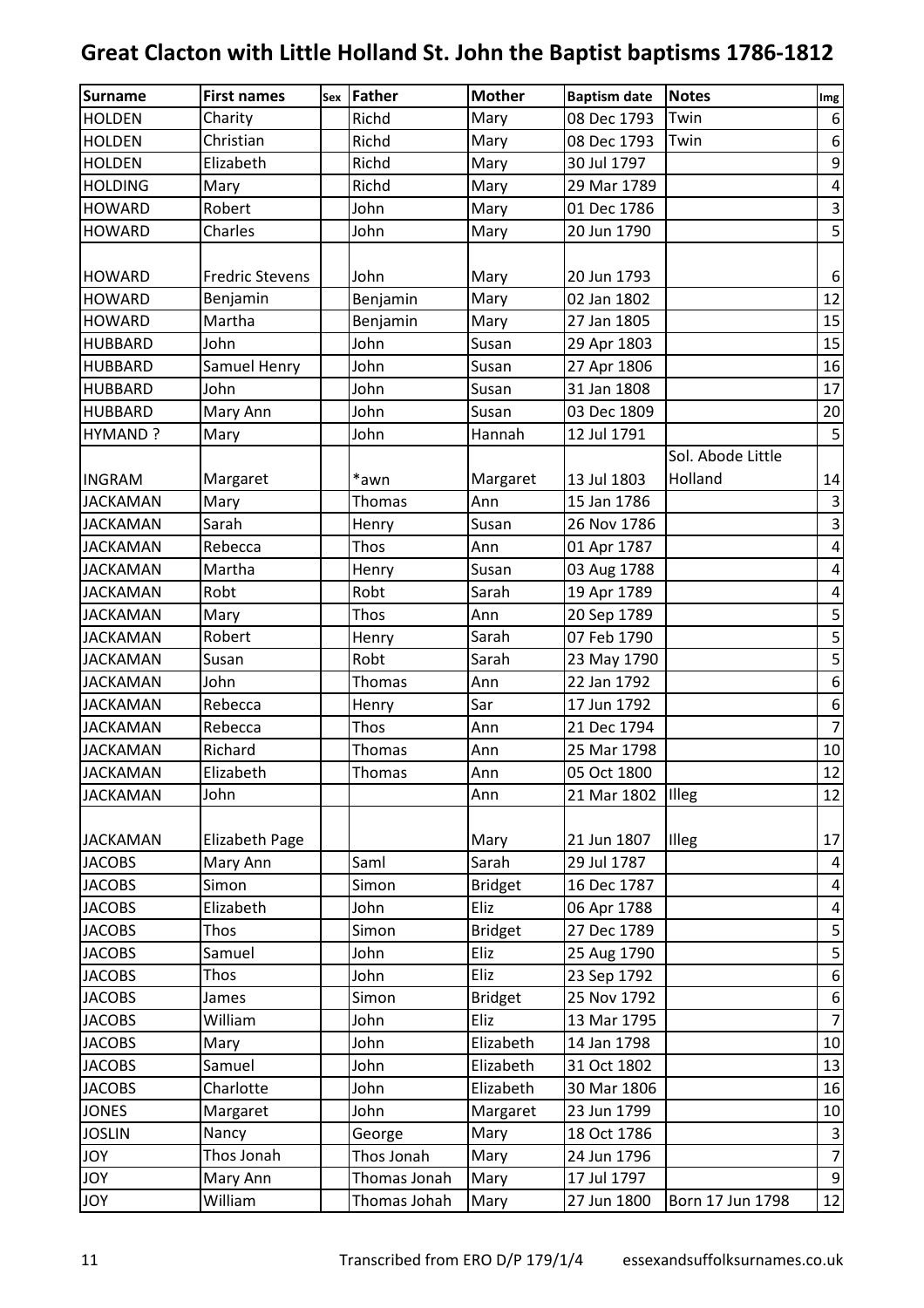| <b>Surname</b> | <b>First names</b>   | Sex | <b>Father</b> | <b>Mother</b> | <b>Baptism date</b> | <b>Notes</b>              | <b>Img</b>              |
|----------------|----------------------|-----|---------------|---------------|---------------------|---------------------------|-------------------------|
| JOY            | <b>Robert Sizer</b>  |     | Thomas Jonah  | Mary          | 27 Jun 1800         |                           | 12                      |
| <b>JOY</b>     | Frederick            |     | Thomas Johah  | Mary          | 05 Aug 1808         | Born 17 Jun 1802          | 18                      |
| <b>JOY</b>     | Francis              |     | Thomas Jonah  | Mary          | 05 Aug 1808         | Born 02 Jun 1805          | 18                      |
| <b>JOY</b>     | George Frost         |     | Thomas Jonah  | Mary          | 05 Aug 1808         | Born 06 May 1808          | 18                      |
| <b>JOY</b>     | Jacob Joseph         |     | Thomas Jonah  | Mary          | 17 Jul 1812         |                           | 22                      |
| <b>KING</b>    | Susanna              |     | Saml          | Susanna       | 23 Feb 1787         |                           | $\mathbf{3}$            |
|                | Bumpstead            |     |               |               |                     |                           |                         |
| <b>KING</b>    | Moor                 |     |               | Mary          | 08 Nov 1789         | Illegitimate              | $\mathsf S$             |
|                | Elizabeth            |     |               |               |                     |                           |                         |
| <b>KING</b>    | Seamans              |     |               | Mary          | 03 Aug 1806         | Illeg                     | 16                      |
| <b>LAMBERT</b> | Wm Heny              |     | Richard       | Susan         | 09 Dec 1795         | Born 08 Feb 1792          | $\overline{7}$          |
|                |                      |     |               |               |                     |                           |                         |
| <b>LAMBERT</b> | Alfred               |     |               | Susan         | 12 Jul 1801         | By John Randal Illeg.     | 12                      |
| LARGE          | Nancy                |     | Robt          | Mary          | 11 Sep 1787         |                           | $\pmb{4}$               |
| LARGE          | Thos                 | M   | Robt          | Mary          | 14 Apr 1789         |                           | 4                       |
| LARGE          | James                |     | Robt          | Mary          | 19 May 1790         |                           | $\mathsf S$             |
| LARGE          | Joseph               |     | Robt          | Mary          | 19 Oct 1792         |                           | $\boldsymbol{6}$        |
| LARGE          | <b>Charles Henry</b> |     | Robert        | Mary          | 26 Oct 1797         |                           | $\overline{9}$          |
|                |                      |     |               | Hannah        |                     |                           |                         |
| LARGE          | Robert Henry         |     | Robert        | Maria         | 18 Aug 1808         |                           | 18                      |
|                |                      |     |               | Hannah        |                     |                           |                         |
| LARGE          | Robert               |     | Robert        | Maria         | 05 Jul 1810         |                           | 20                      |
| <b>LEE</b>     | Elizabeth            |     | <b>Thomas</b> | Elizabeth     | 22 Mar 1812         |                           | 22                      |
|                | Sarah Rebecca        |     |               |               |                     |                           |                         |
| <b>LEEDS</b>   | Louisa               |     | William       | Sarah         | 19 Mar 1805         | Born 21 Aug 1804          | 15                      |
| <b>LEEDS</b>   | Elizabeth            |     | William       | Sarah         | 11 Oct 1810         |                           | 20                      |
| LILLY          | <b>William Moss</b>  |     | William       | Susan         | 16 Jul 1798         |                           | 10                      |
| LILLY          | <b>William Moss</b>  |     | William       | Susan         | 16 May 1800         |                           | 11                      |
|                | Susanna              |     |               |               |                     |                           |                         |
| <b>LILLY</b>   | Jackson              |     | William       | Susanna       | 19 Sep 1802         | Abode Little Holland   13 |                         |
| <b>LOT</b>     | Mary                 |     |               | Mary          | 31 Aug 1794         | Illeg                     | $\boldsymbol{6}$        |
|                |                      |     |               |               |                     |                           |                         |
| <b>LOTT</b>    | Mary                 |     | Martin        | Mary          | 08 Jan 1809         | Abode Little Holland      | 18                      |
|                |                      |     |               |               |                     |                           |                         |
| <b>LOTT</b>    | Martin               |     | Martin        | Mary          | 21 Oct 1810         | Abode Little Holland      | 20                      |
|                |                      |     |               |               |                     | Sol. Abode Little         |                         |
| <b>MACOWEP</b> | Isabella             |     | Hugh          | Margaret      | 05 Sep 1803         | Holland                   | 14                      |
| <b>MAGER</b>   | John                 |     | Wm            | Ann           | 26 Oct 1794         |                           | $\overline{7}$          |
| <b>MAGER</b>   | Ann                  |     | William       | Ann           | 01 Oct 1797         |                           | $9\,$                   |
| <b>MAGER</b>   | Thomas               |     | William       | Ann           | 17 Mar 1799         |                           | $10\,$                  |
| <b>MAGER</b>   | Charles              |     | William       | Ann           | 03 May 1801         |                           | 12                      |
| <b>MAGER</b>   | William              |     | William       | Ann           | 15 May 1803         |                           | 14                      |
| <b>MAN</b>     | William              |     | William       | Martha        | 16 May 1802         |                           | 13                      |
| <b>MAN</b>     | Mary                 |     | William       | Martha        | 28 Feb 1808         |                           | 17                      |
| <b>MANN</b>    | John                 |     | William       | Martha        | 12 May 1811         | Born 08 Apr 1804          | 20                      |
| <b>MANN</b>    | Philip               |     | William       | Martha        | 12 May 1811         | Born 17 Mar 1809          | 20                      |
|                | Stephen              |     |               |               |                     |                           |                         |
| <b>MARSH</b>   | Corsellis            |     | Stephen       | Patience      | 30 Aug 1809         | Born 05 Sep 1808          | 19                      |
| <b>MARSHAL</b> | James                |     | James         | Eliza         | 15 May 1791         |                           | $\overline{\mathbf{5}}$ |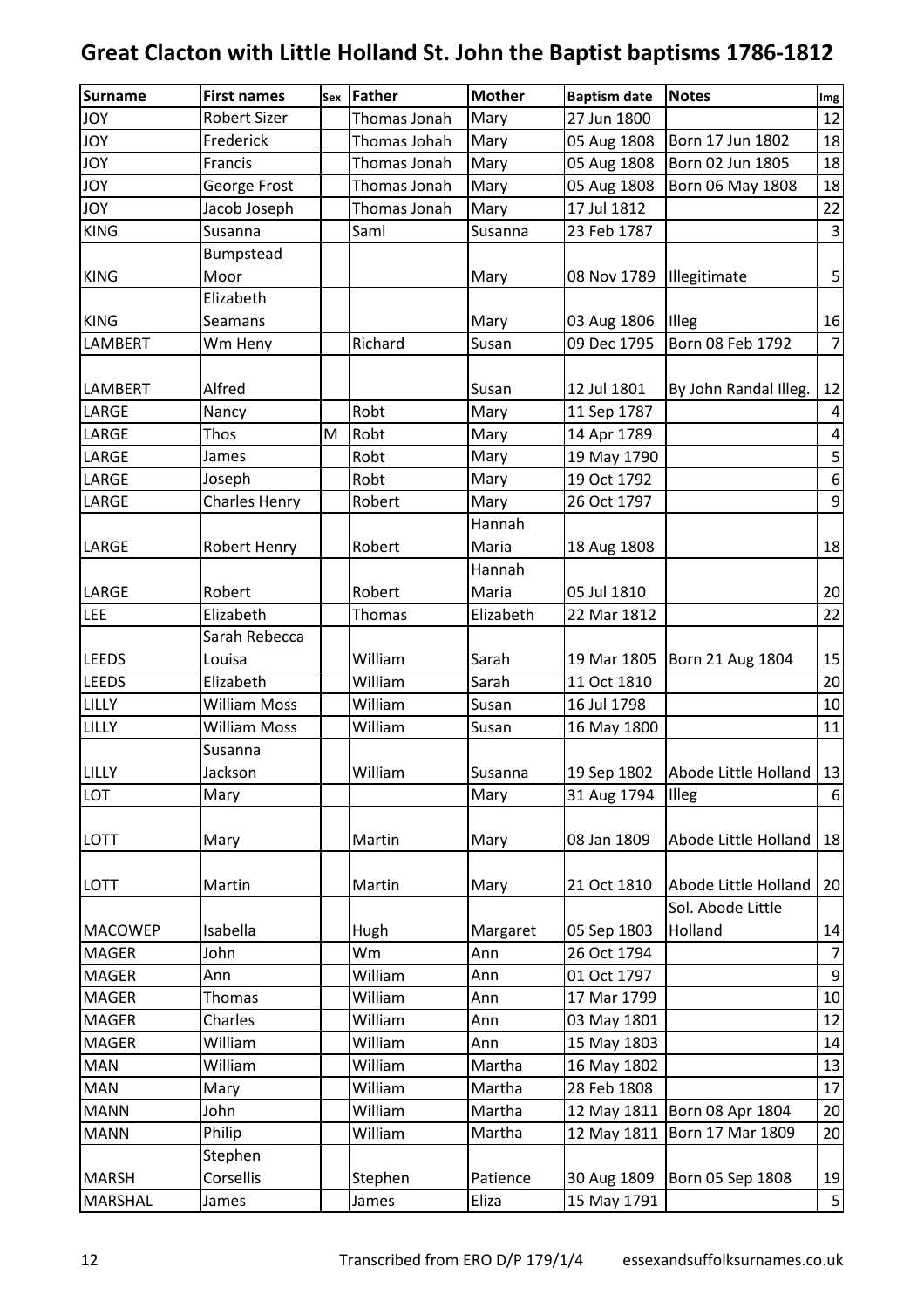| Sus**<br>11 May 1794<br>$\boldsymbol{6}$<br><b>MARSHAL</b><br>Mary<br>James<br>Sus<br>$\overline{7}$<br>Sarah<br><b>MARSHAL</b><br>11 Oct 1795<br>Js<br>l*<br>$\overline{7}$<br>Sarah Ann<br>28 Feb 1796<br><b>MARSHAL</b><br>Susan<br><b>MARSHAL</b><br>Susan<br>09 Jun 1799<br>James<br>James<br>Elizabeth<br>Susan<br>12<br><b>MARSHAL</b><br>17 May 1801<br>James<br>Sarah<br><b>MARSHALL</b><br>Susan<br>John<br>13 Jan 1788<br>$\overline{\mathbf{4}}$<br>$\boldsymbol{9}$<br><b>MARSHALL</b><br>Rose<br>Susan<br>24 Sep 1797<br>James<br><b>MARTEN</b><br>John<br>Mary<br>23 Apr 1786<br>James<br>Sarah<br>Thos<br>Thos<br>$\pmb{4}$<br><b>MARTIN</b><br>16 Sep 1787<br>5<br>Thos<br><b>MARTIN</b><br>John<br>Sarah<br>09 Aug 1789<br>5<br><b>MARTIN</b><br>William<br>Sarah<br>12 Jun 1791<br>Thos<br>$\overline{7}$<br>Sarah<br>16 Aug 1795<br>Illeg<br><b>MARTIN</b><br>Sarah Price<br>Hannah<br><b>Thomas</b><br>Samuel<br>22 Jan 1804<br><b>MARTIN</b><br>16<br>Hannah<br>24 Nov 1805<br><b>MARTIN</b><br>Samuel<br>Mary<br><b>MASH</b><br>Wm<br>Wm<br>Mary<br>05 Apr 1789<br>4<br>18<br>MASKEL<br>Abraham<br>Hannah<br>Abraham<br>09 Oct 1808<br>John<br>27 Feb 1810<br>21<br>MASKEL<br>Abraham<br>Hannah<br>26 Jan 1812<br>MASKEL<br>Hannah<br>Abraham<br>Hannah<br>26 Jan 1812<br>21 | <b>Surname</b> | <b>First names</b> | Sex | Father | <b>Mother</b> | <b>Baptism date</b> | Notes | Im <sub>g</sub> |
|-----------------------------------------------------------------------------------------------------------------------------------------------------------------------------------------------------------------------------------------------------------------------------------------------------------------------------------------------------------------------------------------------------------------------------------------------------------------------------------------------------------------------------------------------------------------------------------------------------------------------------------------------------------------------------------------------------------------------------------------------------------------------------------------------------------------------------------------------------------------------------------------------------------------------------------------------------------------------------------------------------------------------------------------------------------------------------------------------------------------------------------------------------------------------------------------------------------------------------------------------------------------------------------------------------|----------------|--------------------|-----|--------|---------------|---------------------|-------|-----------------|
|                                                                                                                                                                                                                                                                                                                                                                                                                                                                                                                                                                                                                                                                                                                                                                                                                                                                                                                                                                                                                                                                                                                                                                                                                                                                                                     |                |                    |     |        |               |                     |       |                 |
| 10<br>$\mathbf{3}$<br>15                                                                                                                                                                                                                                                                                                                                                                                                                                                                                                                                                                                                                                                                                                                                                                                                                                                                                                                                                                                                                                                                                                                                                                                                                                                                            |                |                    |     |        |               |                     |       |                 |
|                                                                                                                                                                                                                                                                                                                                                                                                                                                                                                                                                                                                                                                                                                                                                                                                                                                                                                                                                                                                                                                                                                                                                                                                                                                                                                     |                |                    |     |        |               |                     |       |                 |
|                                                                                                                                                                                                                                                                                                                                                                                                                                                                                                                                                                                                                                                                                                                                                                                                                                                                                                                                                                                                                                                                                                                                                                                                                                                                                                     |                |                    |     |        |               |                     |       |                 |
|                                                                                                                                                                                                                                                                                                                                                                                                                                                                                                                                                                                                                                                                                                                                                                                                                                                                                                                                                                                                                                                                                                                                                                                                                                                                                                     |                |                    |     |        |               |                     |       |                 |
|                                                                                                                                                                                                                                                                                                                                                                                                                                                                                                                                                                                                                                                                                                                                                                                                                                                                                                                                                                                                                                                                                                                                                                                                                                                                                                     |                |                    |     |        |               |                     |       |                 |
|                                                                                                                                                                                                                                                                                                                                                                                                                                                                                                                                                                                                                                                                                                                                                                                                                                                                                                                                                                                                                                                                                                                                                                                                                                                                                                     |                |                    |     |        |               |                     |       |                 |
|                                                                                                                                                                                                                                                                                                                                                                                                                                                                                                                                                                                                                                                                                                                                                                                                                                                                                                                                                                                                                                                                                                                                                                                                                                                                                                     |                |                    |     |        |               |                     |       |                 |
|                                                                                                                                                                                                                                                                                                                                                                                                                                                                                                                                                                                                                                                                                                                                                                                                                                                                                                                                                                                                                                                                                                                                                                                                                                                                                                     |                |                    |     |        |               |                     |       |                 |
|                                                                                                                                                                                                                                                                                                                                                                                                                                                                                                                                                                                                                                                                                                                                                                                                                                                                                                                                                                                                                                                                                                                                                                                                                                                                                                     |                |                    |     |        |               |                     |       |                 |
|                                                                                                                                                                                                                                                                                                                                                                                                                                                                                                                                                                                                                                                                                                                                                                                                                                                                                                                                                                                                                                                                                                                                                                                                                                                                                                     |                |                    |     |        |               |                     |       |                 |
|                                                                                                                                                                                                                                                                                                                                                                                                                                                                                                                                                                                                                                                                                                                                                                                                                                                                                                                                                                                                                                                                                                                                                                                                                                                                                                     |                |                    |     |        |               |                     |       |                 |
|                                                                                                                                                                                                                                                                                                                                                                                                                                                                                                                                                                                                                                                                                                                                                                                                                                                                                                                                                                                                                                                                                                                                                                                                                                                                                                     |                |                    |     |        |               |                     |       |                 |
|                                                                                                                                                                                                                                                                                                                                                                                                                                                                                                                                                                                                                                                                                                                                                                                                                                                                                                                                                                                                                                                                                                                                                                                                                                                                                                     |                |                    |     |        |               |                     |       |                 |
|                                                                                                                                                                                                                                                                                                                                                                                                                                                                                                                                                                                                                                                                                                                                                                                                                                                                                                                                                                                                                                                                                                                                                                                                                                                                                                     |                |                    |     |        |               |                     |       |                 |
|                                                                                                                                                                                                                                                                                                                                                                                                                                                                                                                                                                                                                                                                                                                                                                                                                                                                                                                                                                                                                                                                                                                                                                                                                                                                                                     |                |                    |     |        |               |                     |       |                 |
|                                                                                                                                                                                                                                                                                                                                                                                                                                                                                                                                                                                                                                                                                                                                                                                                                                                                                                                                                                                                                                                                                                                                                                                                                                                                                                     |                |                    |     |        |               |                     |       |                 |
|                                                                                                                                                                                                                                                                                                                                                                                                                                                                                                                                                                                                                                                                                                                                                                                                                                                                                                                                                                                                                                                                                                                                                                                                                                                                                                     |                |                    |     |        |               |                     |       |                 |
| Elizabeth<br>Sarah<br><b>MASON</b><br>William<br>08 Oct 1809                                                                                                                                                                                                                                                                                                                                                                                                                                                                                                                                                                                                                                                                                                                                                                                                                                                                                                                                                                                                                                                                                                                                                                                                                                        |                |                    |     |        |               |                     |       | 19              |
|                                                                                                                                                                                                                                                                                                                                                                                                                                                                                                                                                                                                                                                                                                                                                                                                                                                                                                                                                                                                                                                                                                                                                                                                                                                                                                     |                |                    |     |        |               |                     |       |                 |
| 16<br><b>MASPHERSON</b><br>Donald<br>Martha<br>14 Sep 1806<br>Abode Little Holland<br>Ann                                                                                                                                                                                                                                                                                                                                                                                                                                                                                                                                                                                                                                                                                                                                                                                                                                                                                                                                                                                                                                                                                                                                                                                                           |                |                    |     |        |               |                     |       |                 |
| Nathaniel<br><b>MEAD</b><br>20<br>Nathaniel<br>Susan<br>12 Aug 1810                                                                                                                                                                                                                                                                                                                                                                                                                                                                                                                                                                                                                                                                                                                                                                                                                                                                                                                                                                                                                                                                                                                                                                                                                                 |                |                    |     |        |               |                     |       |                 |
| 16 Jul 1798<br>Illeg<br>10<br><b>MEDE</b><br>Mary<br>Henry Lathern                                                                                                                                                                                                                                                                                                                                                                                                                                                                                                                                                                                                                                                                                                                                                                                                                                                                                                                                                                                                                                                                                                                                                                                                                                  |                |                    |     |        |               |                     |       |                 |
| Maria<br><b>MEDE</b><br>11 Dec 1803<br>14<br>James<br>James                                                                                                                                                                                                                                                                                                                                                                                                                                                                                                                                                                                                                                                                                                                                                                                                                                                                                                                                                                                                                                                                                                                                                                                                                                         |                |                    |     |        |               |                     |       |                 |
|                                                                                                                                                                                                                                                                                                                                                                                                                                                                                                                                                                                                                                                                                                                                                                                                                                                                                                                                                                                                                                                                                                                                                                                                                                                                                                     |                |                    |     |        |               |                     |       |                 |
| 25 May 1806 Abode Little Holland<br>16<br><b>MEDE</b><br>Maria<br>Mary<br>James                                                                                                                                                                                                                                                                                                                                                                                                                                                                                                                                                                                                                                                                                                                                                                                                                                                                                                                                                                                                                                                                                                                                                                                                                     |                |                    |     |        |               |                     |       |                 |
| <b>MEDE</b><br>16<br>John<br>Nathaniel<br>Mary<br>08 Jun 1806                                                                                                                                                                                                                                                                                                                                                                                                                                                                                                                                                                                                                                                                                                                                                                                                                                                                                                                                                                                                                                                                                                                                                                                                                                       |                |                    |     |        |               |                     |       |                 |
| <b>MEDE</b><br>John<br>18<br>Mary<br>17 Jul 1808<br>Nathaniel                                                                                                                                                                                                                                                                                                                                                                                                                                                                                                                                                                                                                                                                                                                                                                                                                                                                                                                                                                                                                                                                                                                                                                                                                                       |                |                    |     |        |               |                     |       |                 |
|                                                                                                                                                                                                                                                                                                                                                                                                                                                                                                                                                                                                                                                                                                                                                                                                                                                                                                                                                                                                                                                                                                                                                                                                                                                                                                     |                |                    |     |        |               |                     |       |                 |
| Abode Little Holland   18<br>Elizabeth<br>17 Jul 1808<br>Maria<br>James                                                                                                                                                                                                                                                                                                                                                                                                                                                                                                                                                                                                                                                                                                                                                                                                                                                                                                                                                                                                                                                                                                                                                                                                                             | MEDE           |                    |     |        |               |                     |       |                 |
| Susan<br>20<br><b>MEDE</b><br>Mary Ann<br>27 Jan 1811<br>George                                                                                                                                                                                                                                                                                                                                                                                                                                                                                                                                                                                                                                                                                                                                                                                                                                                                                                                                                                                                                                                                                                                                                                                                                                     |                |                    |     |        |               |                     |       |                 |
|                                                                                                                                                                                                                                                                                                                                                                                                                                                                                                                                                                                                                                                                                                                                                                                                                                                                                                                                                                                                                                                                                                                                                                                                                                                                                                     |                |                    |     |        |               |                     |       |                 |
| <b>MEDE</b><br>Abode Little Holland<br>22<br>Maria<br>09 Aug 1812<br>Mary<br>James                                                                                                                                                                                                                                                                                                                                                                                                                                                                                                                                                                                                                                                                                                                                                                                                                                                                                                                                                                                                                                                                                                                                                                                                                  |                |                    |     |        |               |                     |       |                 |
| 22<br><b>MEDE</b><br>20 Sep 1812<br>Nathaniel<br>Susanna<br>Mary                                                                                                                                                                                                                                                                                                                                                                                                                                                                                                                                                                                                                                                                                                                                                                                                                                                                                                                                                                                                                                                                                                                                                                                                                                    |                |                    |     |        |               |                     |       |                 |
| 22<br><b>MEDE</b><br>Susanna<br>04 Oct 1812<br>George<br>George<br>19<br><b>MILBANK</b><br>Catharine<br>John<br>04 Oct 1809<br>Born 10 Mar 1805                                                                                                                                                                                                                                                                                                                                                                                                                                                                                                                                                                                                                                                                                                                                                                                                                                                                                                                                                                                                                                                                                                                                                     |                |                    |     |        |               |                     |       |                 |
| Mary<br><b>MILLS</b><br>Zachariah<br>Martha<br>15 May 1803<br>14<br>John                                                                                                                                                                                                                                                                                                                                                                                                                                                                                                                                                                                                                                                                                                                                                                                                                                                                                                                                                                                                                                                                                                                                                                                                                            |                |                    |     |        |               |                     |       |                 |
| Martha<br>15<br><b>MILLS</b><br>Zachariah<br>20 Jan 1805                                                                                                                                                                                                                                                                                                                                                                                                                                                                                                                                                                                                                                                                                                                                                                                                                                                                                                                                                                                                                                                                                                                                                                                                                                            |                |                    |     |        |               |                     |       |                 |
| Mary<br>Martha<br><b>MILLS</b><br>John<br>21 May 1809<br>19                                                                                                                                                                                                                                                                                                                                                                                                                                                                                                                                                                                                                                                                                                                                                                                                                                                                                                                                                                                                                                                                                                                                                                                                                                         |                |                    |     |        |               |                     |       |                 |
| Isaac<br><b>MILLS</b><br>Zacharias<br>Martha<br>18 Nov 1810<br>20<br>James                                                                                                                                                                                                                                                                                                                                                                                                                                                                                                                                                                                                                                                                                                                                                                                                                                                                                                                                                                                                                                                                                                                                                                                                                          |                |                    |     |        |               |                     |       |                 |
| $\overline{7}$<br><b>MORRIS</b><br>26 Jun 1796<br>Wm<br>Wm<br>Susan                                                                                                                                                                                                                                                                                                                                                                                                                                                                                                                                                                                                                                                                                                                                                                                                                                                                                                                                                                                                                                                                                                                                                                                                                                 |                |                    |     |        |               |                     |       |                 |
| $\boldsymbol{9}$<br><b>MORRIS</b><br>William<br>Susan<br>09 Jul 1797<br>Susan                                                                                                                                                                                                                                                                                                                                                                                                                                                                                                                                                                                                                                                                                                                                                                                                                                                                                                                                                                                                                                                                                                                                                                                                                       |                |                    |     |        |               |                     |       |                 |
| <b>Thomas</b><br>William<br>Susan<br>18 Nov 1798<br>10<br><b>MORRIS</b>                                                                                                                                                                                                                                                                                                                                                                                                                                                                                                                                                                                                                                                                                                                                                                                                                                                                                                                                                                                                                                                                                                                                                                                                                             |                |                    |     |        |               |                     |       |                 |
| 12<br><b>MORRIS</b><br>Sarah<br>William<br>Susan<br>05 Apr 1801                                                                                                                                                                                                                                                                                                                                                                                                                                                                                                                                                                                                                                                                                                                                                                                                                                                                                                                                                                                                                                                                                                                                                                                                                                     |                |                    |     |        |               |                     |       |                 |
| 13<br><b>MORRIS</b><br>William<br>Susan<br>Mary<br>03 Oct 1802                                                                                                                                                                                                                                                                                                                                                                                                                                                                                                                                                                                                                                                                                                                                                                                                                                                                                                                                                                                                                                                                                                                                                                                                                                      |                |                    |     |        |               |                     |       |                 |
| <b>MORRIS</b><br>John<br>William<br>Susan<br>17 Mar 1805<br>15                                                                                                                                                                                                                                                                                                                                                                                                                                                                                                                                                                                                                                                                                                                                                                                                                                                                                                                                                                                                                                                                                                                                                                                                                                      |                |                    |     |        |               |                     |       |                 |
| Elizabeth<br><b>MOTLOCK</b><br>John<br>John<br>16 Dec 1810<br>20                                                                                                                                                                                                                                                                                                                                                                                                                                                                                                                                                                                                                                                                                                                                                                                                                                                                                                                                                                                                                                                                                                                                                                                                                                    |                |                    |     |        |               |                     |       |                 |
| Elizabeth<br>Elizabeth<br><b>MOTLOCK</b><br>John<br>15 Nov 1812<br>22                                                                                                                                                                                                                                                                                                                                                                                                                                                                                                                                                                                                                                                                                                                                                                                                                                                                                                                                                                                                                                                                                                                                                                                                                               |                |                    |     |        |               |                     |       |                 |
| Sarah<br>$14\,$<br><b>MUNNINGS</b><br>Robert Henry<br>Robert<br>31 Jul 1803                                                                                                                                                                                                                                                                                                                                                                                                                                                                                                                                                                                                                                                                                                                                                                                                                                                                                                                                                                                                                                                                                                                                                                                                                         |                |                    |     |        |               |                     |       |                 |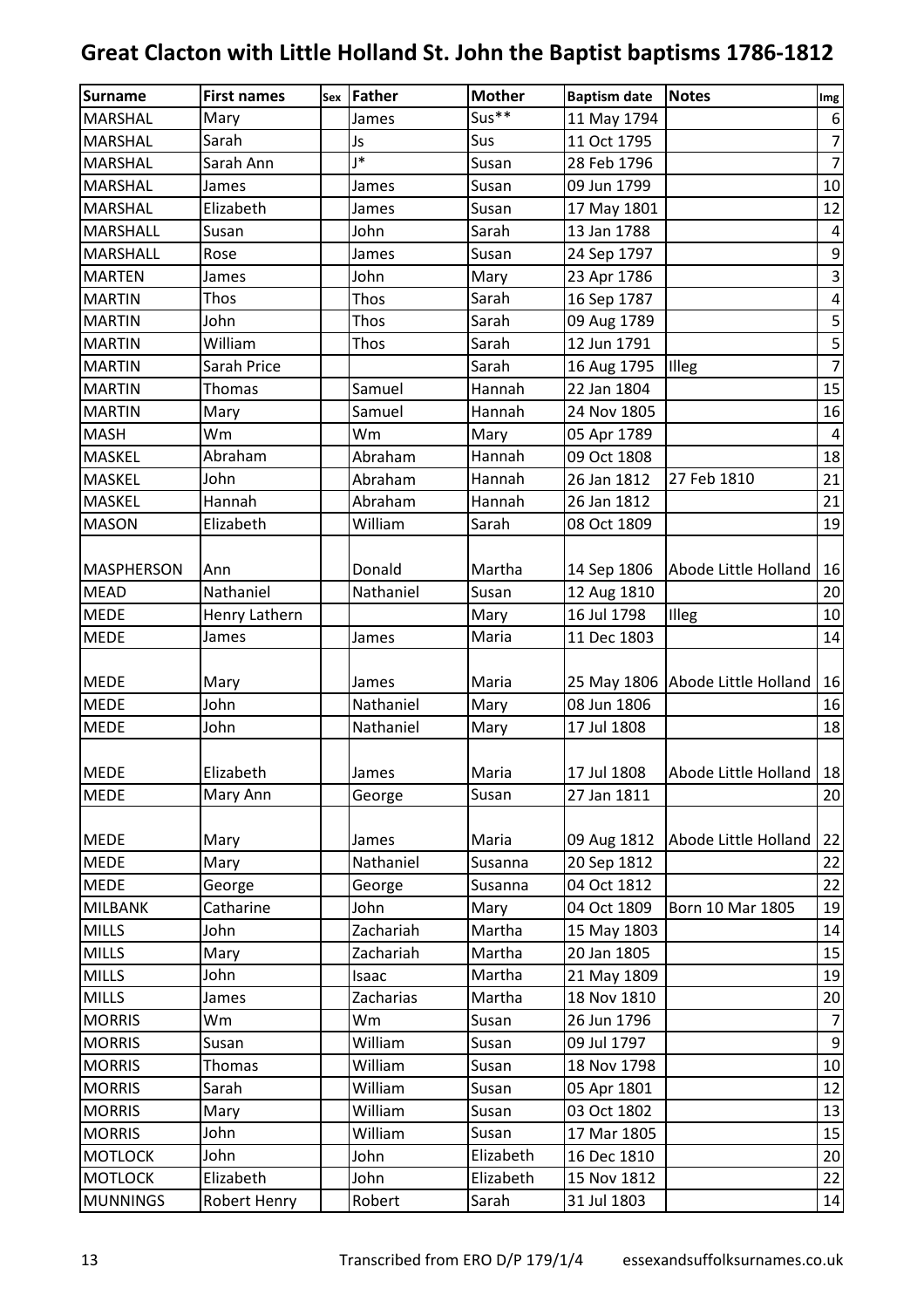| <b>Surname</b>   | <b>First names</b> | Sex | <b>Father</b> | <b>Mother</b> | <b>Baptism date</b> | <b>Notes</b>                     | Img              |
|------------------|--------------------|-----|---------------|---------------|---------------------|----------------------------------|------------------|
| <b>MUNSON</b>    | Ann                |     | James         | Susan         | 08 Oct 1809         |                                  | 19               |
| <b>MUNSON</b>    | Joseph             |     | James         | Susan         | 24 Mar 1811         |                                  | 20               |
| <b>NEAL</b>      | Mary               |     | John          | Mary          | 05 Apr 1789         |                                  | $\overline{4}$   |
| <b>NEAL</b>      | Elizabeth          |     | John          | Mary          | 25 Jul 1790         |                                  | 5                |
| <b>NEAL</b>      | Sarah              |     | John          | Mary          | 01 Jan 1792         |                                  | $\boldsymbol{6}$ |
| <b>NEAL</b>      | Eleanor            |     | John          | Mary          | 21 Dec 1794         |                                  | $\overline{7}$   |
| <b>NEAL</b>      | John               |     | John          | Elizabeth     | 15 Feb 1795         |                                  | $\overline{7}$   |
| <b>NEAL</b>      | Martha             |     | John          | Mary          | 08 Oct 1797         |                                  | 9                |
| <b>NEAL</b>      | John               |     | John          | Mary          | 12 Jul 1801         |                                  | 12               |
| <b>NEALE</b>     | Elizabeth          |     | John          | Elizabeth     | 02 Nov 1800         |                                  | 12               |
| <b>NICHOLSON</b> | Wm                 |     | John          | Mary          | 04 Jan 1787         |                                  | $\mathbf{3}$     |
| <b>NICHOLSON</b> | Mary               |     | John          | Mary          | 29 Jun 1789         |                                  | 5                |
| <b>NICHOLSON</b> | Elizabeth          |     | John          | Mary          | 29 Oct 1790         |                                  | 5                |
| <b>NICHOLSON</b> | Ann                |     | John          | Mary          | 11 Apr 1792         |                                  | $\boldsymbol{6}$ |
| <b>NICHOLSON</b> | Benjamin           |     | John          | Mary          | 26 Sep 1794         |                                  | $\boldsymbol{6}$ |
| <b>NICHOLSON</b> | George             |     | John          | Mary          | 20 Aug 1798         |                                  | 10               |
| <b>NORMAN</b>    | Francis            |     | Francis       | Mary          | 20 Nov 1812         |                                  | 22               |
| <b>OAKLEY</b>    | Ann                |     | Thos          | Mary          | 22 Apr 1787         |                                  | $\overline{4}$   |
| <b>OGLES</b>     | William            |     |               | Susan         | 19 Jul 1807         | Illeg                            | 17               |
| <b>OLDFIELD</b>  | William            |     | John          | Ann           | 05 Jan 1800         |                                  | 11               |
| <b>OLIVER</b>    | Sarah              |     | John          | Ann           | 20 Jun 1788         |                                  | $\overline{4}$   |
| <b>OLIVER</b>    | John               |     | John          | Ann           | 01 May 1789         |                                  | 5                |
| <b>OLIVER</b>    | Richd              |     | Richd         | Ellen         | 07 Nov 1791         | Born 06 March 1786               | $\boldsymbol{6}$ |
| <b>OLIVER</b>    | Sarah Mary         |     | Richs         | Ellen         |                     | 07 Nov 1791   Born 20 March 1789 | 6                |
| ORGLES ?         | Elizabeth          |     | John          | Mary          | 08 Jan 1792         |                                  | 6                |
| ORMESON ?        | James              |     |               | Ann           | 19 Mar 1792         | Illeg                            | $\boldsymbol{6}$ |
| <b>OSBORN</b>    | Hannah             |     | John          | Hanh          | 07 Dec 1794         |                                  | $\overline{7}$   |
| <b>OSBORN</b>    | Joseph             |     | John          | Hannah        | 14 Feb 1796         |                                  | $\overline{7}$   |
| <b>OSBORN</b>    | Sarah Ann          |     | John          | Hannah        | 12 Oct 1800         |                                  | 12               |
| <b>PAGE</b>      | Frances            |     | James         | Frances       | 10 Aug 1809         |                                  | 19               |
| PAGE             | Hannah Maria       |     | William       | Mary          | 10 Feb 1811         |                                  | 20               |
| PAGE             | William            |     | William       | Mary          | 03 May 1812         |                                  | 22               |
| PATCHEET ?       | Mary               |     | Robert        | Maria         | 20 Jun 1801         |                                  | 12               |
| <b>PELLS</b>     | William            |     | Lawrence      | Lucy          | 08 Jun 1788         |                                  | $\overline{4}$   |
| <b>PELLS</b>     | James              |     | Lawrence      | Lucy          | 31 May 1789         |                                  | 5                |
| <b>PELLS</b>     | John               |     | Lawr          | Lucy          | 13 Dec 1789         |                                  | $\mathsf S$      |
| <b>PELLS</b>     | James              |     | James         | Martha        | 01 Apr 1792         |                                  | $\boldsymbol{6}$ |
| <b>PELLS</b>     | Arthur             |     | Law           | Lucy          | 03 Jun 1792         |                                  | $\boldsymbol{6}$ |
| <b>PELLS</b>     | Richard            |     | Lawrence      | Lucy          | 11 May 1794         |                                  | $\boldsymbol{6}$ |
| <b>PELLS</b>     | Lucy               |     | Lawrence      | Lucy          | 31 Jul 1796         |                                  | $\overline{7}$   |
|                  | Martha             |     |               |               |                     |                                  |                  |
| <b>PELLS</b>     | Charlotte          |     | James         | Martha        | 06 Nov 1796         |                                  | 8                |
| <b>PELLS</b>     | Charlotte          |     | John          | Charlotte     | 13 May 1797         |                                  | 8                |
| <b>PELLS</b>     | Mary Elizabeth     |     | John          | Carlotte      | 22 Jul 1798         |                                  | 10               |
| <b>PELLS</b>     | Martha Rebecca     |     | John          | Charlotte     | 22 Dec 1799         |                                  | $11\,$           |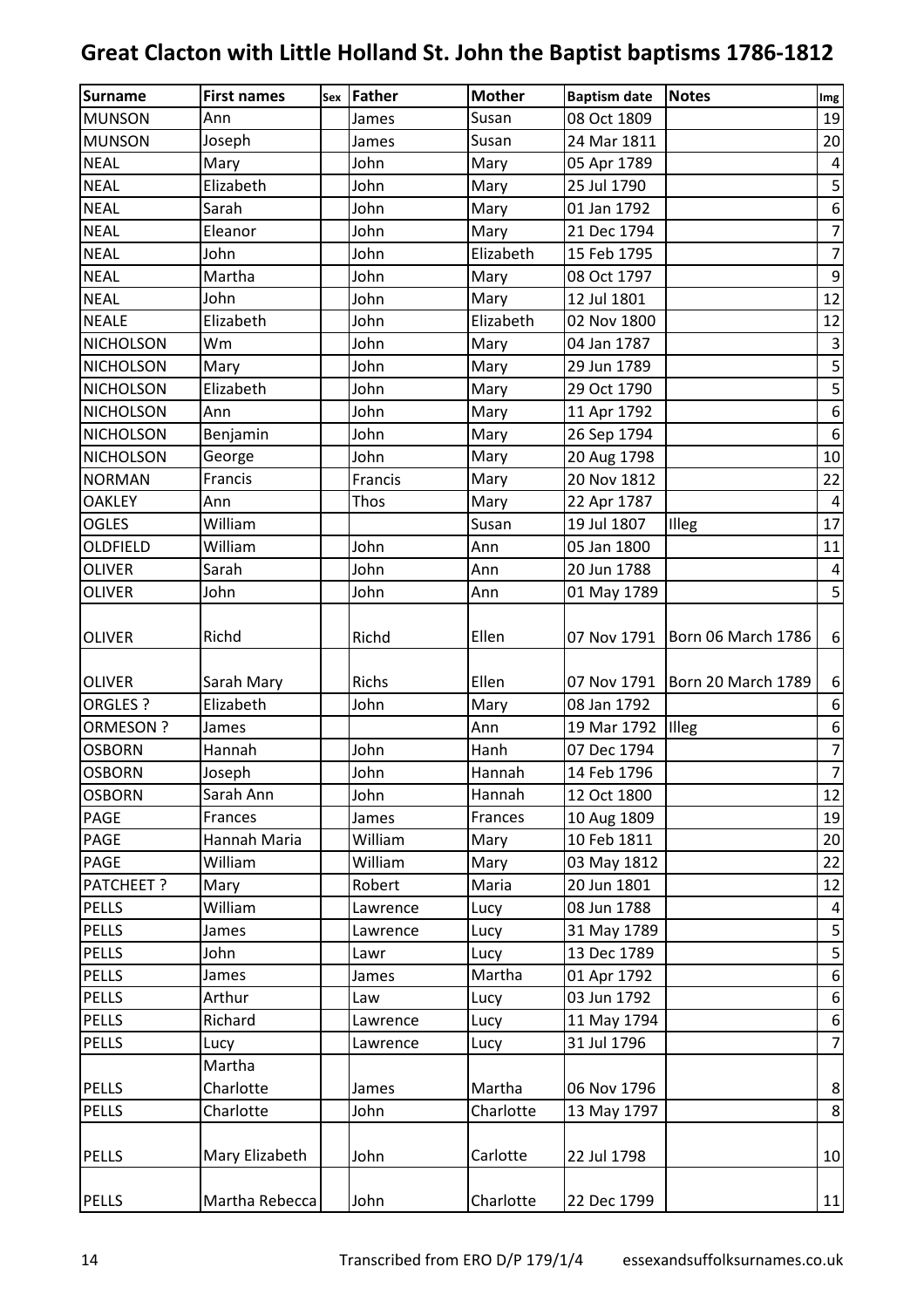| <b>Surname</b>    | <b>First names</b> | Sex | <b>Father</b> | <b>Mother</b> | <b>Baptism date</b> | <b>Notes</b>                                                   | Img              |
|-------------------|--------------------|-----|---------------|---------------|---------------------|----------------------------------------------------------------|------------------|
| <b>PELLS</b>      | Sophia             |     | James         | Martha        | 27 Apr 1800         |                                                                | 11               |
| <b>PELLS</b>      | John               |     | John          | Charlotte     | 07 May 1801         |                                                                | 12               |
| <b>PELLS</b>      | Ruth               |     | James         | Martha        | 05 Aug 1804         | Twin                                                           | 15               |
| <b>PELLS</b>      | Amy                |     | James         | Martha        | 05 Aug 1804         | Twin                                                           | 15               |
| <b>PELLS</b>      | Sarah              |     | John          | Charlotte     | 03 Mar 1805         | Born 18 May 1803                                               | 15               |
| <b>PELLS</b>      | Ann Maria          |     | John          | Charlotte     | 03 Mar 1805         | Born 14 Feb 1805                                               | 15               |
| <b>PELLS</b>      | Ruth               |     | John          | Charlotte     | 16 Apr 1809         |                                                                | 19               |
| PELLS             | William            |     | John          | Charlotte     | 16 Apr 1809         |                                                                | 19               |
|                   |                    |     |               |               |                     | Of Mary Turner. See                                            |                  |
| PELLS             | Ruth               |     |               |               | 17 May 1812         | <b>Ruth Turner</b>                                             | 22               |
| <b>PETTICAN</b>   | Eliz               |     | John          | Rebecca       | 07 Oct 1787         |                                                                | $\overline{4}$   |
| PETTICAN          | Sarah              |     | John          | Rebecca       | 11 Jul 1790         |                                                                | 5                |
| <b>PETTICAN</b>   | John               |     | John          | Rebecca       | 25 Dec 1791         |                                                                | $\boldsymbol{6}$ |
| PETTICAN          | Joseph             |     | John          | Rebecca       | 04 Jan 1795         |                                                                | $\overline{7}$   |
| PILLING           | Charlotte          |     | William       | Elizabeth     | 22 Apr 1803         |                                                                | 15               |
| <b>PILTON</b>     | Elizabeth          |     | William       | Mary          | 16 Mar 1800         |                                                                | 11               |
| <b>PISSEY</b>     | Frances            |     | Robert        | Alice         | 30 Jun 1799         |                                                                | 11               |
| PLUMMER           | Samuel             |     | Wm            | Ann           | 11 May 1788         |                                                                | $\overline{4}$   |
| PLUMMER           | Lucy               |     | William       | Ann           | 10 Jun 1792         |                                                                | $\boldsymbol{6}$ |
| PLUMMER           | John               |     |               | Maria         | 24 Mar 1793         | Illeg                                                          | $\boldsymbol{6}$ |
| PLUMMER           | James              |     | William       | Ann           | 14 Apr 1799         |                                                                | 10               |
| PLUMMER           | Martha             |     |               | Elizabeth     | 28 Sep 1806         | Illeg                                                          | 16               |
| POLLARD           | James Roper        |     | James         | Frances       | 30 Apr 1804         | Abode Little Holland                                           | 15               |
| POLLARD           | Hannah             |     | James         | Frances       | 18 Aug 1805         | Abode Little Holland                                           | 16               |
| <b>POLLARD</b>    | George             |     | George        | Ann           | 08 Jan 1807         |                                                                | 16               |
|                   |                    |     |               |               |                     |                                                                |                  |
| POLLARD           | Sarah Mattram      |     | John          | Sarah         | 29 Jun 1807         |                                                                | 17               |
| POLLARD           | Mary Ann           |     | James         | Frances       | 03 Oct 1808         | Abode Little<br>Holland. Born 14 Oct<br>1806                   | 18               |
| POLLARD           | William            |     | James         | Frances       | 03 Oct 1808         | Born 18 Dec 1807                                               | 18               |
| POLLARD           | Mary Ann           |     | John          | Sarah         | 11 Feb 1811         | Born 26 Feb 1809                                               | 20               |
| POLLARD           | Martha             |     | John          | Sarah         | 11 Feb 1811         |                                                                | 20               |
| POLLARD           | Charlotte          |     | George        | Ann           | 14 Feb 1812         | Born 30 Sep 1807                                               | 22               |
| POLLARD           | Robert             |     | Blemell       | Mary          | 02 Apr 1812         | Abode Little<br>Holland. Adult born<br>Tendring 11 Oct<br>1786 | 22               |
|                   |                    |     |               |               |                     |                                                                |                  |
| POLLARD           | Blemell            |     | James         | Frances       | 02 Apr 1812         | Abode Little Holland                                           | 22               |
| <b>POLLARD</b>    | Henry              |     | James         | Frances       | 02 Apr 1812         | Abode Little<br>Holland. Born 25<br>Mar 1811                   | 22               |
| <b>POPPLEWELL</b> | Philip             |     |               | Eliza         | 23 Nov 1786         | Illegit                                                        | $\vert$ 3        |
|                   |                    |     |               |               |                     |                                                                |                  |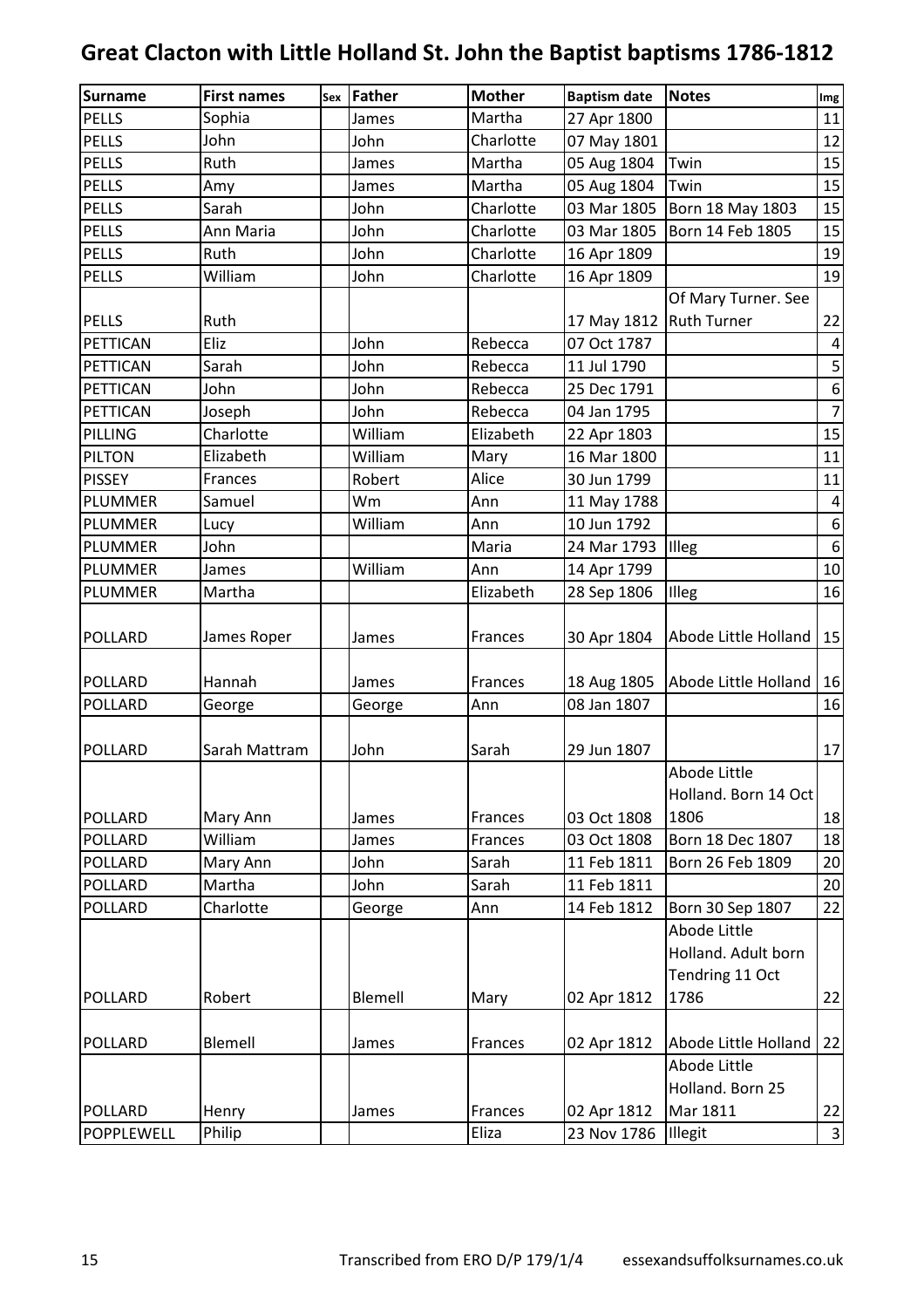| <b>Surname</b>    | <b>First names</b>   | sex Father | <b>Mother</b> | <b>Baptism date</b> | <b>Notes</b>      | Img              |
|-------------------|----------------------|------------|---------------|---------------------|-------------------|------------------|
|                   |                      |            |               |                     | Abode: Little     |                  |
|                   |                      |            |               |                     | Holland. Born 04  |                  |
|                   |                      |            |               |                     | March Baptised    |                  |
| <b>POPPLEWELL</b> | Mary                 |            | Elizabeth     | 05 Mar 1789         | North Shoebury    | 4                |
| <b>PUDNEY</b>     | Henry                | Henry      | Gracr         | 27 Jul 1787         |                   | $\pmb{4}$        |
| <b>PUDNEY</b>     | Harriot              | Henry      | Grace         | 29 Apr 1789         |                   | 4                |
| <b>PUDNEY</b>     | George               | Henry      | Grace         | 29 Jun 1791         |                   | 5                |
| <b>PUDNEY</b>     | John                 | Henry      | Grace         | 21 Nov 1793         |                   | 6                |
| <b>PUDNEY</b>     | Charles              | Henry      | Grace         | 04 Nov 1796         |                   | 8                |
| <b>PUDNEY</b>     | Lucy                 | Henry      | Lucy          | 08 Apr 1811         |                   | 20               |
| <b>QUILTER</b>    | Sarah                | Js         | Mary          | 16 May 1787         |                   | $\overline{4}$   |
| <b>QUILTER</b>    | Ann                  | Js         | Mary          | 16 May 1787         |                   | $\overline{4}$   |
| <b>QUILTER</b>    | Thos Risby           | Js         | Mary          | 24 May 1792         | Born 03 Apr 1790  | $\boldsymbol{6}$ |
| <b>QUILTER</b>    | Joseph               | James      | Mary          | 24 May 1792         |                   | $\boldsymbol{6}$ |
|                   |                      |            |               |                     | By Susan Lambert. |                  |
| <b>RANDAL</b>     | Alfred               | John       |               | 12 Jul 1801         | Illeg             | 12               |
| <b>RATTLE</b>     | Elizabeth            | Henry      | Sarah         | 07 Aug 1803         |                   | 14               |
| <b>RATTLE</b>     | Phoebe               | Henry      | Sarah         | 04 Aug 1805         |                   | 15               |
| <b>REEVE</b>      | Martha               | James      | Martha        | 02 May 1802         |                   | 13               |
| <b>REEVE</b>      | Susan                | James      | Martha        | 15 May 1803         |                   | 14               |
| <b>REEVE</b>      | James Gurdon         | James      | Martha        | 04 Aug 1805         |                   | 15               |
|                   | <b>Golson Vivial</b> |            |               |                     |                   |                  |
| <b>RIVERS</b>     | Hills                | $1**$      | Ann           | 04 Jul 1792         |                   | 6                |
| <b>RIVERS</b>     | Mary Ann             | George     | Mary          | 25 Jun 1797         |                   | $\,8\,$          |
| <b>ROBINSON</b>   | Abel                 | John       | Ann           | 05 Apr 1812         |                   | 22               |
| <b>ROPER</b>      | Frances              | George     | Frances       | 21 Aug 1791         |                   | 5                |
| <b>ROPER</b>      | John                 | Geo        | Frances       | 10 Apr 1796         |                   | $\overline{7}$   |
| <b>ROPER</b>      | John                 | John       | Elizabeth     | 06 May 1798         |                   | 10               |
| <b>ROPER</b>      | Elizabeth            | John       | Elizabeth     | 09 Aug 1801         |                   | 12               |
| <b>ROPER</b>      | Sarah                | John       | Elizabeth     | 11 Nov 1804         |                   | 15               |
| <b>ROPER</b>      | Hariet               | John       | Elizabeth     | 01 Mar 1807         |                   | 16               |
| <b>ROPER</b>      | Samuel               | John       | Elizabeth     | 11 Feb 1810         |                   | 20               |
| <b>ROPER</b>      | Wilhelmina           | William    | Elizabeth     | 01 Dec 1811         |                   | 21               |
| <b>ROPER</b>      | Hariet               | John       | Elizabeth     | 14 Jun 1812         |                   | 22               |
| <b>ROUS</b>       | William              |            | Ann           | 13 Jan 1793         | <b>Illeg</b>      | 6                |
| <b>ROUSE</b>      | Joseph               | John       | Hannah        | 17 Jul 1803         |                   | 14               |
| <b>ROUSE</b>      | James                | John       | Hannah        | 20 Jul 1806         |                   | 16               |
| <b>ROUSE</b>      | John                 | Joseph     | Hannah        | 02 Jul 1809         |                   | 19               |
| <b>ROUSE</b>      | William              | Joseph     | Hannah        | 18 Nov 1810         |                   | 20               |
| SADLER            | Susan                | George     | Mary          | 30 Oct 1788         |                   | $\overline{a}$   |
| SADLER            | Lucy                 | George     | Mary          | 29 Nov 1790         |                   | $\overline{5}$   |
| SADLER            | Eliz                 | George     | Mary          | 17 Apr 1793         |                   | 6                |
| SADLER            | Sophia               | William    | Mary          | 30 Jun 1797         |                   | $\boldsymbol{9}$ |
| SADLER            | Caroline             | Cleere     | Ann           | 23 Apr 1800         |                   | 11               |
|                   | Matilda Burgess      | William    | Mary          |                     |                   |                  |
| SADLER<br>SADLER  | George               | Wiliam     | Mary          | 27 Apr 1800         |                   | 11<br>11         |
| SADLER            | Annabelle            |            |               | 27 Apr 1800         |                   | 12               |
|                   |                      | Cleere     | Ann           | 22 Feb 1802         |                   |                  |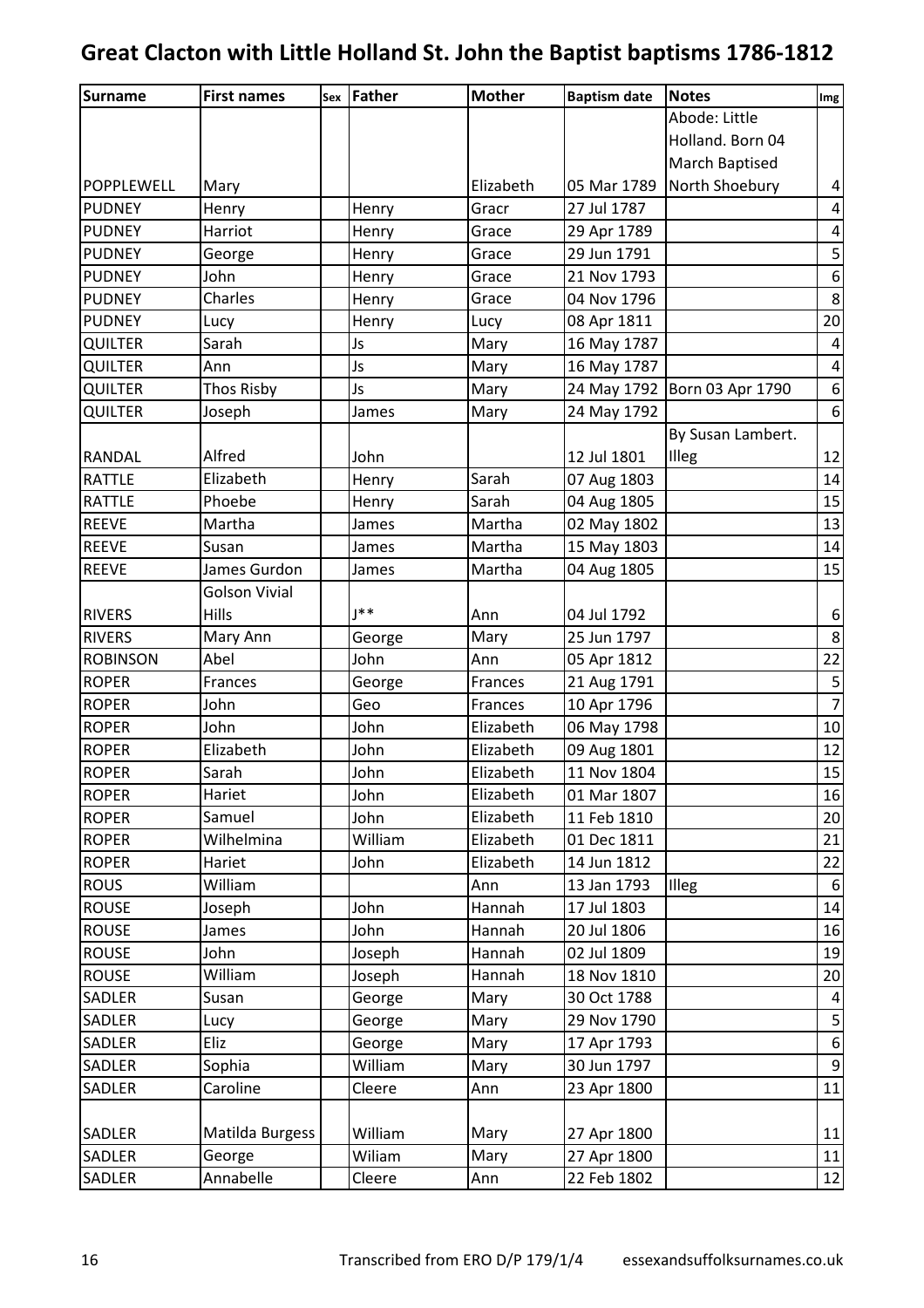| Surname         | <b>First names</b> | sex Father    | <b>Mother</b> | <b>Baptism date</b> | <b>Notes</b>           | Img                     |
|-----------------|--------------------|---------------|---------------|---------------------|------------------------|-------------------------|
|                 | Frederick          |               |               |                     | Born 05 Dec 1798       |                         |
| <b>SADLER</b>   | William Hill       |               | Deborah       | 26 Dec 1805         | Illeg                  | 16                      |
| <b>SADLER</b>   | William            | William       | Mary          | 26 Dec 1805         |                        | 16                      |
| SADLER          | Sophia             | William       | Mary          | 26 Dec 1805         |                        | 16                      |
|                 |                    |               |               |                     |                        |                         |
|                 | Cleere William     |               |               |                     |                        |                         |
| <b>SADLER</b>   | <b>Scrags</b>      | Cleere        | Ann           | 06 Jul 1806         |                        | 16                      |
| <b>SADLER</b>   | Lucy               | Cleere        | Ann           | 30 Oct 1810         |                        | 20                      |
| SALMON          | Mary               | Thos          | Mary          | 08 Jan 1794         | Born 29 Nov 1792       | 6                       |
| <b>SALMON</b>   | Thos               | Thos          | Mary          | 01 Jan 1795         |                        | $\overline{7}$          |
| SALMON          | Maria              | Thos          | Mary          | 28 Jan 1798         |                        | $\,8\,$                 |
| <b>SALMON</b>   | Mary Alice         | Robt          | Martha        | 14 Jul 1799         | Born 26 Aug 1784       | 11                      |
| SALMON          | William            | <b>Thomas</b> | Mary          | 16 Aug 1799         |                        | 11                      |
| SALMON          | Mary Ann           | William       | Ann           | 12 Jul 1801         |                        | 12                      |
| SALMON          | Rebecca            | William       | Ann           | 25 Dec 1802         |                        | 13                      |
| SALMON          | Joseph             | William       | Ann           | 03 Feb 1803         |                        | 13                      |
| <b>SALMON</b>   | Charlotte          | Thomas        | Mary          | 30 Jun 1804         |                        | 15                      |
| SALMON          | Elizabeth          | John          | Elizabeth     | 16 Sep 1804         |                        | 15                      |
| <b>SALMON</b>   | William            | William       | Ann           | 31 Mar 1805         |                        | 15                      |
| SALMON          | Ruth               | John          | Elizabeth     | 30 Mar 1806         |                        | 16                      |
| SALMON          | Charlotte          | William       | Ann           | 13 Mar 1807         |                        | 16                      |
| SALMON          | John Wilson        | <b>Thomas</b> | Mary          | 26 Mar 1807         | Born 04 Feb 1806       | 16                      |
| SALMON          | Mary Ann           | John          | Elizabeth     | 14 Aug 1808         |                        | 18                      |
| SALMON          | Joseph             | William       | Ann           | 26 Mar 1809         |                        | 19                      |
| SALMON          | Martha             | Robert        | Martha        | 24 Sep 1809         |                        | 19                      |
| SALMON          | Robert             | Robert        | Martha        | 12 Jul 1812         |                        | 22                      |
| <b>SAUNDERS</b> | John               | John          | Rose          | 15 Nov 1789         |                        | $\overline{5}$          |
| <b>SAUNDERS</b> | Sarah              | Thos          | Eliz          | 14 Apr 1791         |                        | 5                       |
| <b>SAUNDERS</b> | Ann                | John          | Rose          | 16 Oct 1791         |                        | $\boldsymbol{6}$        |
| <b>SAUNDERS</b> | John               | Thos          | Eliz          | 19 Jan 1794         |                        | 6 <sup>1</sup>          |
| <b>SAUNDERS</b> | Lucy               | John          | Rose          | 17 Aug 1794         |                        | $\boldsymbol{6}$        |
| <b>SAUNDERS</b> | Wm                 | John          | Rose          | 03 Jul 1796         |                        | $\overline{7}$          |
| <b>SAUNDERS</b> | Charlotte          | John          | Rose          | 09 Sep 1798         |                        | 10                      |
| <b>SAUNDERS</b> | Mary Ann           | James         | Ann           | 20 May 1810         |                        | 20                      |
| <b>SAUNDERS</b> | <b>Thomas</b>      | James         | Ann           | 30 Jun 1811         |                        | 21                      |
| <b>SAUNDERS</b> | Thomas             | <b>Tomas</b>  | Susanna       | 28 Jun 1812         |                        | 22                      |
| <b>SCARGELL</b> | William            | James         | Mary          | 18 Nov 1804         | <b>Royal Artillery</b> | 15                      |
| <b>SEALEY</b>   | Ruth               | John          | Ruth          | 29 Jun 1786         |                        | $\mathsf{3}$            |
| <b>SEALY</b>    | John               | John          | Ruth          | 21 Mar 1788         |                        | $\overline{\mathbf{r}}$ |
| <b>SEALY</b>    | Hannah Maria       | John          | Ruth          | 06 Feb 1791         |                        | $\overline{5}$          |
|                 | Mahala             |               |               |                     |                        |                         |
| <b>SEALY</b>    | Gascoine           | John          | Ruth          | 26 May 1793         |                        | $\boldsymbol{6}$        |
| <b>SEALY</b>    | George             | John          | Ruth          | 16 Mar 1800         |                        | 11                      |
| SEGER ?         | John               | Robert        | Mary          | 30 May 1786         |                        | 3                       |
| <b>SHARMAN</b>  | John               | John          | Sarah         | 06 May 1787         |                        | $\overline{4}$          |
| SHARMAN         | William            | John          | Mary          | 22 Nov 1789         |                        | $\mathsf S$             |
| SHARMAN         | Mary               | John          | Mary          | 27 Nov 1791         |                        | 6                       |
| SHARMAN         | Thos               | John          | Mary          | 20 Jun 1794         |                        | $6 \mid$                |
| SHARMAN         | Ann                | John          | Mary          | 14 Feb 1796         |                        | $\overline{7}$          |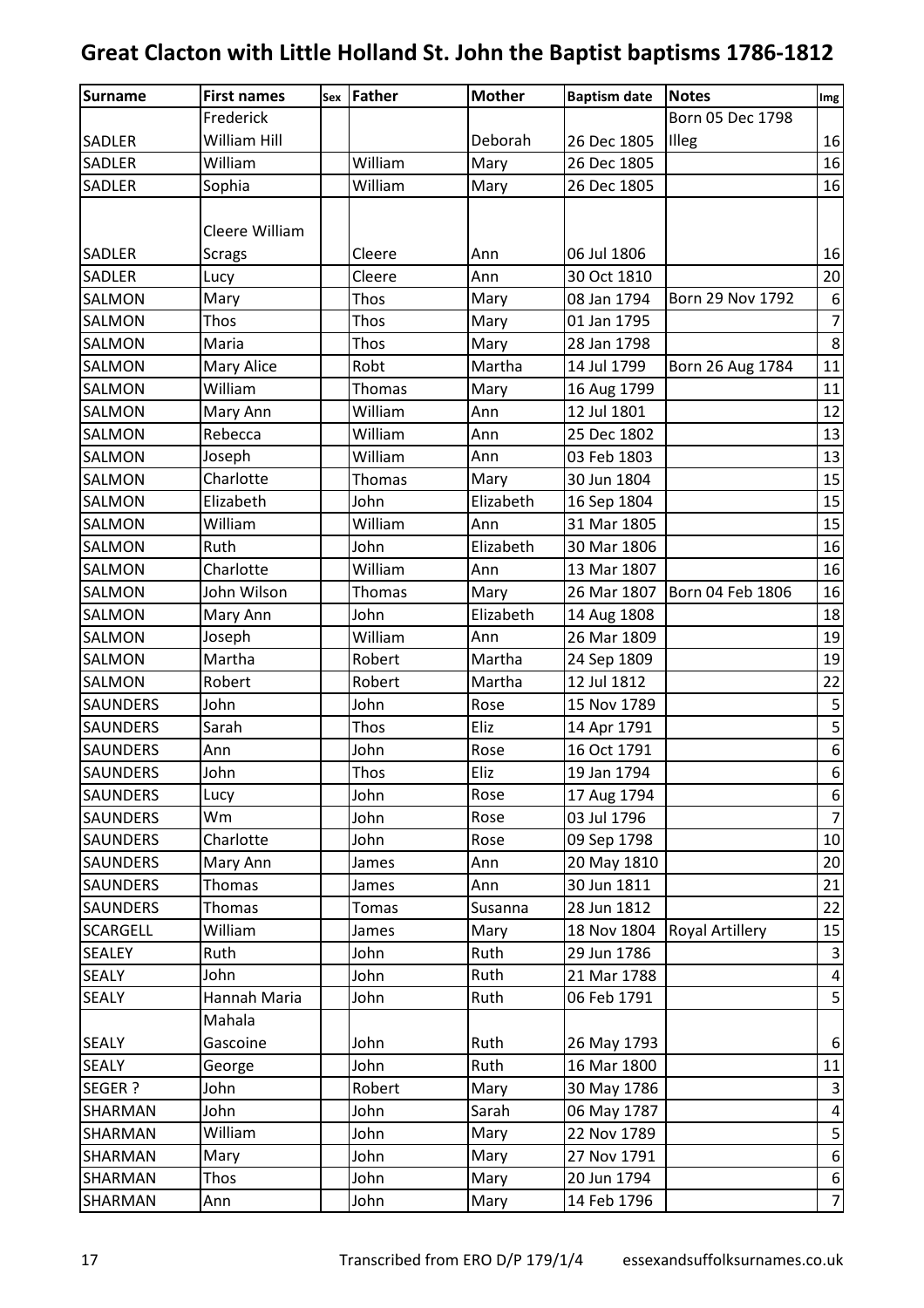| <b>Surname</b>    | <b>First names</b>    | Sex | <b>Father</b> | <b>Mother</b> | <b>Baptism date</b> | <b>Notes</b>                   | Img              |
|-------------------|-----------------------|-----|---------------|---------------|---------------------|--------------------------------|------------------|
| SHARMAN           | Elizabeth             |     | John          | Mary          | 09 Dec 1798         |                                | 10               |
| SHARMAN           | <b>Thomas</b>         |     | John          | Mary          | 25 May 1800         |                                | 12               |
| SHARMAN           | Frederic              |     | John          | Mary          | 11 Nov 1804         |                                | 15               |
|                   |                       |     |               |               |                     | Illeg. Abode Little            |                  |
| SHARMAN           | Eliza Pollard         |     |               | Elizabeth     | 14 Feb 1812         | Clacton                        | 22               |
|                   |                       |     |               |               |                     | Sol. Abode Little              |                  |
| <b>SHARP</b>      | Mary Ann              |     | James         | Margaret      | 10 Jul 1803         | Holland                        | 14               |
|                   |                       |     |               |               |                     | Born Gt Warley                 |                  |
| <b>SIMSON</b>     | Mary Ann              |     | John Mully    | Hannah        | 20 Dec 1811         | Essex 10 Jul 1805              | 21               |
|                   |                       |     |               |               |                     |                                |                  |
| <b>SIMSON</b>     | <b>Charles Hutson</b> |     | John Mully    | Hannah        | 20 Dec 1811         | Born 10 Jul 1807               | 21               |
|                   |                       |     |               |               |                     |                                |                  |
| <b>SIMSON</b>     | George Withea*        |     | John Mully    | Hannah        | 20 Dec 1811         | Born 12 Oct 1809               | 21               |
| <b>SLOEGROVE</b>  | Mary                  |     | Edd           | Eliz          | 10 May 1795         |                                | $\overline{7}$   |
| <b>SLOEGROVE</b>  | Edward                |     | Edward        | Elizabeth     | 04 Jun 1797         |                                | $\bf 8$          |
| <b>SLOEGROVE</b>  | Elizabeth             |     | Edward        | Eliz          | 15 Sep 1799         |                                | 11               |
| <b>SLOEGROVE</b>  | Joseph                |     | Edward        | Elizabeth     | 13 May 1804         |                                | 15               |
| <b>SLOWGROVE</b>  | Letty Eliz            |     | Edwd          | Eliz          | 04 Oct 1789         |                                | 5                |
| <b>SMITH</b>      | John Palmer           |     |               | Mary          | 07 Feb 1790         | Illegitimate                   | 5                |
| <b>SMITH</b>      | Ann                   |     | Wm            | Dinah         | 06 Jul 1794         |                                | $\boldsymbol{6}$ |
| <b>SMITH</b>      | John                  |     | John          | Elizabeth     | 22 Jul 1800         |                                | 12               |
| <b>SMITH</b>      | Robert                |     | Robert        | Elizabeth     | 23 Sep 1810         |                                | 20               |
| <b>SMITH</b>      | Philip Baker          |     | John          | Elizabeth     | 10 Jul 1811         |                                | 21               |
| <b>SMIY</b>       | John                  |     | John          | Mary          | 03 Aug 1806         |                                | 16               |
| <b>SMIY</b>       | Mary                  |     | John          | Mary          | 13 Sep 1807         |                                | 17               |
| SOUTHGATE         | Saml                  |     | Saml          | Mary          | 10 Jun 1787         |                                | $\overline{4}$   |
| <b>SOUTHGATE</b>  | Mary                  |     | Saml          | Mary          | 04 Nov 1792         |                                | $\boldsymbol{6}$ |
| SOUTHGATE         | Elizabeth             |     | Samuel        | Mary          | 21 May 1797         |                                | $\bf 8$          |
| SPRINGATE         | Mary Ann              |     | William       | Mary          | 28 Feb 1808         |                                | 17               |
| ST*CKING          | Elizabeth             |     |               | Elizabeth     | 13 Jan 1793         | IIIeg                          | 6                |
| <b>STACEY</b>     | Stephen               |     | Stephan       | Martha        | 25 Mar 1810         |                                | 20               |
| <b>STACY</b>      | Mary                  |     | Steven        | Martha        | 27 Dec 1812         |                                | 22               |
| <b>STEVENSON</b>  | Robert                |     | Robt          | Mary          | 18 May 1788         |                                | $\overline{4}$   |
|                   |                       |     |               |               |                     | Sol. Abode Little              |                  |
| <b>SUTHERLAND</b> | John                  |     | Alexander     | Helen         | 28 Aug 1803         | Holland                        | 14               |
|                   |                       |     |               |               |                     |                                |                  |
| SWANSTONE         | Catharine             |     | Hugh          | Catharine     | 17 Aug 1806         | Abode Little Holland           | 16               |
| <b>SYMONDS</b>    | John                  |     | John          | Hannah        | 18 Feb 1787         |                                | $\mathbf{3}$     |
| <b>SYMONDS</b>    | <b>Thomas</b>         |     | John          | Hannah        | 09 Nov 1788         |                                | 4                |
| SYMONDS           | William               |     | John          | Hanh          | 23 Oct 1792         |                                | $\boldsymbol{6}$ |
| SYMONDS           | Josh                  |     | John          | Hanh          | 25 Dec 1794         |                                | $\overline{7}$   |
| <b>TAYLOR</b>     | Charlotte             |     | John          | Sarah         | 19 Apr 1801         |                                | 12               |
| <b>TAYLOR</b>     | George                |     | John          | Sarah         | 10 Jul 1803         |                                | $14\,$           |
| <b>TAYLOR</b>     | William               |     | John          | Sarah         | 13 Oct 1805         |                                | 16               |
| <b>TAYLOR</b>     | Ann Rebecca           |     | Edward        | Ann           | 08 Mar 1808         | Born 23 Apr 180?               | 17               |
|                   |                       |     |               |               |                     |                                |                  |
|                   | <b>Edward Richard</b> |     |               |               |                     |                                |                  |
| <b>TAYLOR</b>     | Newton                |     | Edward        | Ann           | 08 Mar 1808         | Born 11 Nov 1804               | 17               |
| <b>TAYLOR</b>     | Mary Dawson           |     | Edward        | Ann           |                     | 08 Mar 1808   Born 21 Apr 1807 | 17               |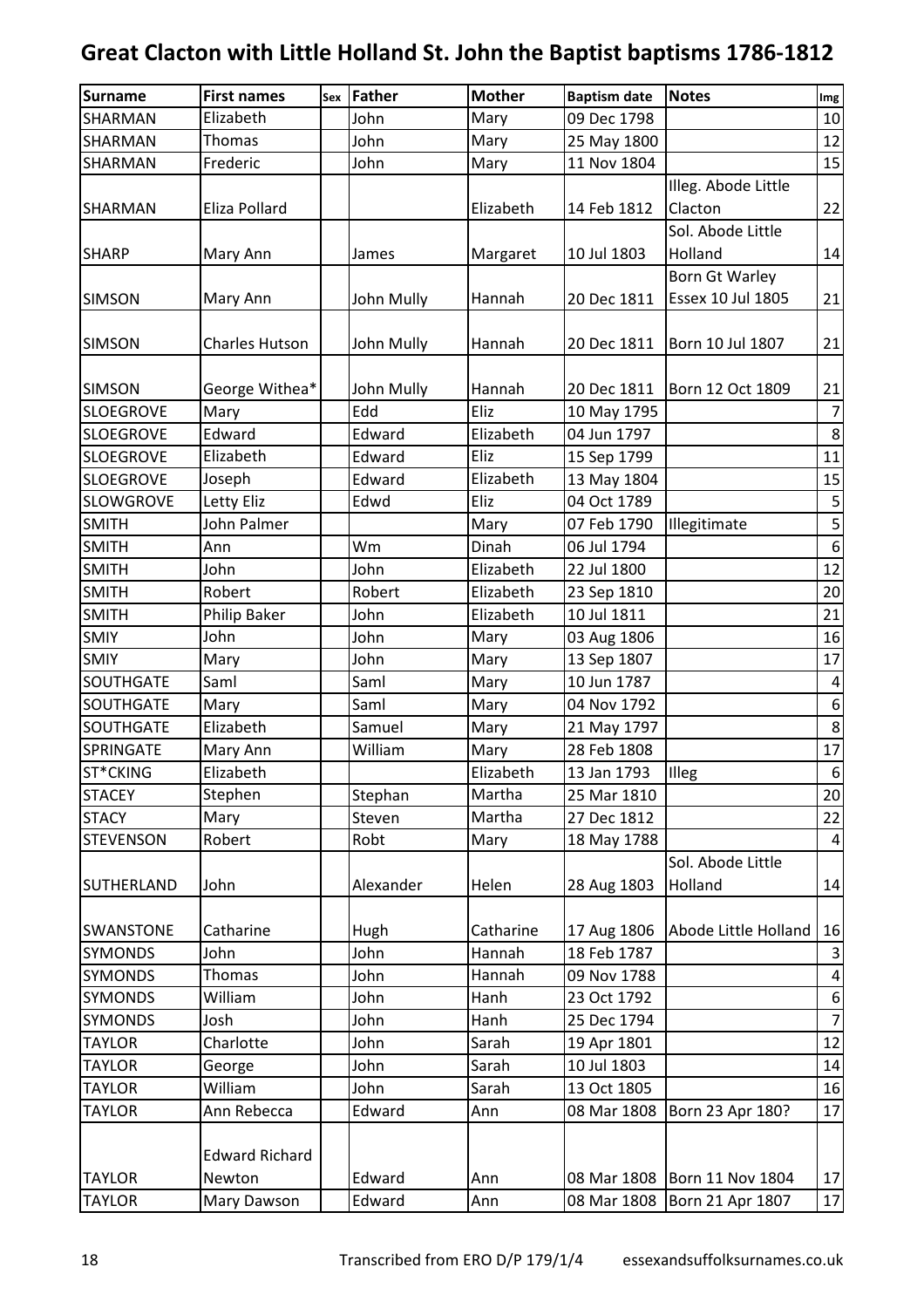| <b>Surname</b>  | <b>First names</b> | Sex | <b>Father</b> | <b>Mother</b> | <b>Baptism date</b> | <b>Notes</b> | Img                     |
|-----------------|--------------------|-----|---------------|---------------|---------------------|--------------|-------------------------|
| <b>TAYLOR</b>   | Charlotte          |     | John          | Sarah         | 04 Apr 1809         |              | 19                      |
| <b>TAYLOR</b>   | Mary               |     | John          | Sarah         | 22 Mar 1812         |              | 22                      |
|                 |                    |     |               |               |                     |              |                         |
| <b>TAYLOR</b>   | Georgina Clark     |     | Edward        | Ann           | 18 Jun 1812         |              | 22                      |
| <b>THOMPSON</b> | Martha             |     | Samuel        | Martha        | 29 May 1791         |              | 5                       |
| <b>THORP</b>    | Elizabeth          |     | John          | Elizabeth     | 29 Jun 1806         |              | 16                      |
| <b>TILLET</b>   | Joseph             |     | Joseph        | Sarah         | 16 Jul 1797         |              | $\boldsymbol{9}$        |
| <b>TODD</b>     | Elizabeth          |     | Samuel        | Mary          | 26 Feb 1786         |              | $\overline{\mathbf{3}}$ |
| <b>TURNER</b>   | Abraham            |     | Joseph        | Mary          | 30 Jul 1809         |              | 19                      |
| <b>TURNER</b>   | Sarah              |     |               | Elizabeth     | 25 Feb 1810         | Illeg        | 20                      |
| <b>TURNER</b>   | John               |     | Joseph        | Elizabeth     | 25 Feb 1810         |              | 20                      |
| <b>TURNER</b>   | <b>Ruth Pells</b>  |     |               | Mary          | 17 May 1812 Illeg   |              | 22                      |
| <b>TURPIN</b>   | Jane               |     | James         | Mary          | 08 May 1809         |              | 19                      |
| <b>TURPIN</b>   | Rebecca            |     | James         | Mary          | 08 Jan 1812         |              | 21                      |
| <b>TURPIN</b>   | Mary Ann           |     | <b>Thomas</b> | Mary Ann      | 29 Jun 1812         |              | 22                      |
| <b>TYE</b>      | Hannah             |     | John          | Hannah        | 13 Mar 1796         |              | $\overline{7}$          |
| <b>TYE</b>      | Sarah              |     | John          | Hannah        | 21 Jul 1799         |              | $11\,$                  |
| <b>TYE</b>      | William            |     | John          | Hannah        | 09 Aug 1801         |              | 12                      |
| WARD            | Susan              |     | Thos          | Susan         | 12 Apr 1795         |              | $\overline{7}$          |
| WARD            | John               |     | John          | Hannah        | 09 Oct 1796         |              | $\,8\,$                 |
| WARD            | Thomas             |     | <b>Thomas</b> | Susan         | 01 Jul 1798         |              | $10\,$                  |
| WARD            | Mary               |     | John          | Hannah        | 29 Jul 1798         |              | $10\,$                  |
| WARD            | Thomas             |     | John          | Hannah        | 05 Oct 1800         |              | 12                      |
| WARD            | Susan              |     | Thomas        | Susan         | 08 Feb 1801         |              | 12                      |
| WARD            | William            |     | John          | Hannah        | 01 May 1803         |              | 14                      |
| WARD            | Lucy               |     | <b>Thomas</b> | Susan         | 29 Jul 1804         |              | 15                      |
| WARNER          | Sarah              |     | Wm            | Sarah         | 17 Apr 1791         |              | 5                       |
| WARNER          | John               |     | Joseph        | Sarah         | 25 Mar 1798         |              | $10\,$                  |
| WEB             | Sarah Maria        |     | Rob           | Sarah         | 25 Dec 1789         |              | 5                       |
| <b>WEBB</b>     | <b>Thomas</b>      |     | Samuel        | Ann           | 29 Jun 1786         |              | $\overline{3}$          |
| WEBB            | Joseph             |     | Robt          | Sarah         | 31 Dec 1786         |              | $\mathsf 3$             |
| WEBB            | Thos               |     | Saml          | Ann           | 31 Jan 1788         |              | $\overline{4}$          |
| <b>WEBB</b>     | Harriot            |     | Saml          | Ann           | 05 Apr 1789         |              | $\pmb{4}$               |
| WEBB            | Ann                |     | Saml          | Ann           | 31 Mar 1793         |              | $\boldsymbol{6}$        |
| <b>WEBB</b>     | Mary               |     | Saml          | Ann           | 11 Aug 1793         |              | $\boldsymbol{6}$        |
| <b>WEBB</b>     | Samuel             |     | Robt          | Sarah         | 30 Jun 1796         |              | $\overline{\mathbf{7}}$ |
| WEBB            | John               |     | Robt          | Sarah         | 30 Jun 1796         |              | $\overline{7}$          |
| <b>WEBB</b>     | Mary Ann           |     | Samuel        | Ann           | 09 Apr 1797         |              | $\bf 8$                 |
|                 | William            |     |               |               |                     |              |                         |
| WEBB            | Worcester          |     | Robert        | Sarah         | 09 Jan 1798         |              | 10                      |
| WEBB            | Mary               |     | James         | Susan         | 29 Nov 1801         |              | 12                      |
| <b>WEBB</b>     | James              |     | James         | Susan         | 15 May 1803         |              | 14                      |
| <b>WELCH</b>    | John               |     | Walter        | Eleanor       | 01 Sep 1811         |              | 21                      |
| WELLS           | John               |     | Henry         | Maria         | 16 Jul 1797         |              | $\boldsymbol{9}$        |
| <b>WHIP</b>     | John               |     | Thos          | Sarah         | 15 May 1791         |              | 5                       |
| <b>WHIP</b>     | Jonathan           |     | Thos          | Sarah         | 03 Aug 1794         |              | $\boldsymbol{6}$        |
| <b>WHIP</b>     | Thos               |     | Thos          | Sarah         | 31 Jul 1796         |              | $\overline{\mathbf{7}}$ |
| <b>WHIP</b>     | Sarah              |     | Thomas        | Sarah         | 07 Jul 1799         |              | 11                      |
| <b>WHISTER</b>  | Martha             |     | Thos          | Martha        | 24 Apr 1796         |              | $\overline{7}$          |